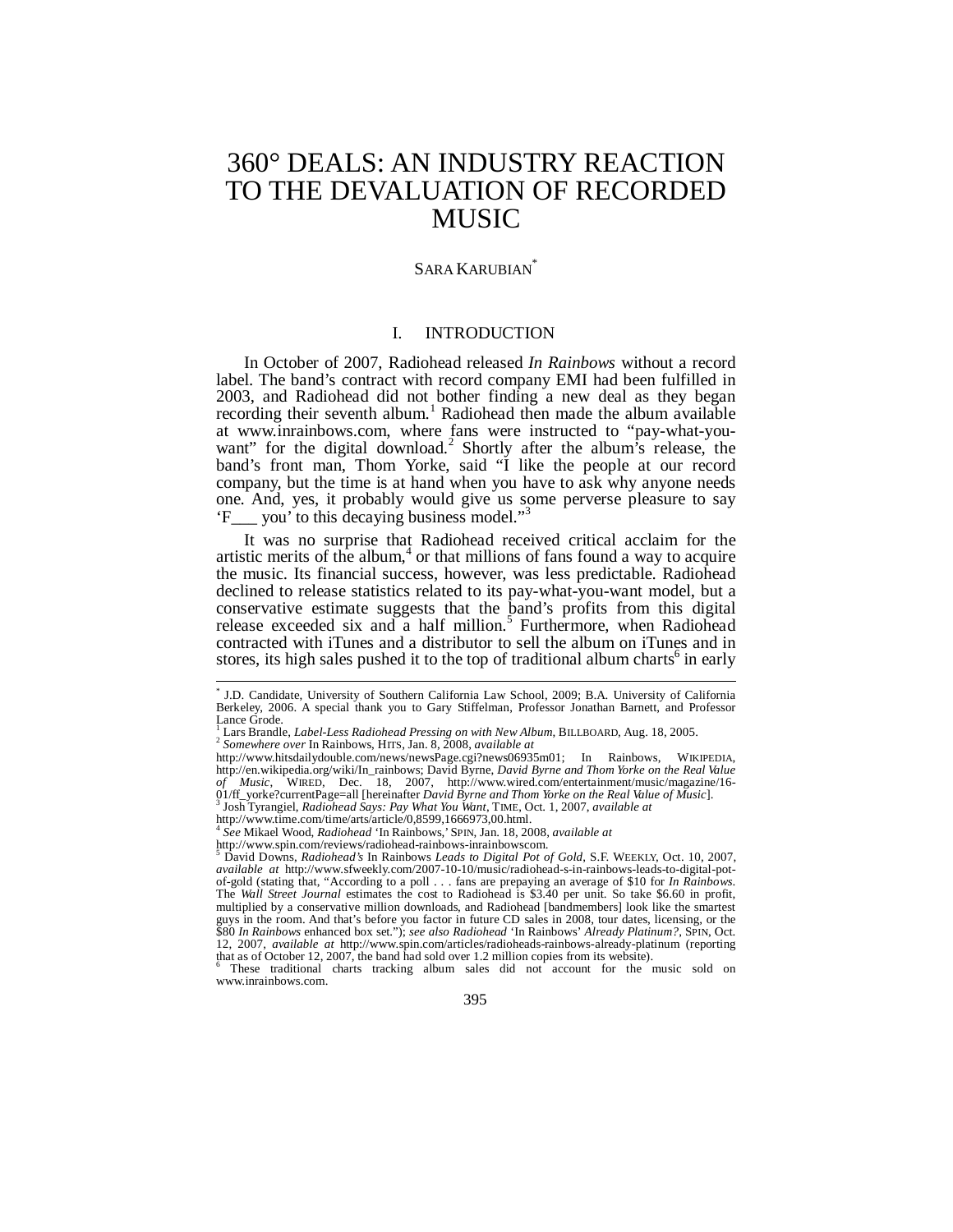2008.<sup>7</sup> The album's financial success was an effective retort to critics who claimed that Radiohead had "devalued" music.<sup>8</sup>

Radiohead's coup has been cited as a sign of "the end of music industry as we know it,"<sup>9</sup> but most bands are not positioned to carry out this strategy. The band was able to shoulder the enormous costs of recording and had already established a dependable base of adoring fans. As Yorke told *Wired* magazine:

The only reason we could even get away with this, the only reason anyone even gives a shit, is the fact that we've gone through the whole mill of the business in the first place. It's not supposed to be a model for anything else. It was simply a response to a situation. We're out of contract. We have our own studio. We have this new server. What the hell else would we do? This was the obvious thing. But it only works for us because of where we are.<sup>10</sup>

When Yorke referred to "the whole mill of the business," he was speaking about the traditional process of recording and selling albums, in which artists are dependent on record companies for all aspects of their recorded music other than the creation of the music itself. Companies advance the funds needed for the costly recording process, manage the promotional campaigns and radio play, oversee the distribution of albums to record stores or retail outlets, and collect the income they produce.

Although this traditional regime is still standing, recent trends and technology have begun causing cracks in its foundation. For example, home computer equipment has reduced the costs of the recording process. Even though the cost of creating a high quality record remains prohibitively high for most artists, Radiohead has shown that some artists can afford to record on their own. The Internet presents an alternate distribution mechanism available to anyone who can afford a PayPal account. Record companies have also lost much of their edge in marketing; some believe that a band could create about as much interest using a free Facebook profile as could a campaign run by a record company.<sup>11</sup> Likewise, while a label's connections with a radio station are important, the credibility and wherewithal to generate buzz with "word of mouth" is now just as valuable.<sup>12</sup> Legendary producer and Columbia Records executive Rick Ruben commented on these trends:

'Until very recently . . . there were a handful of channels in the music business that the gatekeepers controlled. They were radio, Tower Records, MTV, certain mainstream press like Rolling Stone. That's how people found out about new things. Every record company in the industry was

 $7$  Somewhere over In Rainbows, supra note 2.

<sup>&</sup>lt;sup>8</sup> See David Byrne, *David Byrne's Survival Strategies for Emerging Artists—and Megastars*, WIRED, Dec. 18, 2007, *available at* 

http://www.wired.com/entertainment/music/magazine/16-01/ff\_byrne?currentPage=all<br>[hereinafter Byrne, Survival Strategies].

 $\frac{1}{10}$  *M.*<br><sup>10</sup> David Byrne and Thom Yorke on the Real Value of Music, supra note 2.

http://www.nytimes.com/2007/09/02/magazine/02rubin.t.html?\_r=1&oref=slogin.<br><sup>12</sup> Rick Ruben said that "'[t]he biggest thing in [young people's] life is word of mouth. That's how they hear about music, bands, everything.'" *Id.*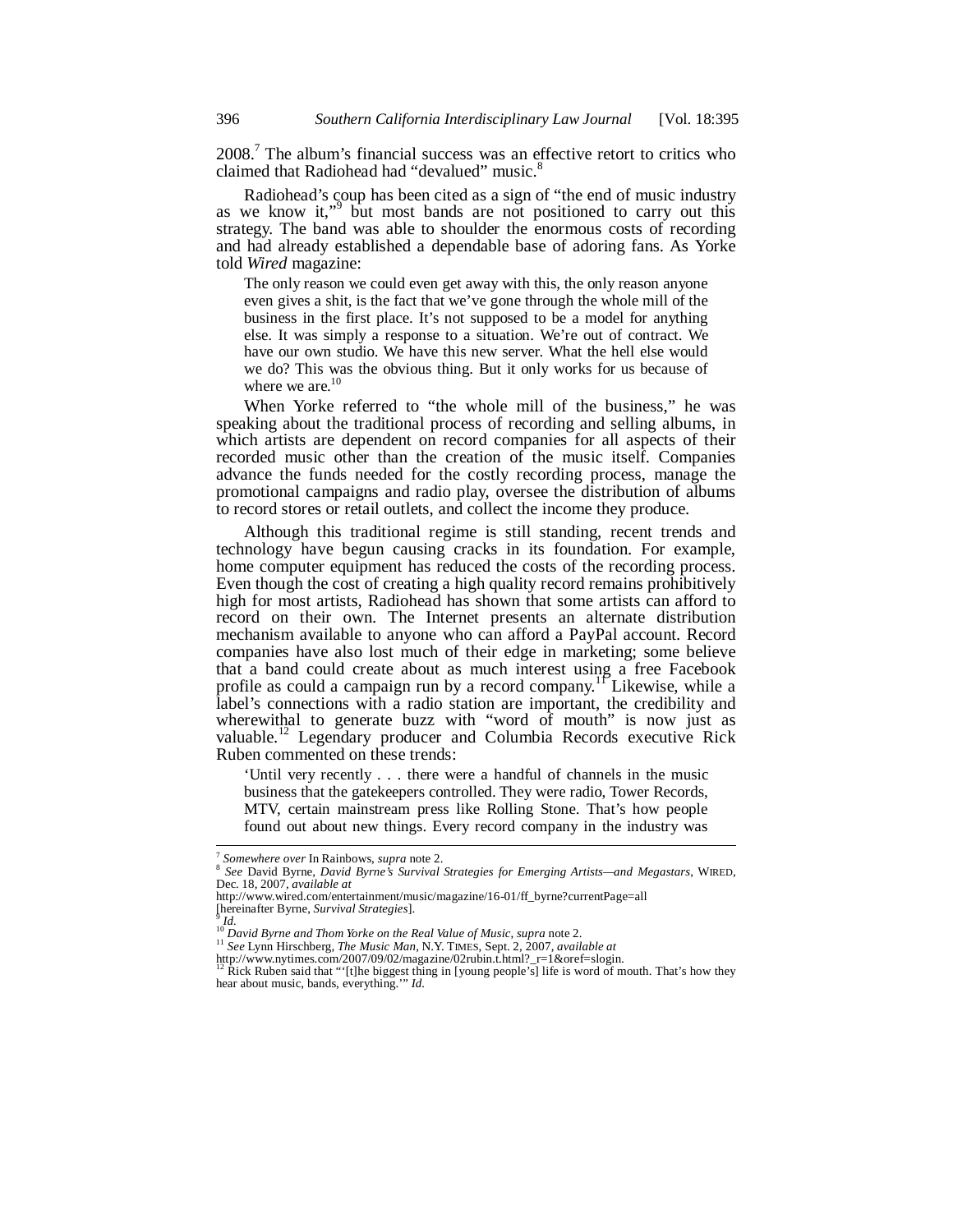built to work that model. There was a time when if you had something that wasn't so good, through muscle and lack of other choices, you could push that not very good product through those channels. And that's how the music business functioned for 50 years. Well, the world has changed. And the industry has not.'<sup>1</sup>

Record companies' vulnerability to the growing viability of the direct distribution model is coupled with a far more immediate problem, namely, the drop in profitability of their primary product: recorded music. The business model of record companies has always been making and selling recorded music, which, in 2008, means compact discs ("CDs") and, to a much lesser extent, digital downloads. This focus on one product has left record companies exposed to the decreased demand for legitimately purchased recorded music, which is largely a reaction to the dramatic increase in the accessibility of free, "illegitimate" music. Although the idea that the music industry as a whole is threatened by decreased CD sales is a common notion, the threat falls acutely upon record companies. As Warner Music chairman Edgar Bronfman stated, "The music industry is growing. . .. The record industry is not growing."<sup>14</sup>

Illegitimate sources of free music have lead to decreased demand for legitimate music, even though the general demand for recorded music remains as high as ever. This bisected market for recorded music answers talent executive Jeff Kwatinetz's query: "How is it that the people that make the product of music are going bankrupt, while the use of the product is skyrocketing?"<sup>15</sup> The CD remains the primary vehicle for distribution, though use of legitimate digital downloads is growing. CDs still account for over eighty percent of worldwide music sales.<sup>16</sup> However, Table 1 shows the decline in CD sales from 2000 to 2006. The downward trend continued through 2007. In that year alone, the CD buyer market lost about one million consumers.<sup>1</sup>

Table 1 also shows the increase in digital downloads in the past seven years. Despite the increasing use of legitimate downloads, overall music sales still suffer from the decline in CD sales: by 2006, album sales were only seventy-five percent of what they were in their peak year, 2000 (which was also the year Napster rose to prominence).<sup>18</sup> Furthermore, the results of a three year study by the International Federation of the Phonographic Industry indicate that  $\cdot$ 95% of music is traded illegally" by early 2009.<sup>1</sup>

<sup>13</sup> *Id.* <sup>14</sup> *A Change of Tune: Record Labels' New Approach*, THE ECONOMIST, July 5, 2007 [hereinafter *<sup>A</sup>*

*Change of Tune*].<br><sup>15</sup> Brian Hiatt & Evan Serpick, *The Record Industry's Decline*, ROLLING STONE, June 28, 2007,<br>http://www.rollingstone.com/news/story/15137581/the\_record\_industrys\_decline.

<sup>&</sup>lt;sup>16</sup> From Major to Minor, THE ECONOMIST, Jan. 10, 2008.<br><sup>17</sup> NPD Group, *More Music Sold but Less Revenue in '07, Kids Still Downloading Illegally*,<br>MARKETING CHARTS, http://www.marketingcharts.com/direct/more-music-sold-b US teens did not purchase a single CD in 2007, compared with 38% in 2006").<br> $\frac{18}{3}$  Hiatt & Serpick, *supra* note 15.

<sup>18</sup> Hiatt & Serpick, *supra* note 15. 19 *On The Beat: The Reality* (KCRW Radio Broadcast Jan. 28, 2009), *available at* http://www.kcrw.com/etc/programs/ob/ob090128the\_reality.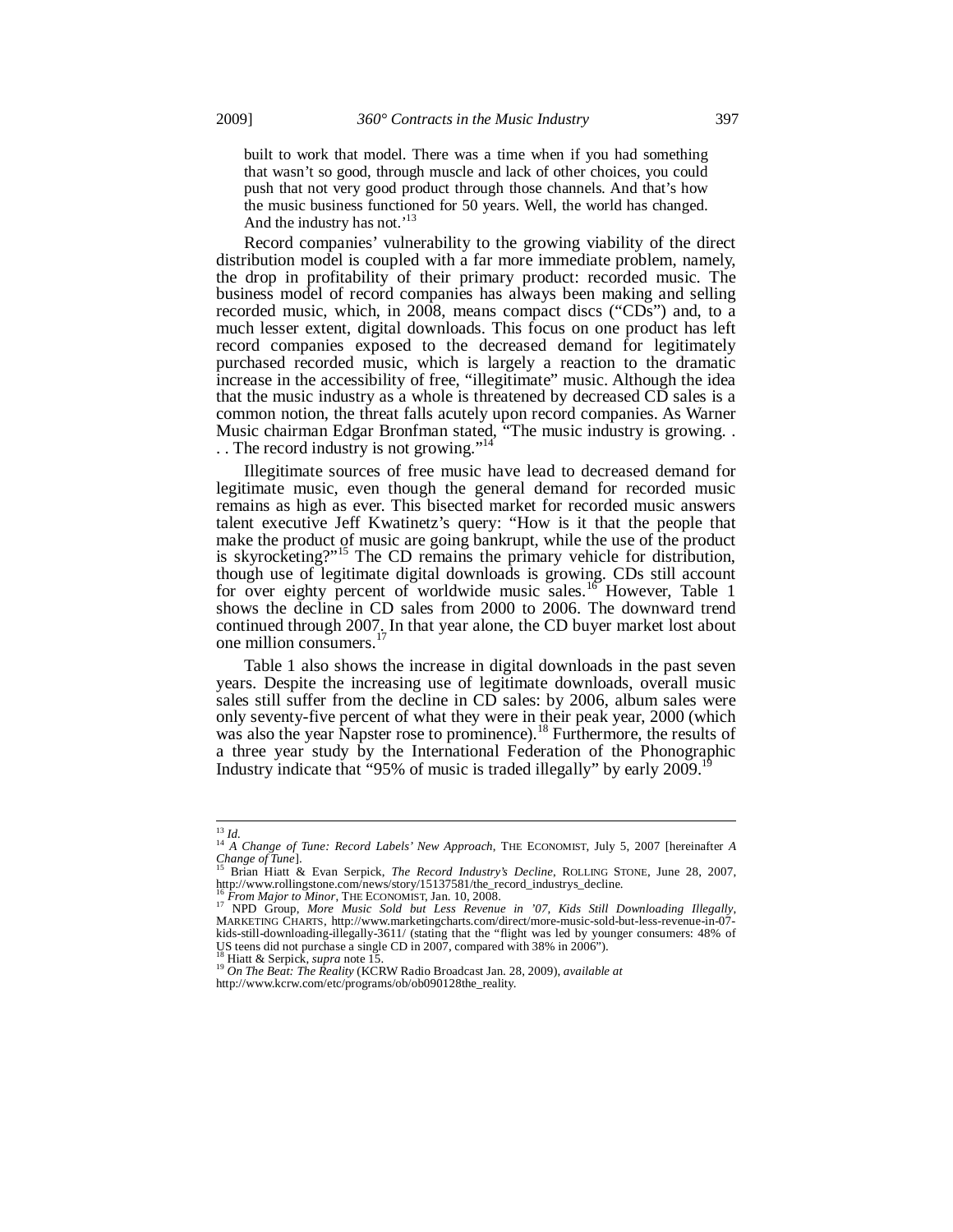| Year | <b>Full Length</b><br>$CDs$ $(\%)$ | <b>Singles</b><br>(All<br><b>Types</b> )<br>$(\%)$ | <b>Digital</b><br><b>Downloads</b><br>$($ %) | <b>Overall Size of U.S.</b><br><b>Recording Industry</b><br>(in Millions) |
|------|------------------------------------|----------------------------------------------------|----------------------------------------------|---------------------------------------------------------------------------|
| 1997 | 70.2                               | 9.3                                                | <b>NA</b>                                    | \$12,236.8                                                                |
| 1998 | 74.8                               | 6.8                                                | <b>NA</b>                                    | \$13,723.5                                                                |
| 1999 | 83.2                               | 5.4                                                | <b>NA</b>                                    | \$14.584.5                                                                |
| 2000 | 89.3                               | 2.5                                                | <b>NA</b>                                    | \$14,323.0                                                                |
| 2001 | 89.3                               | 2.4                                                | 0.2                                          | \$13,740.9                                                                |
| 2002 | 90.5                               | 1.9                                                | 0.5                                          | \$12,614.2                                                                |
| 2003 | 87.8                               | 2.4                                                | 1.3                                          | \$11,854.4                                                                |
| 2004 | 90.3                               | 2.4                                                | 0.9                                          | \$12,338.1                                                                |
| 2005 | 87.0                               | 2.7                                                | 5.7                                          | \$12,269.5                                                                |
| 2006 | 85.6                               | 3.4                                                | 6.7                                          | \$11,510.2                                                                |

**Table 1. United States Record Sales, 1997–2006**<sup>20</sup>

The initial response of record labels to their deteriorating position in an otherwise strong industry was to focus on maintaining the status quo in the traditional regime. Rather than working to embrace the Internet and finding ways to maximize the profitability of downloads, labels launched (and continue to launch) legal and publicity attacks on participants in the illegitimate market. Labels not only sue the websites that allow free filesharing,<sup>21</sup> they also initially sued individual users<sup>22</sup>—the same fan base that they target to buy their product.<sup>23</sup>

 Rather than formulating platforms to sell their music digitally, labels waited for an outsider, namely, Steve Jobs, to create the most significant legitimate market; yet labels still remain weary of cooperating with such creators of legitimate music sites. $^{24}$  Currently, the website of the Recording

<sup>&</sup>lt;sup>20</sup> Recording Indus. Ass'n of Am., 2006 Consumer Profile, http://76.74.24.142/E795D602-FA50-3F5A-3730-9C8A40B98C46.pdf. <sup>21</sup> *See* A & M Records, Inc. v. Napster, Inc., 239 F.3d 1004 (9th Cir. 2001); *see also* Katie Dean, *RIAA* 

*Hits Students Where It Hurts*, WIRED, Apr. 5, 2003, *available at* 

http://www.wired.com/print/entertainment/music/news/2003/04/58351. <sup>22</sup> *See* Matt Westmoreland, *RIAA Threatens to Sue Four Undergrads*, THE DAILY PRINCETONIAN, Nov. 26, 2007, *available at* http://www.dailyprincetonian.com/archives/2007/11/26/news/19460.shtml (stating that "[v]iolators could be fined up to \$150,000 per copyrighted work infringed, though most charged in the past have settled out of court, generally agreeing to pay the RIAA between \$3,000 and  $$5,000"$ ).

In late 2008, the RIAA announced that it would not focus its legal efforts on individual users. Ryan Nakashima, *No More Suits Against Music Swappers*, L.A. TIMES (THE ENVELOPE F.) (Dec. 20, 2008), http://goldderbyforums.latimes.com/eve/forums/a/tpc/f/3226059864/m/765103332 ("The group representing the U.S. recording industry said Friday it has abandoned its policy of suing people for sharing songs protected by copyright and will work with Internet service providers to cut abusers' access if they ignore repeated warnings. The move ends a controversial program that saw the Recording Industry Association of America sue about 35,000 people since 2003 for swapping songs online. Because of high legal costs for defenders, virtually all of those hit with lawsuits settled, on average for around \$3,500. The association's legal costs, in the meantime, exceeded the settlement money it brought in."). <sup>24</sup> *See* Hiatt & Serpick, *supra* note 15; Rosie Swash, *Qtrax Off Track after Labels Deny Any Deal*, THE

GUARDIAN, Jan. 28, 2008, *available at* http://www.guardian.co.uk/music/2008/jan/28/news.emi/print.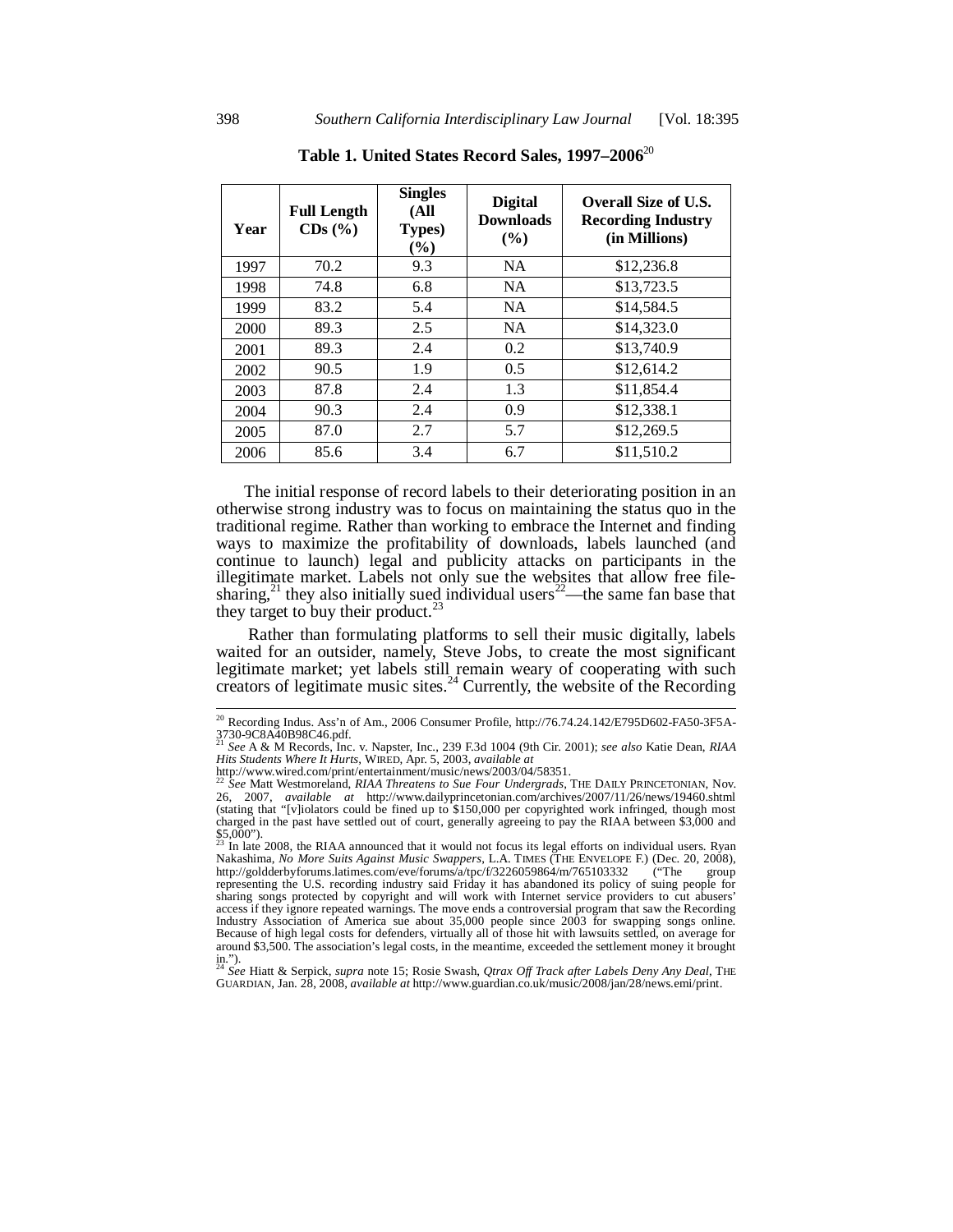Industry Association of America features a special report entitled: "The CD: A Better Value Than Ever," showing record companies' lingering attachment to an outdated method.<sup>25</sup>

Although criticized for sticking its head in the ground as technology trends changed its context,<sup>26</sup> the recording industry is beginning to adjust to the new circumstances. One recent area of evolution is the contractual paradigm governing relationships between artists and record companies and between artists and promotional companies. The newest contracts governing the relationships between the key players in these areas reflect the positive trends in areas like concerts, merchandise and publishing as well as the downward trends in recorded music sales.

This Note will address the emergence of the "360" model as a basis for artists' contracts with record labels and with promoters. A 360 deal is a legal contract between a musical artist and one company, incorporating components of an artist's career that have traditionally been handled by separate contracts with different companies. Record companies have always contracted with artists with regard to their recordings, but in a record company's 360 deal, a label may also participate in additional aspects of an artist's career, like her merchandising, publishing, endorsements, and touring. Likewise, promoters have contracted with artists with regard to their live performances, but a promoter's 360 deal incorporates other areas, like recording and merchandising. This Note will focus on contracts that commingle recording and touring. The significance of the relative bargaining positions and incentives of the parties involved as well as the impact of the new contractual model on the allocation of revenues within the music industry will be highlighted.

Part II introduces the parties to 360 deals: artists, the major record labels, and tour promoters. Additionally, this Part describes the relative leverage of each party in negotiations.

In Part III, the traditional model for record contracts and touring's role within the music industry are explained. Important provisions in traditional record contracts, such as the contract term, the Recording Fund and the royalty rate are discussed with regard to how they reflect bargaining power and the allocation of costs and profits of records. Tours are also presented as a revenue source that helped the survival of the traditional model and that remains highly profitable as record sales dwindle. The contractual

<sup>&</sup>lt;sup>25</sup> RECORDING INDUS. ASS'N OF AM., THE CD: A BETTER VALUE THAN EVER (2007), *available at*<br>http://76.74.24.142/F3A24BF9-9711-7F8A-F1D3-1100C49D8418.pdf.

<sup>&</sup>lt;sup>26</sup> Hirschberg, *supra* note 11 (stating that "Columbia is stuck in the dark ages"); *see* Rob Landley, *Recording Industry in Denial*, THE MOTLEY FOOL, Mar. 18, 1999, *Recording Industry in Denial*, THE MOTLEY FOOL, Mar. 18, 1999, http://www.fool.com/portfolios/rulemaker/1999/rulemaker990318.htm; Robert Batchelder, Commentary, *Record Labels in Denial about Peer-to-Peer*, CNET NEWS, Feb. 14, 2001, http://www.news.com/2009-1023-252626.html; Michael Wolff, *Facing the Music*, N.Y. MAGAZINE, June 3, 2002 (stating that "[t]here is, too, a management critique . . . that sees record labels as generally engaged in the usual practice of ripping off anyone who can be ripped off while remaining oblivious to the fact that Rome is burning"). *But see* Hiatt & Serpick, *supra* note 15 ("A lot of people say, 'The labels were dinosaurs and idiots, and what was the matter with them?' But they had retailers telling them, 'You better not sell anything online cheaper than in a store,' and they had artists saying, 'Don't screw up my Wal-Mart sales.' . . . 'Innovation meant cannibalizing their core business.'").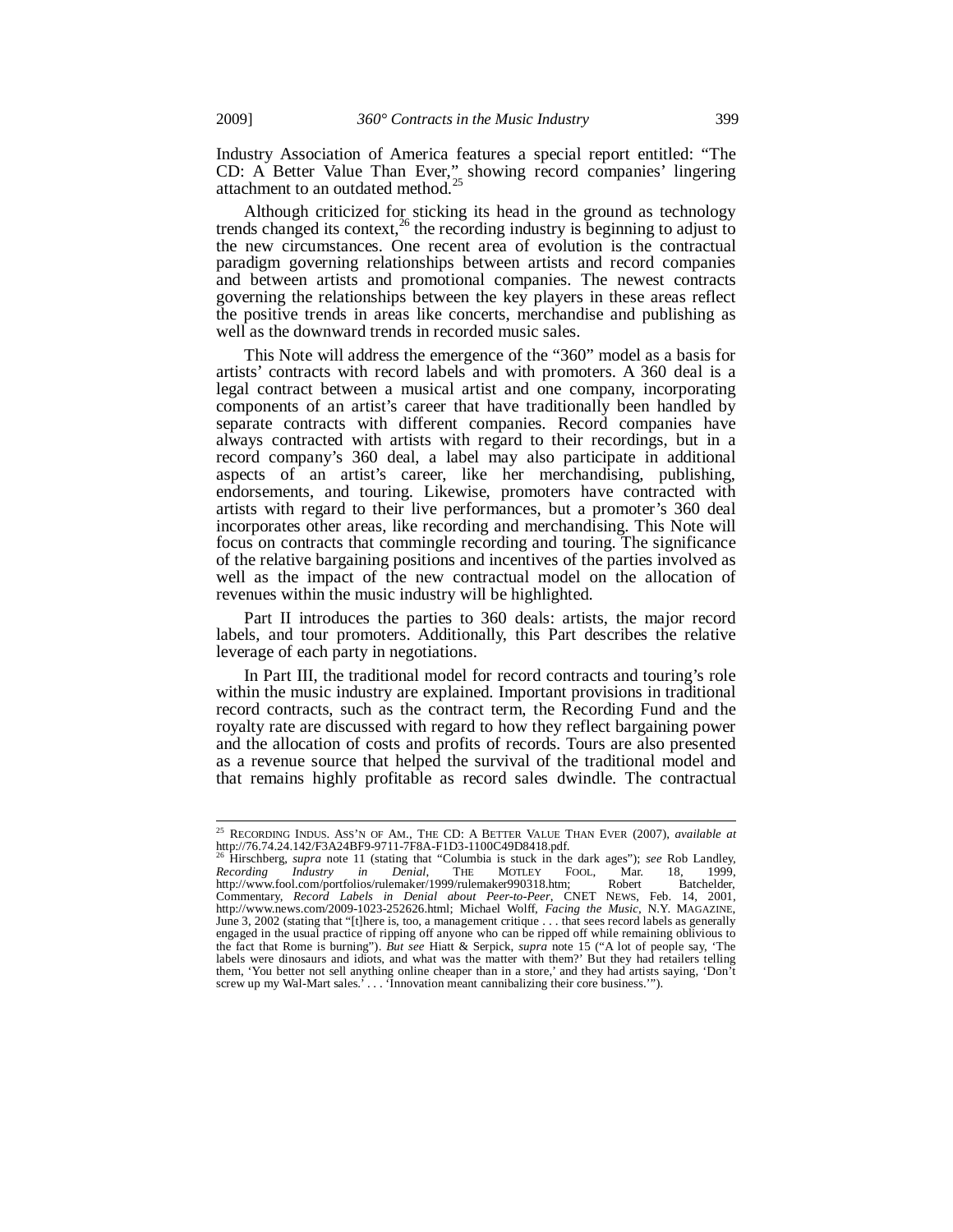provisions relating to tours, within artists' contracts with record companies and tour promoters, are presented.

Part IV discusses the 360 model, as it relates to contracts that commingle recording and touring. The growing use of the 360 model is addressed followed by explanations of the major terms of 360 contracts. These terms are compared to their traditional counterparts, allowing for a discussion of changing bargaining positions and incentives of the negotiating parties. The resulting reallocation of touring and recording revenue in the music industry is also highlighted. Three executed 360 contracts are used to illustrate these themes: Paramore's deal with Atlantic, KoRn's deal with EMI, and Madonna's deal with Live Nation. At the end of Part IV, assumptions and concerns regarding the 360 model are addressed.

Part V contains concluding remarks.

### II. THE PLAYERS

Artists provide the raw material of the music industry; however, the melodies do not make money on their own. This Note deals with two basic forms in which an artist's music is sold: as a record and as a concert ticket. Traditionally, artists have relied upon record companies and tour promoters to guide them down each of these paths to a profit. The record company does so by subsidizing the recording process and selling albums; the tour promoter does so by facilitating concerts. This relationship is illustrated in Figure 1 below.

#### **Figure 1. Two Ways to Sell Audible Music**



#### A. ARTISTS

As noted above, artists contribute the music itself to the business of music, but often rely on companies for the business aspects. The prohibitively high cost of recording, distributing, and marketing records means that artists almost never have enough money to convert their music into a sellable product without financial backing and expertise from an outside source. Artists' dependence on record companies to help them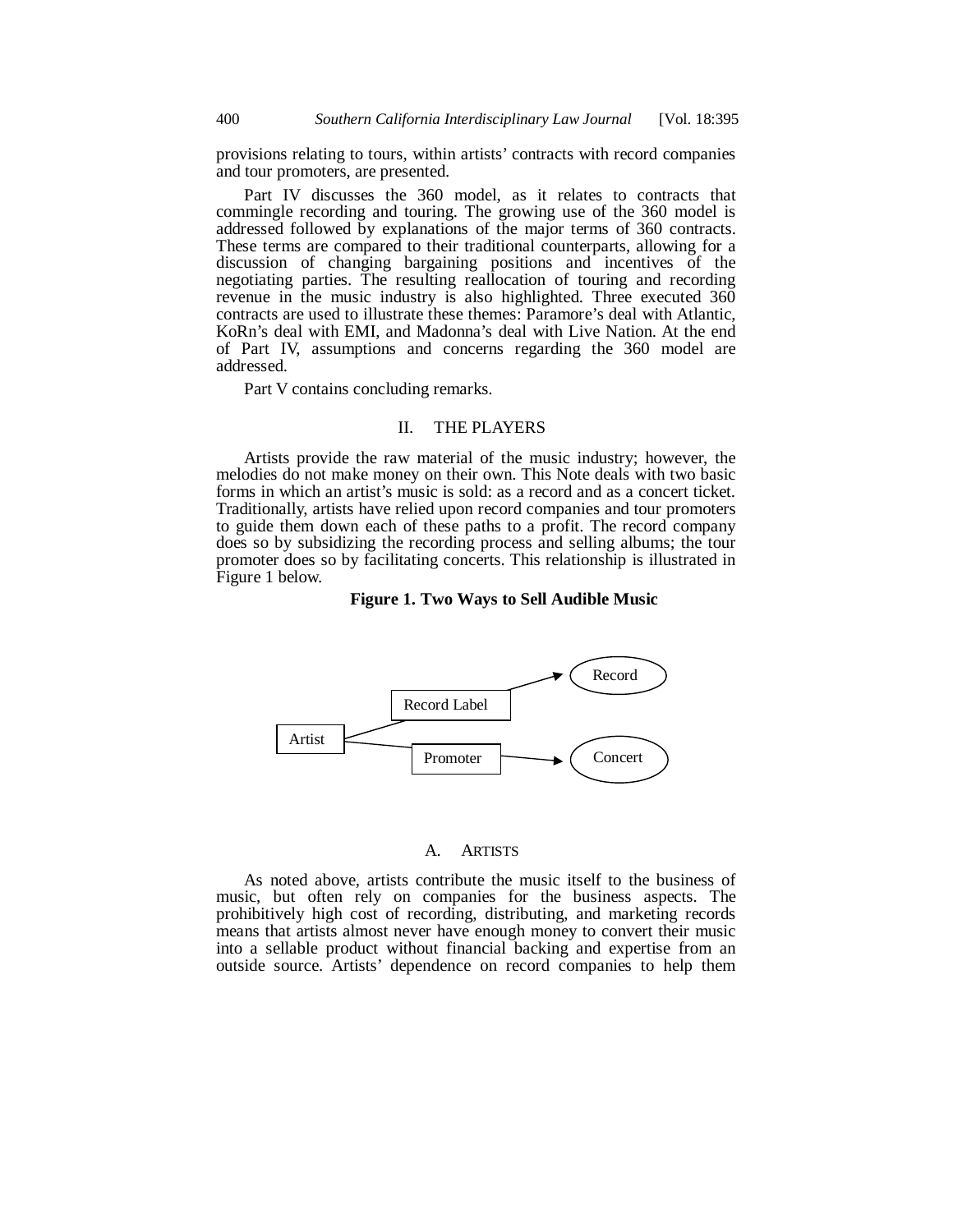record and distribute their albums has diminished somewhat, but remains a necessity for most artists. These processes and their costs are discussed in more detail in Part II.

Furthermore, artists' ability to build a fan base, and thus demand for their product, has traditionally been limited. Artists have depended heavily upon record companies to market their music by conducting campaigns that deal with outlets like radio stations, MTV, record stores, and news sources. The evolution of the Internet presents opportunities for artists to market themselves at minimal costs. Many of the most effective promotional sites, which currently include YouTube, MySpace, and Facebook, are free forums for promotion.<sup>27</sup> An illustrative but relatively unique example of the selfmarketing potential of the Internet is eighteen year old Dutch singer, Esmee Denters. As a nursing student living at home in a suburb of Amsterdam, Denters began posting videos of herself sitting in front of the computer singing pop songs while reading the words from her karaoke machine—on YouTube. After one year, her YouTube site boasted twenty-one million hits and Justin Timberlake invited her to sign with his label.<sup>28</sup> Although a few people, like Denters, have been able to garner demand for their music before they sign record contracts, the general rule is that artists approach companies with only their talent and rely on the companies to package and market the talent to potential fans.

Musicians are a dispersed and unorganized group. There is no body that has been able to unite all recording artists to further their common interests.<sup>29</sup> In her famous letter to fellow musicians, rock artist Courtney Love lamented the lack of unity, and tried to inspire a change in the artist community to prevent situations like "Eddie Vedder and Pearl Jam's stand against TicketMaster. Everyone knew he was right and yet no other artist took a public stand against a company that we all knew was hurting our business because our managers and attorneys told us it would be a bad idea."30

Central to understanding contracts in music is recognition of the divide between "new" artists and "established" artists. New artists are musicians who cannot present labels with evidence of past success. "This is someone who has never before had a record deal, or someone who has been signed but never sold over 250,000 or so albums per release. It can also mean an artist who was once successful but lost his or her following and is having difficulty finding a record deal."<sup>31</sup> Without a track record of profitability, a new artist is basically a gamble for labels. If a label signs a new artist, the label hopes that the investment in creating the record will pay off but lacks a strong factual basis for that hope. Because of this high risk, labels have a

<sup>&</sup>lt;sup>27</sup> See Hirschberg, supra note 11.

<sup>&</sup>lt;sup>27</sup> See Hirschberg, *supra* note 11.<br><sup>28</sup> Stephen M. Silverman, *Justin Timberlake Signs YouTube Singer to His Label*, PEOPLE, June 5, 2007, *available at* http://www.people.com/people/article/0,,20041427,00.html. 29 Letter from Courtney Love, Recording Artist, to fellow Recording Artists, *available at*

<sup>&</sup>lt;sup>29</sup> Letter from Courtney Love, Recording Artist, to fellow Recording Artists, *available at* www.therecordindustry.com/courtney\_artist\_rights.htm [hereinafter Love].

<sup>&</sup>lt;sup>31</sup> DONALD S. PASSMAN, ALL YOU NEED TO KNOW ABOUT THE MUSIC BUSINESS 84–85 (Free Press 6th ed. 2006).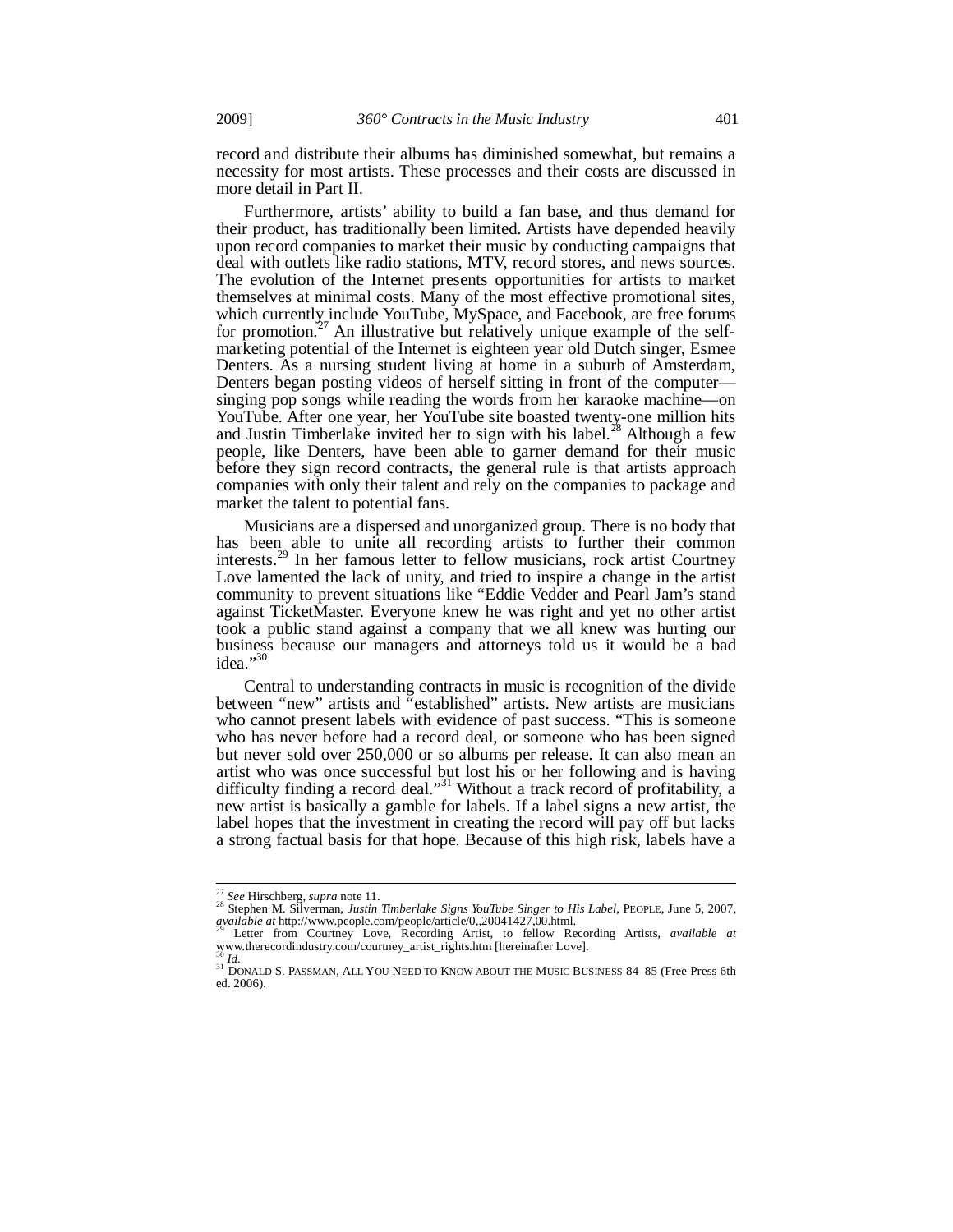strong incentive to manipulate contracts with new artists to maximize the labels' return, even at the artists' expense.<sup>32</sup>

Another explanation for why companies dominate negotiations with new artists relies on the basic ideas of supply of and demand for new artists. As will be discussed, record labels are a consolidated group. In terms of major labels, there are four channels of demand for new artists. To the contrary, there is an ample supply of new artists desperate to sign record deals. Like any glut, most suppliers of the new talent are forced to accept less favorable terms from the limited sources of demand. This imbalance is exacerbated by labels' claims that they will be signing fewer artists in this time of crisis in order to focus more attention on developing already-signed artists.<sup>3</sup>

These two theories explaining "new" artists' lack of leverage in their negotiations with labels also explain why "established" artists have significantly more leverage and can bargain for more favorable terms than their counterparts. Established artists have a record of selling their music and can present evidence of their profitability to labels.<sup>34</sup> Because the established artist can supply figures such as statistics of previous sales, a company contracting with an established artist has some degree of confidence that its investment in the artist will yield profits for the company. Labels' incentive to sign artists who are less risky encourages them to compromise in negotiations and provide established artists with relatively favorable terms.

The supply and demand of the contracting parties further explains the better leverage of established artists. Unlike new artists, the supply of established artists is limited. Among labels, there is high demand and competition for this class of artists who has achieved a fan-base ready to buy its records. Established artists, like suppliers of coveted goods in any market, enjoy this competition among labels and use it as leverage in negotiating more favorable terms than they may have achieved as new artists.

This Note deals with income from concert ticket sales and recorded music sales, but these are only two of a variety of revenue streams that may flow from an artist's work. If the artist is both the singer and songwriter of her music, she will collect writer's royalties in addition to her record royalties. The sale of merchandise from websites, at concerts, or at retail outlets such as Hot Topic<sup>35</sup> can also be a rich source of revenue. Similarly, endorsements can be highly profitable. For example the World Music

<sup>&</sup>lt;sup>32</sup> Hiatt & Serpick, *supra* note 15.<br><sup>33</sup> *See* Interview by Tess Taylor with Bob Jamieson, President, RCA Records and Jack Rovner, Executive Vice President & General Manager, RCA Records (July 1, 1998), *available at*  http://www.narip.com/index.php?option=com\_content&task=view&id=114&Itemid=76&PHPSESSID= b574cd780e ("We'd rather sign fewer acts and work them harder than sign a lot of acts and throw them up against a wall, so to speak, and chase the ones that stick.").

<sup>34</sup> *See* PASSMAN, *supra* note 31, at 85. 35 *See Hot Topic*, WIKIPEDIA, http://en.wikipedia.org/wiki/Hot\_Topic ("[M]ajor bands such as Korn, Good Charlotte and Avenged Sevenfold have allowed Hot Topic to release their concert wear to the general public before they themselves appear on television or at concerts wearing them.").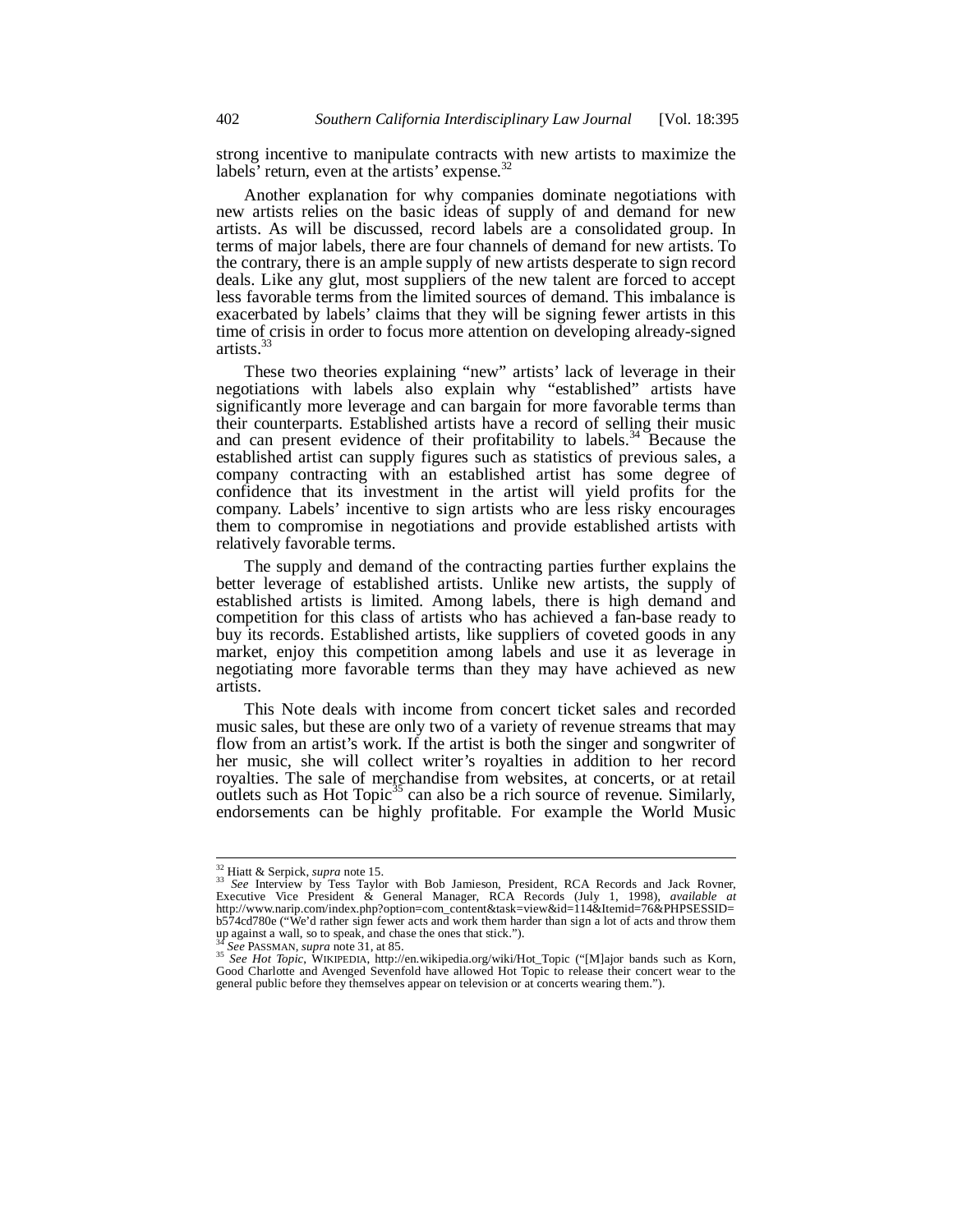Award's 2007 Female Entertainer of the Year,<sup>36</sup> Rihanna, has worked with JC Penny, Nike, LG, and CoverGirl.<sup>37</sup>

#### B. RECORD COMPANIES

Artists face a consolidated group of record companies across the bargaining table. Due to a general consolidation in the music industry in the 1970s,<sup>38</sup> record labels have been concentrated within four major companies that sell most of the product in the market for recorded music. "The big four" companies, consisting of Warner Music Group ("WMG"), EMI, Sony BMG, and Universal, dominate the recording industry. As of 2005, the four "majors" controlled about seventy percent of the world market and eighty percent of the United States market for record sales.<sup>39</sup> Consolidation is an ongoing trend. Sony and BMG merged recently, in 2004, and EMI and Warner Music have reportedly "flirted with their own merger for years."<sup>40</sup> Not only are record companies consolidated, they have organized to present a united front in the Recording Industry Association of America ("RIAA"). Figure 2 shows the dominance of the four major labels in the market for recorded music.





<sup>36</sup> 36 Rihanna was awarded this title at the 2007 World Music Awards. *Rihanna*, WIKIPEDIA, http://en.wikipedia.org/wiki/Rihanna.

<sup>37</sup> Other artists included in the "Top 10 Brand Makers" are 50 Cent, Beyoncé, Missy Elliot, John Mayer, Brad Paisley, Aly & AJ, Fall Out Boy, and Justin Timberlake. Michael Paoletta, *Top 10 Brand-Makers: The Biggest Artist-Brand Partnerships Make the Most of Shared Messages*, INSIDE BRANDED ENTM'T, Sept. 29, 2007, http://www.insidebrandedentertainment.com/bep/article\_display.jsp?vnu\_content\_id=  $1003645159&$  imw=Y.

<sup>&</sup>lt;sup>38</sup> Tricia Rose, *Voices from the Margins: Rap Music and Contemporary Black Cultural Production, in POPULAR CULTURE IN AMERICAN HISTORY 278 (Jim Cullen ed., Blackwell Publishers 2001).* 

<sup>&</sup>lt;sup>39</sup> Record Label, WIKIPEDIA, http://en.wikipedia.org/wiki/Record\_label.<br><sup>40</sup> Hiatt & Serpick, *supra* note 15.<br><sup>41</sup> Music Industry, WIKIPEDIA, http://en.wikipedia.org/wiki/Music\_industry (percentages according to Nielsen SoundScan (2005)).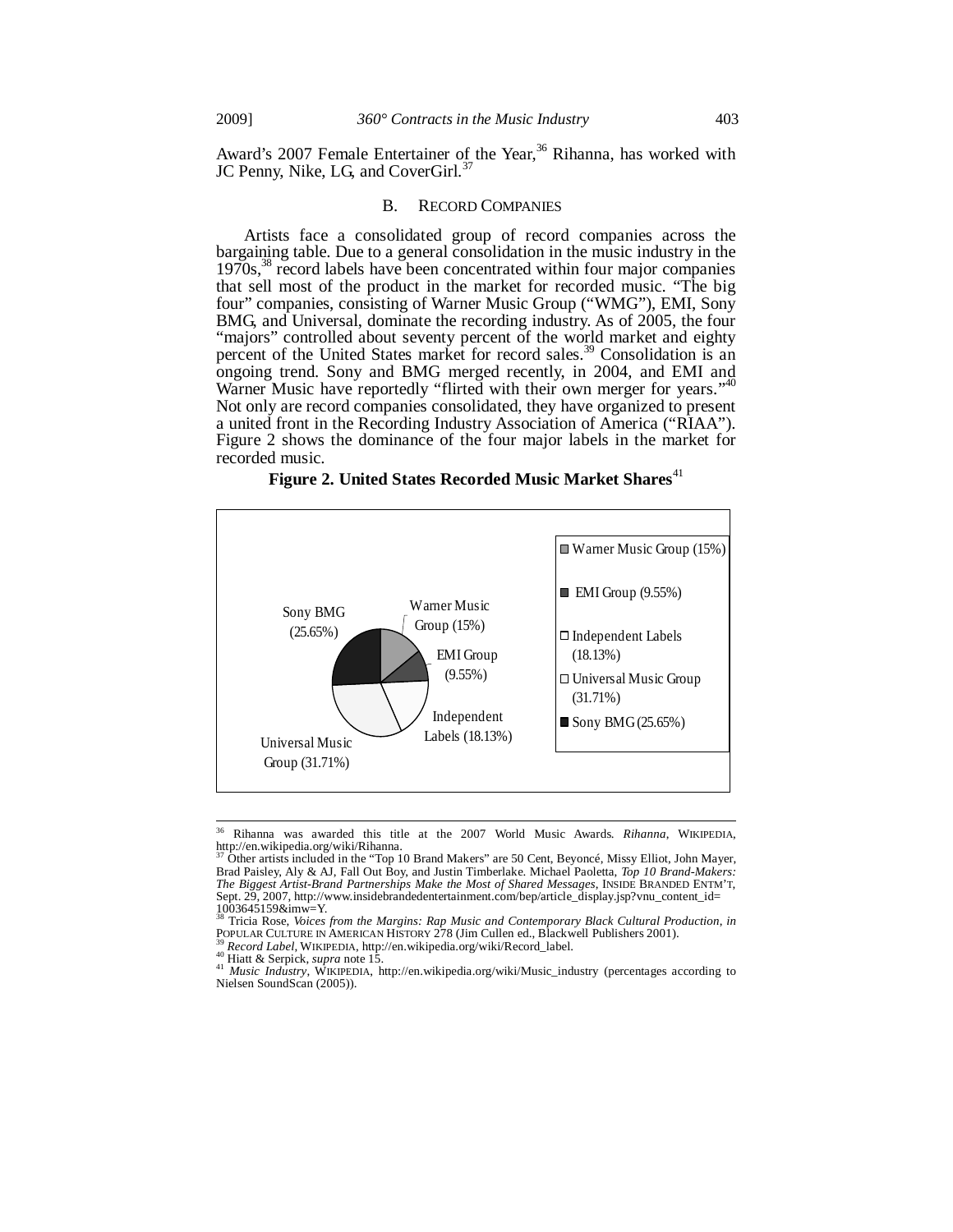Record companies make, market, and sell recorded music. Their business model has been compared to that of film studios—churn out the albums, most will be unprofitable, but a couple of hugely successful albums will make it all worthwhile.<sup>42</sup> Despite clinging to the idea of the power of the smash hit,<sup>43</sup> record companies are beginning to acknowledge that the traditional "strategy" of relying on a few big-sellers to cover the costs of the gambles is no longer sustainable.<sup>44</sup>

#### C. TOUR PROMOTERS

Tour promoters are individuals or companies hired to facilitate live performances. Traditionally, promoters have been companies or individuals that focused on specific music types, on a city or regional scale.<sup>45</sup> Artists would contract with a variety of promoters in making a tour's itinerary. Recently, a few promotions companies have emerged offering the ability to organize national or international tours. In these cases, an artist would only sign with one promoter for an entire tour.<sup>46</sup>

Now, the promotions business is quite consolidated on a regional, and increasingly on a national, level; therefore, fierce competition among promoters is probably not the primary explanation for the relatively favorable terms for artists in their contracts with promoters.<sup>47</sup> For the past twenty years, there have been about four dominant promotions firms in each of the largest cities in the United States.<sup>48</sup> One of the recent forces of consolidation has been radio giant Clear Channel Entertainment ("Clear Channel"), which began its tour-promoting business in 2000, and is the source of Live Nation Entertainment ("Live Nation"), currently the biggest promoter.49 Clear Channel's large market share and the trend of national consolidation over the past ten years are illustrated in Figure 3. By 2005, Clear Channel's dominance prompted *Billboard* Magazine's senior touring writer to comment that "[a]s Clear Channel goes, so goes the business."<sup>50</sup> In September of that year, Clear Channel's touring division spun off to become Live Nation.<sup>51</sup>

 $42$  Hiatt & Serpick, supra note 15.

<sup>&</sup>lt;sup>42</sup> Hiatt & Serpick, *supra* note 15.<br><sup>43</sup> *Id.* 43 *Id.* 44 Op-ed., *How to Stop Declining Album Sales*, L.A. TIMES, Jan. 22, 2008, *available at* http://www.latimes.com/news/opinion/la-ed-emi22jan22,0,260974.story?coll=la-opinion-leftrail

<sup>[</sup>hereinafter *How to Stop Declining Album Sales*].<br><sup>45</sup> PASSMAN, *supra* note 31, at 343.<br><sup>46</sup> Id.<br><sup>47</sup> Marie Connolly & Alan B. Krueger, *Rockonomics: The Economics of Popular Music* 23 (Nat'l<br>Bureau of Econ. Research, Wo highly concentrated business on a regional level.").  $^{48}$  *M* 

<sup>49</sup> *Id.*<br>*At 1d.* at 22. Jeff Leeds, *Big Promoter of Concerts to Acquire House of Blues*, N.Y. TIMES, July 6, 2006, *available at* http://www.nytimes.com/2006/07/06/business/media/06music.html. 50 David Lieberman, *Concert Promoters Hear Fans Singing the Blues*, USA TODAY, Sept. 26, 2005,

*available at* http://www.usatoday.com/money/media/2005-09-26-concerts-cover-usat\_x.htm?csp=34. 51 *Live Nation*, WIKIPEDIA, http://en.wikipedia.org/wiki/Live\_Nation [hereinafter *Live Nation*].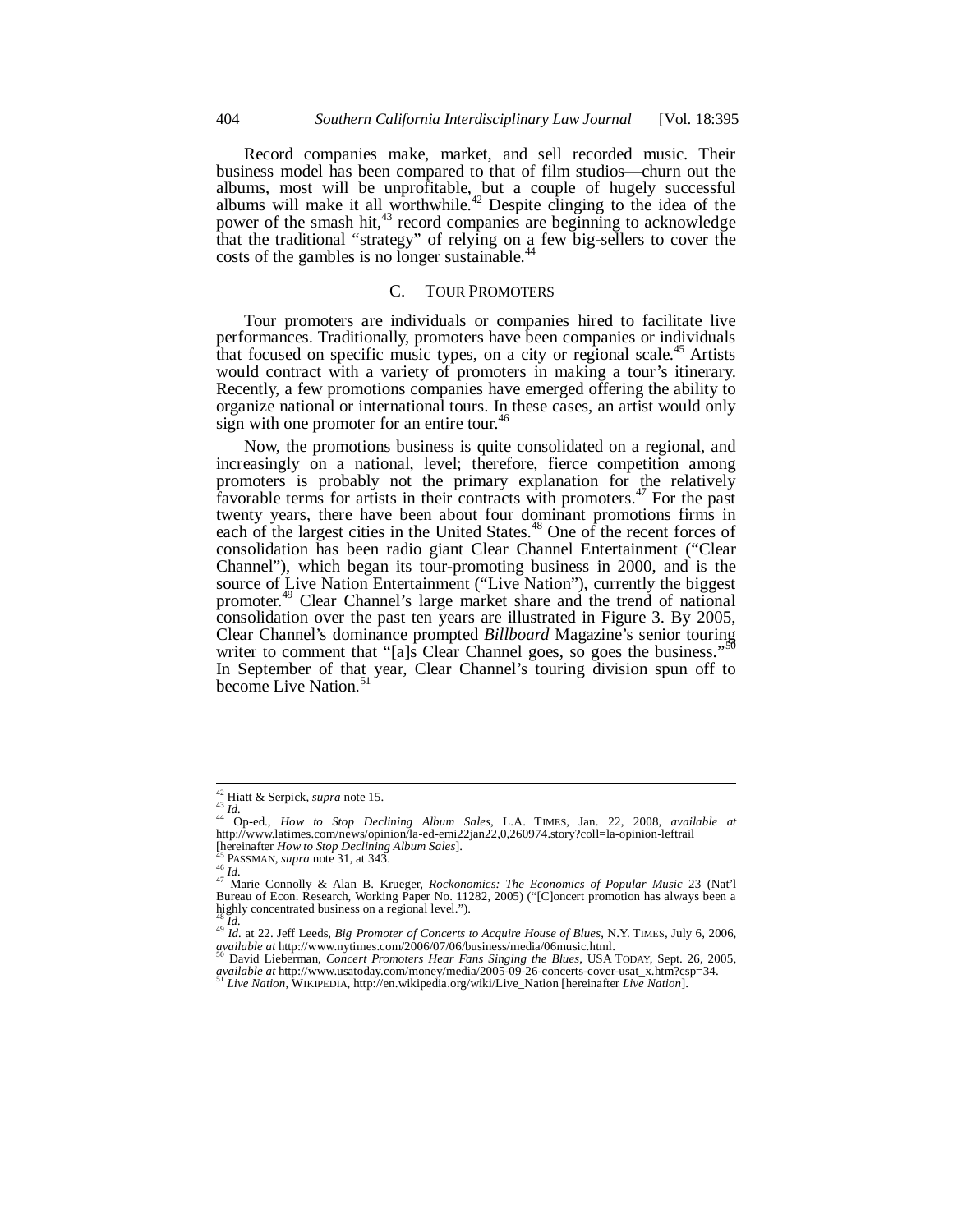

# **Figure 3. Percent of Total Revenue Handled by Biggest Four Promoters, Nationwide and by Clear Channel Communications**<sup>52</sup>

Despite this consolidation, artists have flexibility in planning their tours, which can give them an advantage when negotiating with promoters. "Performers . . . can shop for great deals. They can sign with a single firm for a whole tour, split it among multiple promoters (McCartney's doing that now) or cut separate deals in different cities."<sup>53</sup> Furthermore, promoters' "demand for hot acts seems to outweigh the supply."<sup>54</sup> The few artists that have established themselves as touring powerhouses also hold leverage in negotiations with promoters because their shows are sure to be highly profitable, so promoters will sacrifice a little more in negotiations for the opportunity to be involved. *Rolling Stone* magazine described the terms that Bruce Springsteen was able to negotiate for his 2004 tour:

Most rock bands hire a promoter, take a nightly guarantee and then split the profits after the show is done, taking seventy to ninety-five percent of the profits before the promoter gets his share. Not Springsteen. His deal was the best in the business: He reportedly received a guarantee of seventy percent of the potential gross—that is, if every ticket were sold in every corner of the arena. In many cases, sources say, promoters were hired for a mere  $$10,000$  fee, saving millions in road costs.<sup>55</sup>

<sup>&</sup>lt;sup>52</sup> Connolly & Krueger, *supra* note 47, at 78.

<sup>&</sup>lt;sup>52</sup> Connolly & Krueger, *supra* note 47, at 78.<br><sup>54</sup> Lieberman, *supra* note 50.<br><sup>54</sup> Id.<br><sup>55</sup> Robert LaFranco, *The 2004 Rock Rich List*, ROLLING STONE, Feb. 25, 2004, *available at*<br>http://www.rollingstone.com/news/stor *2004 Rock Rich List*].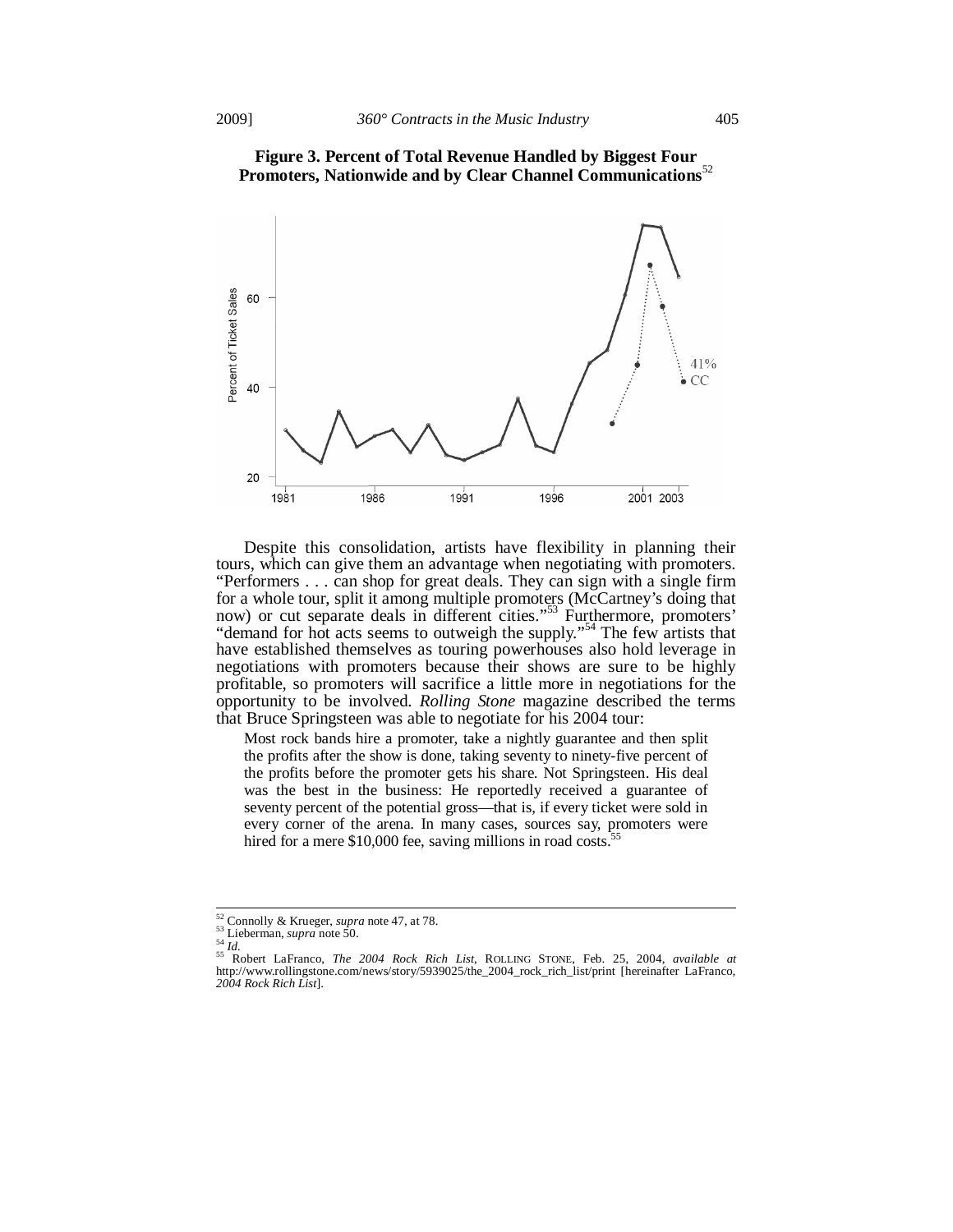Tour promoters usually incur the costs of putting on the concert, and aim to recoup these costs and make a profit from the money brought in by ticket sales. Sometimes, the biggest cost is renting the venue; however, some promotions firms have acquired venues. For example, Live Nation bought the House of Blues chain in November of  $2006$ <sup>56</sup> Artists usually pay for unique concert-specific items like special stages, lighting shows, and transportation.<sup>57</sup> Generally, artists receive the greater of a guaranteed sum or a percentage of the net profits or gross income from ticket sales.<sup>58</sup> This means that if ticket sales do not surpass the guaranteed profit, the promoter loses the difference.<sup>59</sup> Many promoters act in other capacities to earn money apart from ticket sales. For example, they may run parking and concessions businesses, and collect rent for use of any venues they own.<sup>60</sup> The costs and profitability of the touring business are further discussed in Part III.

#### III. THE TRADITIONAL MODEL

#### A. PROVISIONS IN THE TRADITIONAL RECORD CONTRACT

The product of the traditional recording contract is recorded music, ready for consumption. Although the "container"<sup>61</sup> carrying the music has changed over time—from phonographic disks, $62$  to vinyl records, to eighttracks and cassettes, to CDs, and now to digital downloads—the promises of the two parties to the agreements have been generally consistent.<sup>65</sup> The artist agrees to contribute his talent to make the music itself, and the record company puts up the cost of making the recording, marketing it, and getting it sold through its distribution channels.

This discussion of the traditional contractual model is supplemented by extractions from a real contract based on the traditional model, which can be found in Appendix  $I^{64}$  To facilitate reference to the sample contract, the relevant excerpts have been marked with letters. Table  $2$  provides a key linking the relevant contractual provisions that will be discussed with their letter, as marked in the sample contract.

1

<sup>&</sup>lt;sup>56</sup> Press Release, Live Nation, Live Nation Completes Acquisition of House of Blues (Nov. 6, 2006), *available at*

http://phx.corporate-ir.net/phoenix.zhtml?c=194146&p=irol-newsArticle&ID=926913&highlight=.<br><sup>57</sup> PASSMAN, *supra* note 31, at 357. See LaFranco, 2004 Rock Rich List, supra note 55.

<sup>&</sup>lt;sup>57</sup> PASSMAN, *supra* note 31, at 357. *See* LaFranco, 2004 Rock Rich List, supra note 55.<br><sup>58</sup> PASSMAN, *supra* note 31, at 348.<br><sup>61</sup> Lieberman, *supra* note 50.<br><sup>61</sup> Id.<br><sup>61</sup> Id.<br><sup>62</sup> See Recording History: The History

<sup>&</sup>lt;sup>63</sup> *See* Byrne, *Survival Strategies*, *supra* note 8. 64 This document will be referred to as "Sample Contract 1."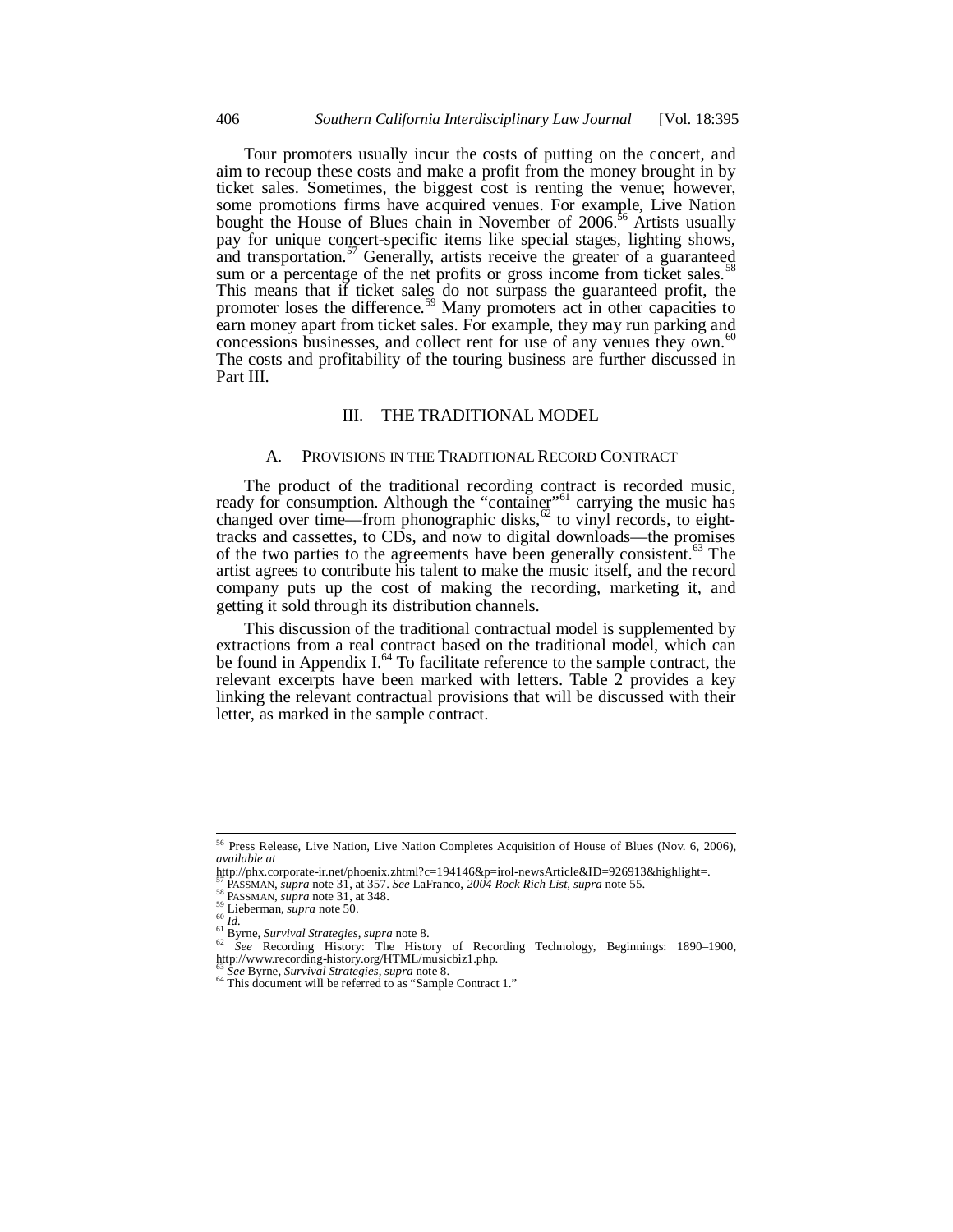| <b>Provision</b>                        | Letter         | Page |
|-----------------------------------------|----------------|------|
| Term                                    | A              | 444  |
| Options                                 | A <sub>1</sub> | 444  |
| Term Measured in Albums                 | A2             | 444  |
| Album Defined                           | A <sub>3</sub> | 457  |
| Recording Fund                          | B              | 446  |
| Recording Costs (Recoupable)            | B1             | 446  |
| <b>Recording Fund Calculation</b>       | B <sub>2</sub> | 446  |
| Amounts of Recording Fund               | B <sub>3</sub> | 447  |
| Royalties                               | $\mathcal{C}$  | 450  |
| <b>Escalating Royalties</b>             | C1             | 450  |
| <b>SLRP</b>                             | C <sub>2</sub> | 452  |
| Free Goods, Royalty Deductions          | C <sub>3</sub> | 453  |
| <b>Royalty Deductions</b>               | C <sub>4</sub> | 454  |
| <b>Container Costs</b>                  | C <sub>5</sub> | 457  |
| <b>Royalty Base Price</b>               | C <sub>6</sub> | 458  |
| Reserves                                | C7             | 457  |
| <b>Cross Collateralization</b>          | D              | 455  |
| <b>Tour Support</b>                     | ${\bf F}$      | 450  |
| Focus on Recording                      | G              | 444  |
| Label's Control of Recording Process    | H              | 445  |
| <b>Upfront Advance Fee (Recoupable)</b> | $\mathbf I$    | 447  |
| Label Retains Ownership of the Records  | J              | 448  |
| Label's Marketing                       | K              | 448  |
| Exclusivity                             | L              | 455  |
| Definitions                             | M              | 455  |
| Advance                                 | M1             | 455  |
| Non-Fund Recoupable Costs               | M <sub>2</sub> | 456  |
| Recording Costs (Defined)               | M <sub>3</sub> | 457  |
| Mechanical Royalty                      | ${\bf N}$      | 455  |

# **Table 2. Key Provisions in Traditional Contract and Correlating Letter**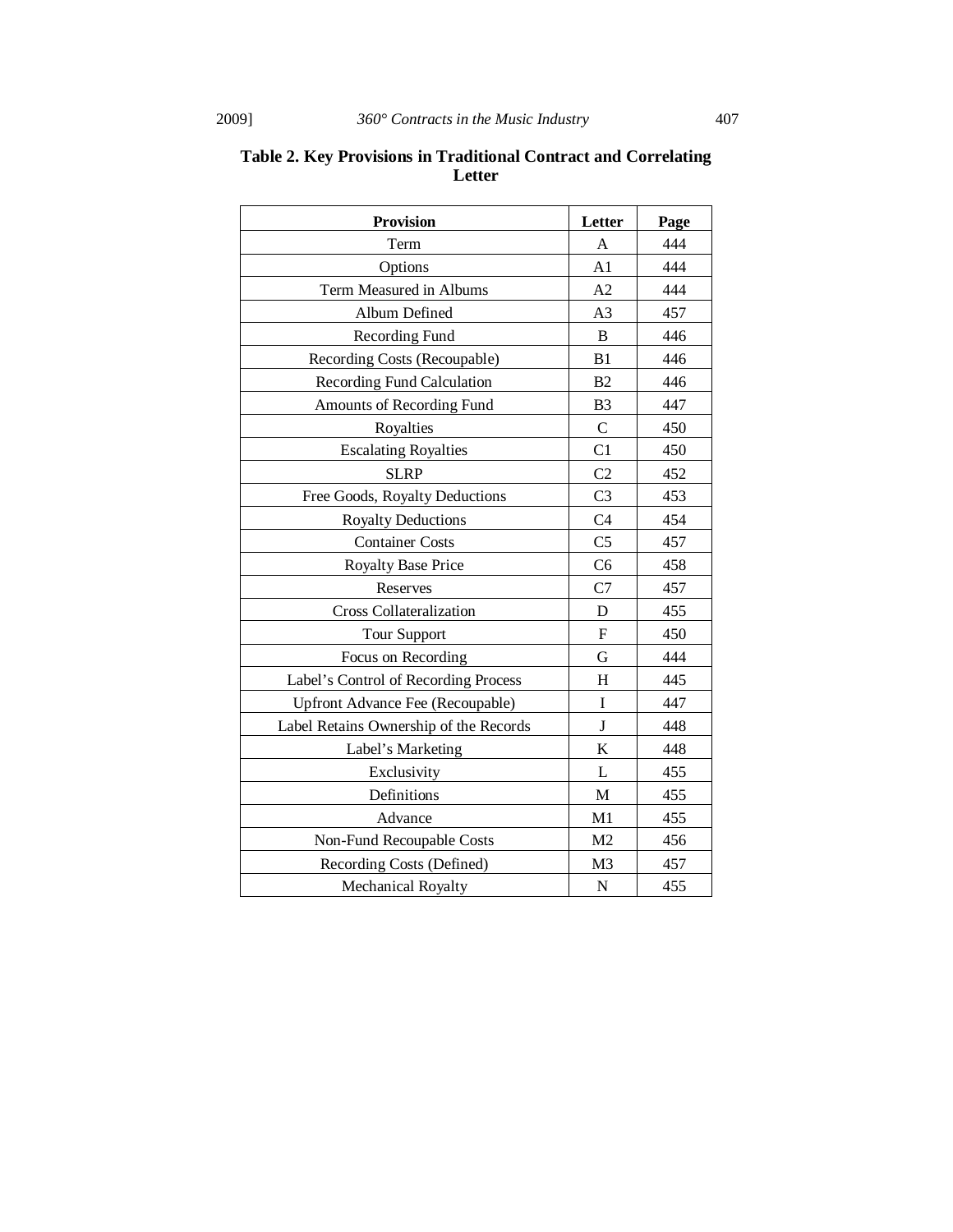#### *1. Term*

The term is the period for which the artist records exclusively for the record company.<sup>65</sup> Rather than units of time, an artist commits to record a number of tracks, usually stated in terms of number of albums.<sup>66</sup> The length of the term varies, but usually involves a "firm commitment," followed by a string of options for the record company to require the delivery of one more album.<sup>67</sup> Companies usually firmly commit to only one album (or even less—a few tracks) for new bands, but reserve the option to demand up to five, six, or seven<sup>68</sup> albums.<sup>69</sup> Alternatively, a company may firmly commit to two albums, but reserve the right to "bail out" if the first album performs poorly.<sup>70</sup> Options benefit the record company because they often tie the artist exclusively to the record company for as long as labor laws allow, $^{71}$  but in turn, do not obligate the company to invest in an album that it believes will not be profitable. Conversely, artists benefit from minimal terms. If an artist's last album was successful, he would probably get more favorable terms from a brand new contract than he would in renegotiating his previous contract. Also, being tied to one label that is crosscollateralizing the artist's records can mean that an artist who has one very successful album may never collect any royalties from it if she recorded unsuccessful albums previously.<sup>72</sup> Established artists have the leverage to demand shorter terms.

#### *2. Recording Fund*

The Recording Fund is a sum of money provided by the record companies to artists when they begin recording a new album.<sup>74</sup> The artist uses the money in the Fund to pay for the costs of recording; any money left over is kept by the artist as an advance fee.<sup>75</sup> If the costs of the album

-

<sup>65</sup> Lawrence J. Blake & Daniel K. Stuart, *Analysis of a Recording Contract*, *in* THE MUSICIAN'S BUSINESS AND LEGAL GUIDE 282, 286 (Mark Halloran ed., Pearson Prentice Hall 3d ed. 2008); *see* Sample Contract 1, at  $G \& L$ .

<sup>66</sup> Blake & Stuart, *supra* 65, at 286; *see* Sample Contract 1, at A, A2, A3 (At A3, the contract stipulates that "Album" will last more than 45 minutes and contain at least ten tracks.).

<sup>67</sup> *See* Sample Contract 1, at A1 (The contract contains one firm commitment followed by five options.). *See generally Frontline: The Way the Music Died* (PBS television broadcast May 27, 2004), *available at* http://www.pbs.org/wgbh/pages/frontline/shows/music/perfect/corp.html (on the "corporatization" of the music industry and its effect on the industry's business model).

Seven album cycles were the standard time frame for these deals, leaving most artists contractually obligated to a particular record label for their entire career." *On The Beat: 360's AKA Blind Ambition* (KCRW Radio Broadcast Nov. 14, 2007) *available at*

http://www.kcrw.com/etc/programs/ob/ob071114360s\_aka\_blind\_ambit [hereinafter *360's AKA Blind Ambition*].<br>*<sup>69</sup>* PASSMAN, sung note <sup>21</sup> at 05

<sup>&</sup>lt;sup>69</sup> PASSMAN, *supra* note 31, at 96.<br><sup>70</sup> *Id.* 71 *Id.* 71 *See* CAL. LAB. CODE § 2855 (Seven Year Rule). Recording artists may invoke their right to limit their term to seven years even if their contractual obligations remain unfulfilled, but the record companies may collect from the artists, as damages, the money that they would have received from the sales of the unrecorded albums remaining in the contracts. *Id.*; Raphael Tisdale, Music Attorney, Entertainment Law

Lecture at University of Southern California Law School (Feb. 21, 2008).<br><sup>72</sup> PASSMAN, *supra* note 31, at 82.

<sup>&</sup>lt;sup>27</sup> PASSMAN, *supra* note 31, at 82.<br><sup>73</sup> *Id.*<br><sup>74</sup> RICHARD SCHULENBERG, LEGAL ASPECTS OF THE MUSIC INDUSTRY: AN INSIDER'S VIEW 87<br>(Billboard Books 1999); *see* Sample Contract 1, at B.

See M. WILLIAM KRASILOVSKY ET AL., THIS BUSINESS OF MUSIC: THE DEFINITIVE GUIDE TO THE BUSINESS AND LEGAL ISSUES OF THE MUSIC INDUSTRY 23 (Watson-Guptill Publ'ns 10th ed. 2007). The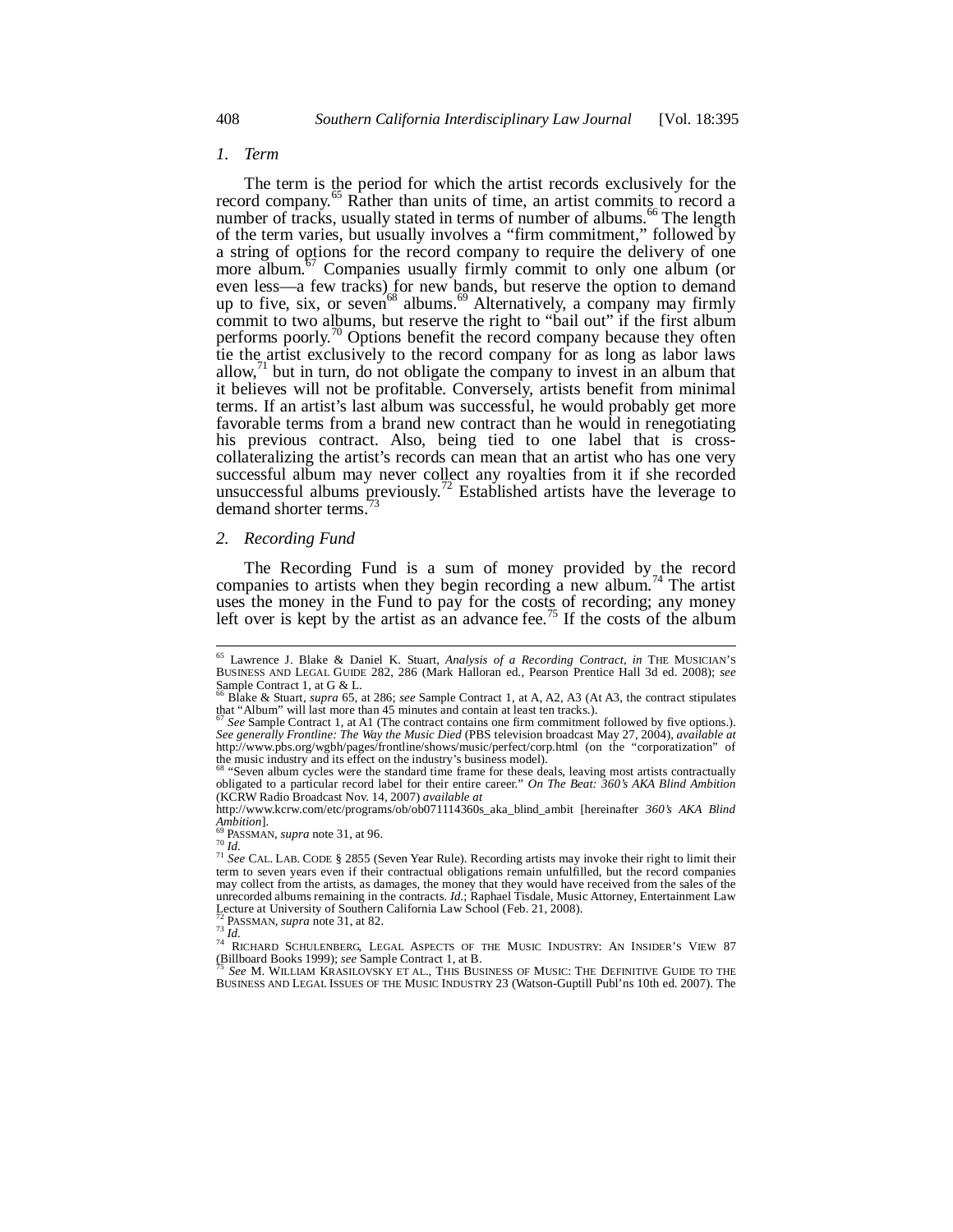exceed the Fund amount, the contract normally states that the artist must pay the "overage."<sup>76</sup> This "all-in" model has generally replaced the previous practice of paying a set Recording Budget amount and a separate advance for the artist. The Recording Fund is a preferable method for record companies because it encourages artists to minimize the costs of recording<sup>77</sup> and puts a fixed amount on the table that the record company can anticipate paying.<sup>78</sup>

The amount of the Recording Fund is a major point of negotiation between the parties involved in the recording process: the artist (and the producer<sup>79</sup>) and the company. Unsurprisingly, artists and producers push for more money in the Fund, while record companies seek to minimize their obligations. Artists want more money in the Fund to free their artistic visions from financial restraints, and to maximize their advances. The total cost of recording an album varies considerably but is usually above  $$150,000$ .<sup>80</sup> This includes such expenses as the producer's advance,  $$^{81}$  tape, recording equipment, mastering costs, studio rental and sample clearance payments, each of which can be quite costly.<sup>82</sup> For example, use of a studio usually costs over \$2,000 per day, incentivizing the artist to complete the album as quickly as possible. $83$ 

The Recording Fund increases with the record company's confidence in the selling power of the artist. Many contracts use "formulas" to set the amount of the Recording Fund according to the proven success (or failure) of artists' previous album sales.<sup>84</sup> Very simply, the formula correlates the amount of the Fund to the royalties earned by the artist's previous albums within given minimum and maximum amounts.<sup>85</sup> A new artist's Fund will normally be under \$300,000. A midlevel artist can usually get a Fund of \$500,000 to \$750,000 or even one million dollars. Superstars command a Fund exceeding  $$1.5$  million.<sup>86</sup>

While the Fund resembles an investment made by the recording company, it may be more appropriate to characterize it as a loan.<sup>87</sup> This is because the Recording Fund is an advance, meaning it is recoupable.<sup>88</sup> A recoupable advance is a sum that the record company initially pays but

-

fee can also be stipulated separately, but it is generally a function of the Fund. *See* Sample Contract 1, at I.<br><sup>76</sup> See SCHULENBERG, supra note 74, at 87.

<sup>76</sup> *See* SCHULENBERG, *supra* note 74, at 87. 77 SCHULENBERG, *supra* note 74, at 87 (stating that the Fund model leads to "better 'citizenship' in the studio").<br><sup>78</sup> Blake & Stuart, *supra* 65, at 303.

<sup>&</sup>lt;sup>Blake</sup> & Stuart, *supra* 65, at 303.<br><sup>80</sup> ERASILOVSKY ET AL., *supra* note 75, at 41.<br><sup>80</sup> PASSMAN, *supra* note 31, at 90.<br><sup>81</sup> BRIAN MCPHERSON, GET IT IN WRITING: THE MUSICIAN'S GUIDE TO THE MUSIC BUSINESS 62<br>(Rockpress

<sup>82</sup> MCPHERSON, *supra* note 81, at 62; *see* Sample Contract 1, at M3.<br><sup>83</sup> ROBERT WOLFF, HOW TO MAKE IT IN THE NEW MUSIC BUSINESS: LESSONS, TIPS, & INSPIRATION<br><sup>83</sup> ROBERT WOLFF, HOW TO MAKE IT IN THE NEW MUSIC BUSINESS: L

<sup>&</sup>lt;sup>84</sup> PASSMAN, *supra* note 31, at 91; *see Sample Contract 1*, at B2.<br>
<sup>85</sup> PASSMAN, *supra* note 31, at 91; SCHULENBERG, *supra* note 74, at 87–88.<br>
<sup>86</sup> PASSMAN, *supra* note 31, at 89; *see Sample Contract 1*, at B3.<br> between a loan and a recoupable fund. For example, a lender is entitled to collect the full amount loaned and frequently charges interest, while a record company's collection of the sum advanced is conditional. 88 MCPHERSON, *supra* note 81, at 61–62.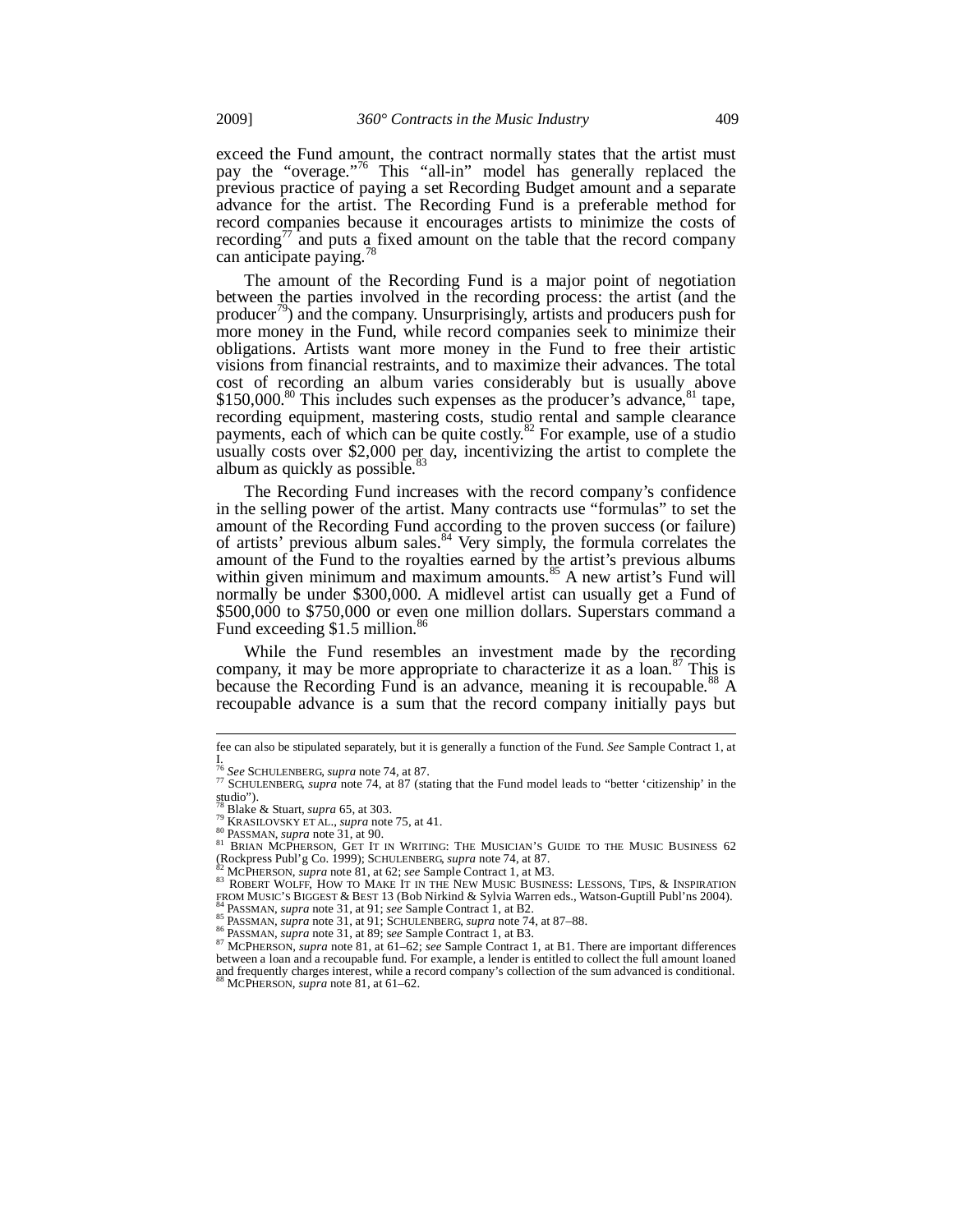plans to collect later from the artist's share of the album's profits.<sup>89</sup> If the album is successful enough that the artist's assigned portion of the profits exceeds the amount advanced, then the artist will have fully reimbursed the label for the Recording Fund and possibly any other amounts advanced. As indicated, labels usually advance more money than the Recording Fund. Non-Fund recoupable amounts tend to include music video production costs (\$50,000 to  $$100,000$ <sup>90</sup> and at least half of independent marketing and publicity costs.<sup>91</sup> One author lamented that, "Damn near everything" is recoupable.<sup>92</sup> The artist does not collect any money from a record until the record company collects all the money it put into making the album, or into past albums if the artist's account with the label was unrecouped.

Although advocates for artists believe that the recouping process means that artists pay for the entire cost of their records, the ultimate financier is the consumer to the extent the sales proceeds "recoup" the record company. If the company remains unrecouped, the artist does not have to make the company whole using her own funds. Instead, the artist's account with the company remains at a deficit.

Most contracts provide for cross-collateralization so that if the costs of one album remain unrecouped, the deficit is repaid from excess earnings of a past or future album.<sup>93</sup> For example, the contract may state that "advances" can be recouped from royalties payable, and royalties can be used to recoup advances paid, 'under this *or any other agreement*.'"94 "This is *never* good for the artist. NEVER,"<sup>95</sup> because incurring substantial costs in recording one album could "leave you in debt for the rest of your major label life."<sup>9</sup>

Sample Calculation of Recoupable Costs:

If the cost to the label of producing a radio version of a song is \$5,000 and the label chooses to create radio edits for six songs on an album, the total recoupable amount for radio edits is \$30,000. If the artist collects \$.80 per CD sold and CDs sell for \$15, then the album will have to sell an additional 37,500 copies just to recoup the costs of the six radio edits.<sup>9</sup>

Some consider the fact that the artist appears to pay for the recording paired with the fact that the record company retains the copyright privileges<sup>98</sup> "ironic."<sup>99</sup> Labels could justify the arrangement by pointing out that they take the financial risk in the project, and that "many artists derive major income from songwriting<sup>100</sup> and personal appearances—income in which the record company does not share, even though the company's

<sup>&</sup>lt;sup>89</sup> *See* Sample Contract 1, at M1.<br><sup>90</sup> PETER M. THALL, WHAT THEY'LL NEVER TELL YOU ABOUT THE MUSIC BUSINESS: THE MYTHS, THE SECRETS, THE LIES (& A FEW TRUTHS) 131 (Billboard Books 2006).<br><sup>91</sup> See MCPHERSON, *supra* note 81, at 62; Sample Contract 1, at M2.<br><sup>92</sup> MCPHERSON, *supra* note 81, at 62; *see* WOLFF, *supra* note 83, at 24–26.<br><sup>93</sup> See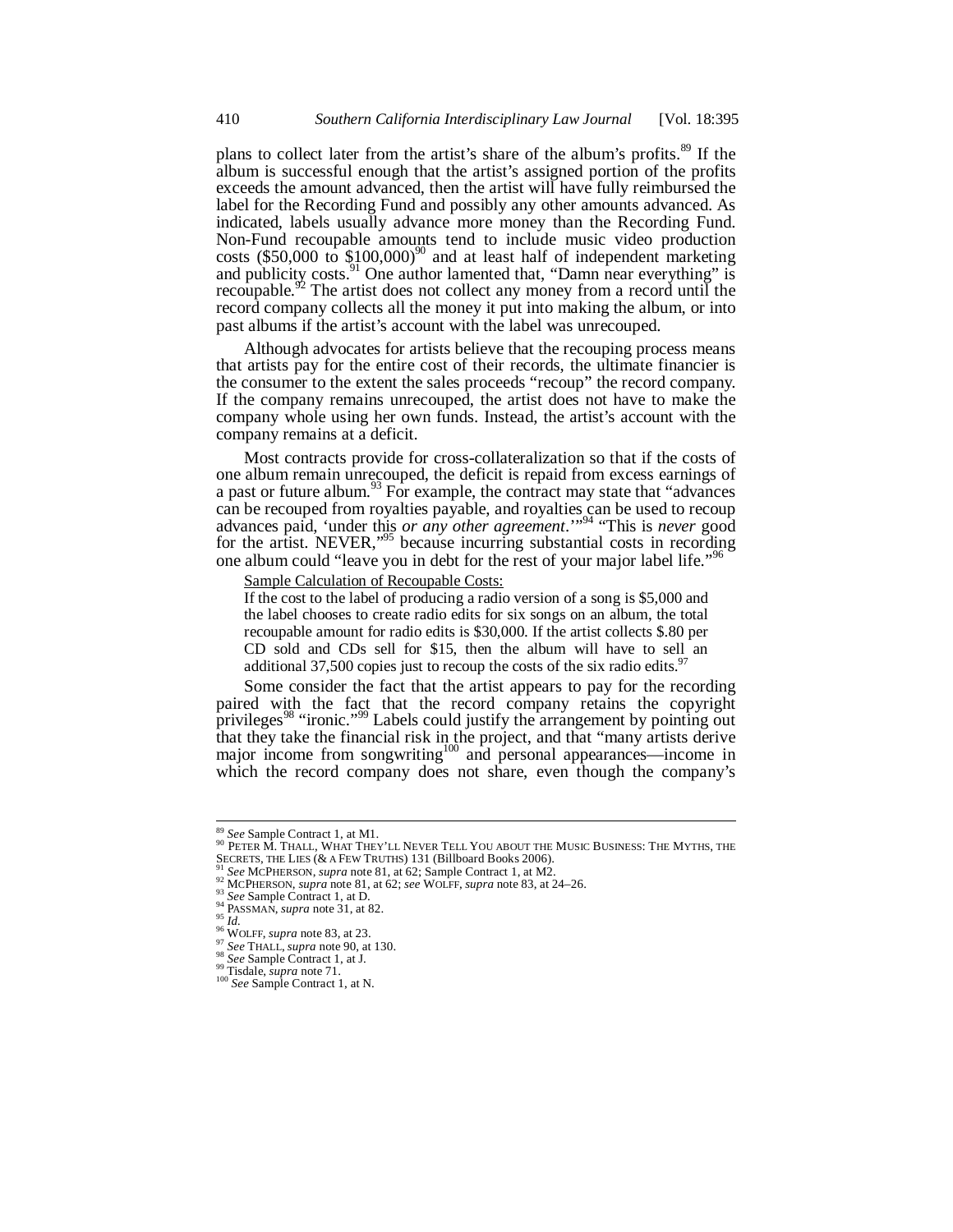recordings may have been essential in building the artist's popularity and generating such income."<sup>101</sup>

#### *3. Royalties*

A royalty is the artist's portion of the revenue derived from the sale of records.<sup>102</sup> The royalty calculation can be complex but basically involves multiplying the artist's percentage of the revenue by either the wholesale price, often called the Published Price to Dealers ("PPD")<sup>103</sup>, or the suggested retail list price ("SLRP")<sup>104</sup> after packaging costs<sup>105</sup> are subtracted to yield a number of cents per album sold for the artist to collect.<sup>106</sup> The term "albums sold" is narrowly defined; it only applies to records actually paid for, so any promotional copies that the record company gives away for free, to radio stations or in marketing campaigns, are not accounted for. These free goods can account for five to ten percent of distributed records.<sup>107</sup> Additionally, the record company maintains "reserves" of the artist's royalties in case any of the records "sold" to retailers are returned.<sup>108</sup> The more bargaining power the artist has, the higher royalty rate his contract will stipulate. New artists are usually assigned royalties in the range of thirteen percent to sixteen percent of PPD, while mid-range artists get fifteen to seventeen percent. Superstars generally get eighteen to twenty percent, and occasionally demand more than twenty percent.<sup>109</sup> Often times the contract provides for escalating royalty rates in album sales that reach certain levels and with subsequent records.<sup>110</sup>

Royalty rates are more complex than a simple statement of how much an artist earns from an album's sales; they can determine whether the artist receives anything at all, because it takes less time to recoup at a higher royalty rate than at a lower one. Therefore, an established artist with a higher rate may collect some money on her album while a new artist with a lower rate will still owe the label money, even if the two artists sold the same number of records.<sup>111</sup>

The following sample calculation illustrates how an artist whose album sells 100,000 copies could end up collecting only the amount by which \$57,375 exceeds her Recording Fund and other recoupable sums.

<sup>&</sup>lt;sup>101</sup> KRASILOVSKY ET AL., *supra* note 75, at 23.

<sup>&</sup>lt;sup>101</sup> KRASILOVSKY ET AL., *supra* note 75, at 23.<br><sup>102</sup> *Id.* at 16. *See* Sample Contract 1, at C.<br><sup>103</sup> PASSMAN, *supra* note 31, at 69.<br><sup>104</sup> *See* Sample Contract 1, at C2.<br><sup>104</sup> *See* Sample Contract 1, at C2.<br><sup>105</sup> when used in Internet royalty calculations. Tisdale, *supra* note 71; *see also* Sample Contract 1, at C3,

C<sub>4</sub>, C<sub>5</sub>. C<sub>106</sub> See MCPHERSON, *supra* note 81, at 65.

<sup>107</sup> See Sample Contract 1, at C3, C4.<br>
108 EASSMAN, supra note 31, at 71; see Sample Contract 1, at C7.<br>
109 PASSMAN, supra note 31, at 71; see Sample Contract 1, at C7.<br>
<sup>110</sup> PASSMAN, supra note 31, at 86.<br>
<sup>110</sup> See Sa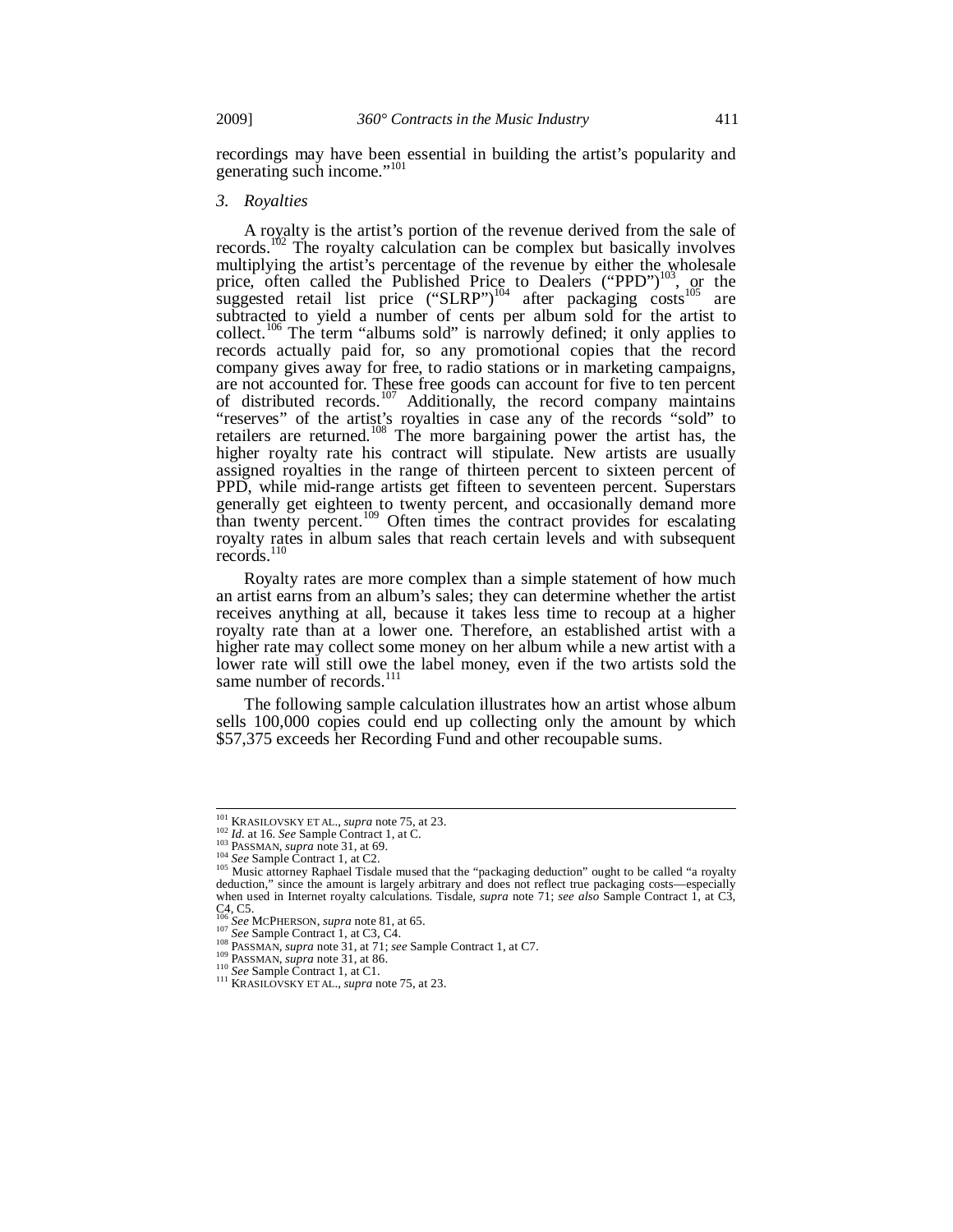| <b>SRLP</b>          | \$10.00  |
|----------------------|----------|
| <b>Royalty Rate</b>  | 10%      |
| Shipped Records      | 100,000  |
| Reserves Amount      | 10%      |
| Free Goods Deduction | \$15,000 |

| <b>Sample Calculation: Royalties</b> |
|--------------------------------------|
|--------------------------------------|

| $SRLP$ – Packaging Deduction = Royalty Base<br>Price                                                        | $$10.00 - $2.50 = $7.50$                      |
|-------------------------------------------------------------------------------------------------------------|-----------------------------------------------|
| Royalty Base Price x Royalty Rate = Amount of<br>Sale Price Allocated to Artist                             | $$7.50 \times 10\% = 0.75$                    |
| Records Shipped – Free Goods-Reserve $=$<br>Records Shipped For Sale                                        | $100,000 - 15,000 =$<br>85,000                |
| Records Shipped for Sale - Reserves = Records<br>Sold                                                       | $85,000 - (10\% \times 85,000)$<br>$= 76,500$ |
| Records Sold x Amount of Sale Price Allocated<br>to Artist $=$ Total Amount Credited to Artist's<br>Account | $76,500 \times $0.75 =$<br>\$57,375.00        |

As Table 3 indicates, selling 100,000 copies of a record is not worthy of special recognition. Even though this hypothetical uses modest figures, note that the \$57,375 allocated to the artist's account from those sales is dwarfed by the \$300,000 recoupable Recording Funds given to new artists, so the artist will likely not collect any royalties for this album. Furthermore, due to cross-collateralization, this deficit will continue to haunt the artist, making it difficult to collect royalties on subsequent albums.

| <b>Status</b><br><b>Achieved</b>                 | Gold    | Platinum  | Multi-<br>Platinum | Highest<br>Selling<br>Album                 | Top Selling<br>Artist    |
|--------------------------------------------------|---------|-----------|--------------------|---------------------------------------------|--------------------------|
| Number of<br>Sales of<br>Full<br>Length<br>Album | 500,000 | 1 Million | 2 Million          | 29 million<br>(Eagles,<br>Greatest<br>Hits) | 170 Million<br>(Beatles) |

Table 3. Various Achievements in Record Sales<sup>112</sup>

<sup>&</sup>lt;sup>112</sup> Recording Indus. Ass'n of Am., Gold and Platinum Certification Requirements, http://www.riaa.com/goldandplatinum.php?content\_selector=criteria.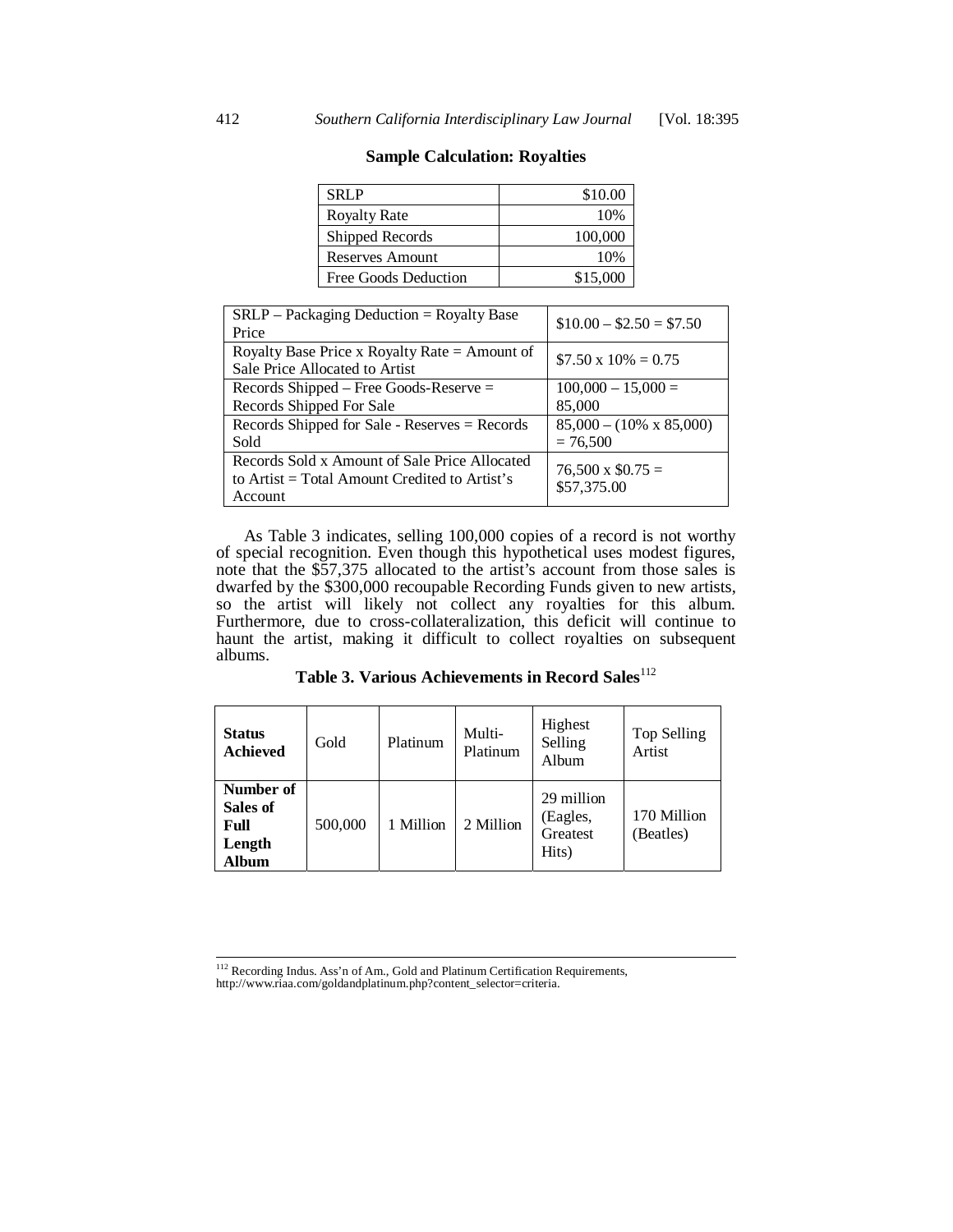#### B. WHAT THE ARTIST TAKES HOME

Although the royalty calculation is often thought of as "the most important part of the recording agreement,"<sup>113</sup> the fact remains that most artists never see any royalty money.<sup>114</sup> The deductions in the royalty calculation result in an amount credited to the artist's account that is much lower than simply the royalty rate times the total income from the record. This fact, cast against the need to repay the label for money advanced for the album and any cross-collateralized albums, means that record contracts are rarely directly profitable endeavors for artists, other than the portion of the advance that the artist keeps.<sup>115</sup> Furthermore, the drop in album sales has resulted in even less income for artists. As James Surowieki put it in his *New Yorker* article, "There are still artists who make huge sums of money selling records, but they are the lucky few. A longtime recording-industry rule of thumb holds that just one in ten artists makes money from royalties. Today [2005], it's probably less than that."<sup>116</sup>

Victims of this "rule" include artists who have sold millions of albums. "The typical pop star often lives in debt to their record company and a host of other entities, and if they hit a dry spell they can go broke. Michael Jackson, MC Hammer, TLC—the danger of debt and overextension is an old story."117 Another example is successful country singer Merle Haggard, who never collected royalties from any of his 1960s and 70s albums, which included thirty-seven top-ten country singles, twenty-one of them number one hits.<sup>118</sup>

Although the album itself may not be profitable for most artists, albums have the indirect benefit of boosting income from other areas of an artist's career, including: concerts, merchandising, publishing, and endorsements.

#### C. CONTRACTUAL PROVISIONS REGARDING TOURS

#### *1. The Role of Tours in the Traditional Model*

One reason for the endurance of a contractual framework that leaves artists with little chance of collecting a significant percentage of what their albums earn is that artists have access to alternative sources of income. Concerts present artists with another avenue to distribute their music and allow them to collect a higher percentage of the shows' income than any record royalty rate ever could. For artists that have built a demand for their tickets, touring is a financially lucrative option. Economists Marie

<sup>&</sup>lt;sup>113</sup> MCPHERSON, *supra* note 81, at 65.

<sup>&</sup>lt;sup>113</sup> MCPHERSON, *supra* note 81, at 65.<br><sup>114</sup> Connolly & Krueger, *supra* note 47, at 6.<br><sup>115</sup> *Id.* ("[B]ands receive relatively little of their income from recording companies. Indeed, only the very top bands are likel because expenses—and there are many—are charged against the band's advance before royalties are

paid out.").<br><sup>116</sup> James Surowiecki, *Hello, Cleveland*, THE NEW YORKER, May 16, 2005, at 42.<br><sup>117</sup> Byrne, *Survival Strategies, supra* note 8.<br><sup>118</sup> Love, *supra* note 29.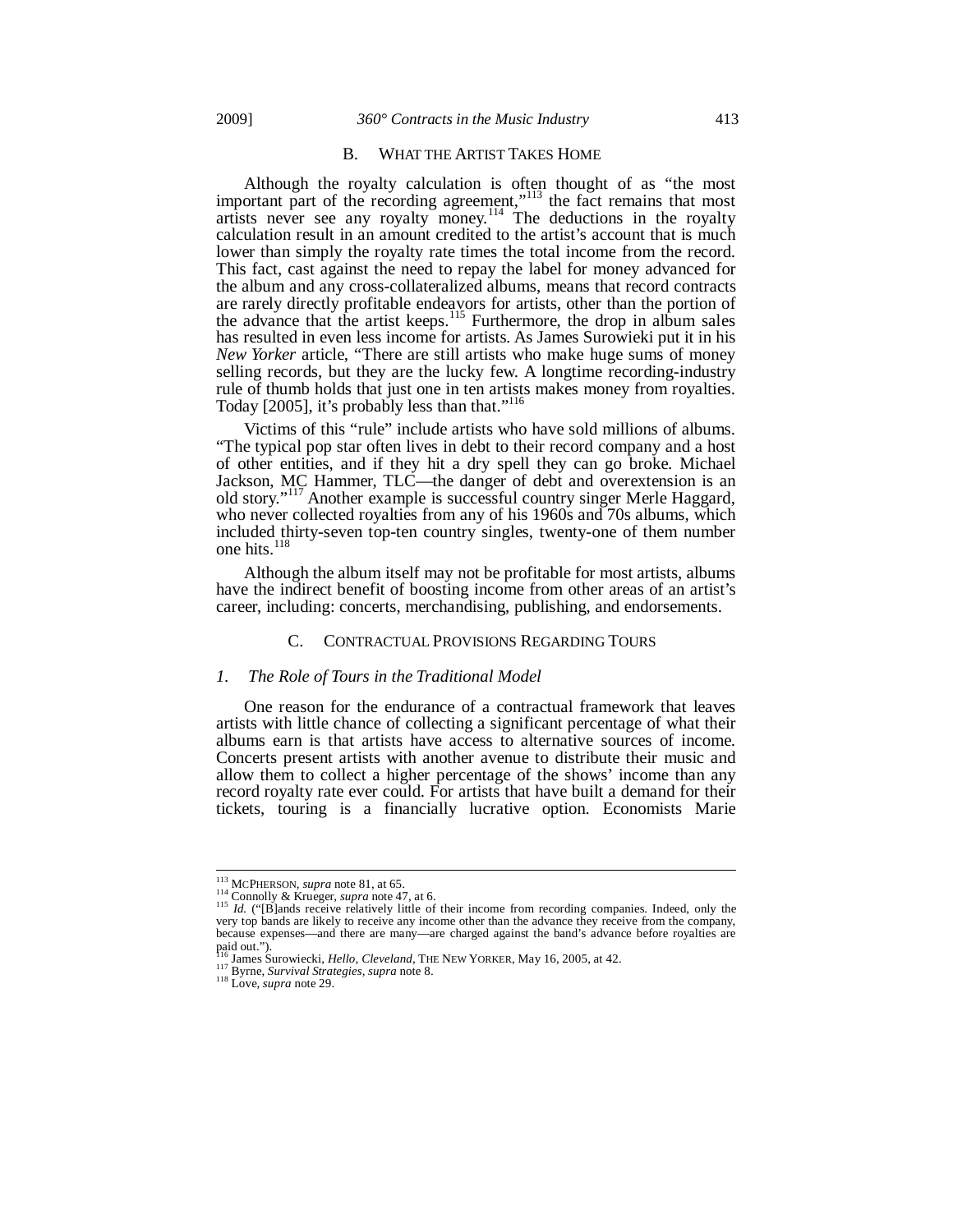Connolly<sup>119</sup> and Allan B. Krueger<sup>120</sup> summed up the importance of touring to artists:

[I]t is clear that concerts provide a larger source of income for performers than record sales or publishing royalties. Only four of the top 35 incomeearners made more money from recordings than from live concerts, and much of the record revenue for these artists probably represented an advance on a new album, not on-going royalties from CD sales. For the top 35 artists as a whole, income from touring exceeded income from record sales by a ratio of 7.5 to 1 in 2002. Royalties from publishing music was slightly less than income from recordings.<sup>121</sup>

Tours can be more profitable for artists even though recorded music's gross revenues exceed concert revenues. This is because, while the record company demands eighty to ninety-five percent of a record's earnings on top of recouping its initial investment, the artist controls most of the income from her tour. For example:

In 2003 the total value of recording sales (including CDs, singles, LPs, etc.) in the U.S. was \$11.8 billion . . . , while the total value of concert ticket sales was \$2.1 billion . . . . Thus**,** from the consumers' perspective, recordings are a much larger market, but from the artists' perspective, concerts represent a much more important income source.<sup>1</sup>

Tables 4, 5, 6, and 7 provide an idea of the income that successful concerts and tours generate. Table 4 lists the gross income from touring for the top ten income-earners in music for the year 2002. Table 5 lists the top grossing events for February and early March 2008. Table 6 lists the ten highest grossing tours (or portions of tours) performed in 2007. These charts show only the most successful acts. Although relatively few artists achieve this kind of success, the importance of touring is increasing for all types of artists. Just seven years ago, two-thirds of all musicians' income came from their records, while concerts, endorsements, and merchandise combined to make up the other third. Since then, the relative importance of concerts, along with endorsements and merchandise, has grown tremendously. These areas now make up "the industry's biggest and fastestgrowing sources of revenue."<sup>123</sup>

The total earnings from ticket sales has been rising steadily throughout the crisis of falling recorded music sales. In 2000, concert ticket sales in North America totaled \$1.7 billion.<sup>124</sup> By 2007, that number had climbed to  $$3.9$  billion.<sup>125</sup> Although ticket prices are rising faster than the rate of inflation, the increases in touring revenue has been attributed to "'selling

<sup>&</sup>lt;sup>119</sup> Princeton University.

<sup>&</sup>lt;sup>120</sup> Princeton University and National Bureau of Economic Research (NBER).<br><sup>121</sup> Connolly & Krueger, *supra* note 47, at 4.<br><sup>122</sup> *Id.* at 6.<br><sup>123</sup> *A Change of Tune, supra* note 14.<br><sup>125</sup> *Id. 124 Id.*<br><sup>125</sup> Louis Hau http://www.forbes.com/2008/01/04/concert-revenues-2007-biz-media-cx\_lh\_0104bizconcert.html.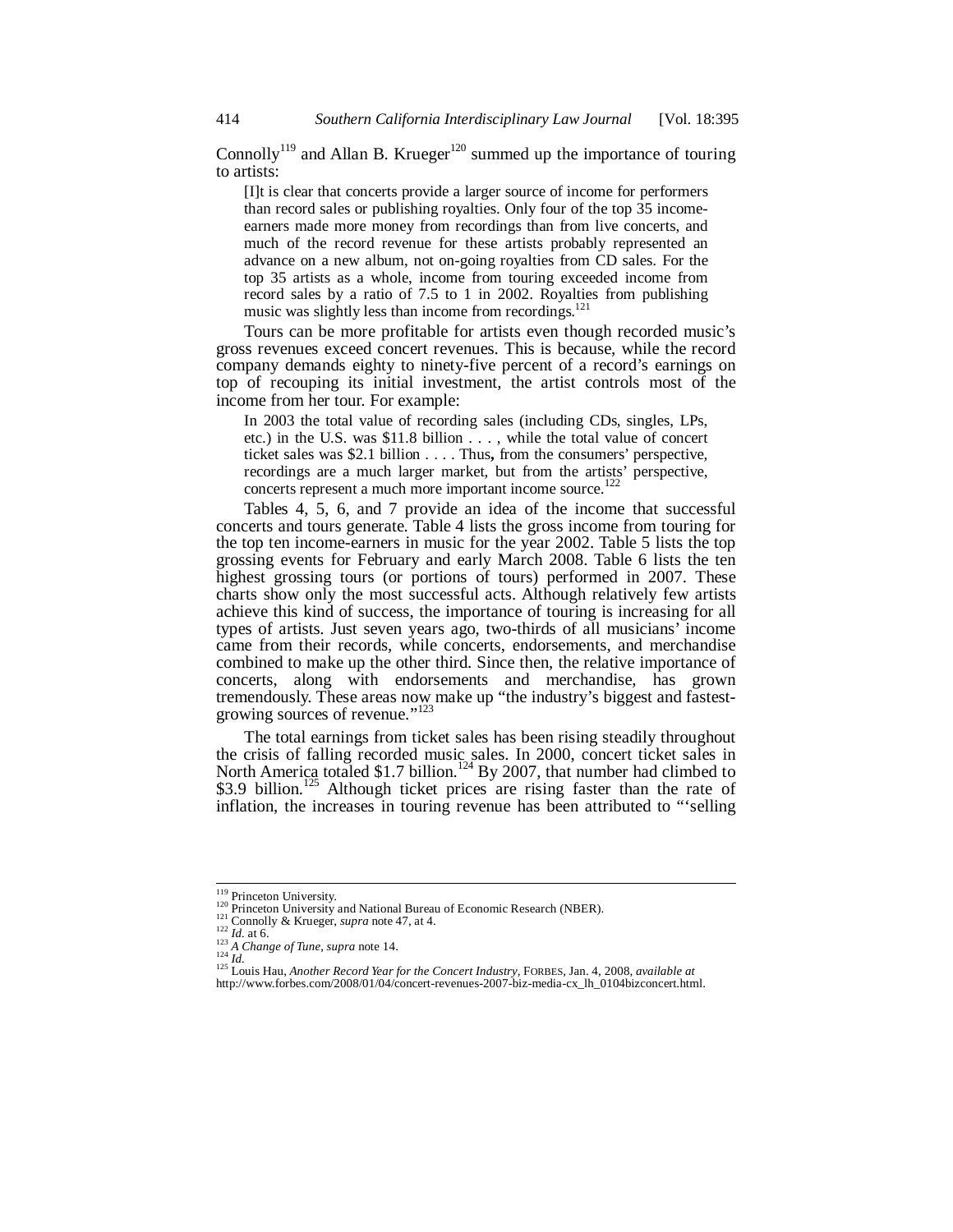more tickets rather than more expensive tickets."<sup>126</sup> Table 7 shows the recent growth of gross revenue from North American touring.

|      |                          | Live            |                   |                   | <b>Total</b>  |
|------|--------------------------|-----------------|-------------------|-------------------|---------------|
| Rank | <b>Artist</b>            | <b>Concerts</b> | <b>Recordings</b> | <b>Publishing</b> | <b>Income</b> |
| 1    | Paul McCartney           | 64.9            | 2.2               | 2.2               | 72.1          |
|      | The Rolling              |                 |                   |                   |               |
| 2    | <b>Stones</b>            | 39.6            | 0.9               | 2.2               | 44            |
|      | Dave Matthews            |                 |                   |                   |               |
| 3    | Band                     | 27.9            | $\Omega$          | 2.5               | 31.3          |
| 4    | Celine Dion              | 22.4            | 3.1               | 0.9               | 31.1          |
| 5    | Eminem                   | 5.5             | 10.4              | 3.8               | 28.9          |
| 6    | Cher                     | 26.2            | 0.5               | $\theta$          | 26.7          |
| 7    | <b>Bruce Springsteen</b> | 17.9            | 2.2               | 4.5               | 24.8          |
| 8    | $Jay-Z$                  | 0.7             | 12.7              | 0.7               | 22.7          |
|      | Ozzy Osbourne/           |                 |                   |                   |               |
| 9    | the Osbournes            | 3.8             | 0.2               | 0.5               | 22.5          |
| 10   | Elton John               | 20.2            | 0.9               | 1.3               | 22.4          |
|      | Average of top 35        | 12.7            | 1.7               | 1.3.              | 17.4          |

**Table 4. Estimated Pre-Tax Gross Income by Source for Top Ten Artists Who Toured in 2002 (Millions in U.S. Dollars)**<sup>127</sup>

**Table 5. Top Grossing Concerts: February/March 2008 (Venue Specific)**<sup>128</sup>

| Artist/<br>Event       | Venue<br>(City/State)                                 | Event<br><b>Dates</b><br>(2008) | Gross<br><b>Sales</b> | <b>Attendance</b>  | <b>Prices</b> | <b>Promoter</b> |
|------------------------|-------------------------------------------------------|---------------------------------|-----------------------|--------------------|---------------|-----------------|
| Alejandro<br>Fernandez | Auditorio<br>Nacional<br>(Mexico)<br>City,<br>Mexico) | Jan. 31-<br>Feb. 22             | \$4,617,<br>649       | 91,455 /<br>96,830 | \$50.49       | <b>CIE</b>      |
| Mana                   | Auditorio<br>Nacional<br>(Mexico City,<br>Mexico)     | Feb. 14-<br>17                  | \$1,768,<br>216       | 36,152/<br>38.732  | \$48.91       | <b>CIE</b>      |

<sup>&</sup>lt;sup>126</sup> Rolling Stones Lead 2006 Tours, POLLSTAR, Dec. 28, 2006,<br>http://www.pollstar.com/news/viewnews.pl?NewsID=7543 (quoting Pollstar's Editor-in-Chief, Gary<br>Bongiovanni). <br><sup>127</sup> Connolly & Krueger, *supra* note 47, at 71

and other potential sources of income. <sup>128</sup> *See* Billboard, Boxscore Concert Sales, http://www.billboard.com/bbcom/charts/boxscore.jsp.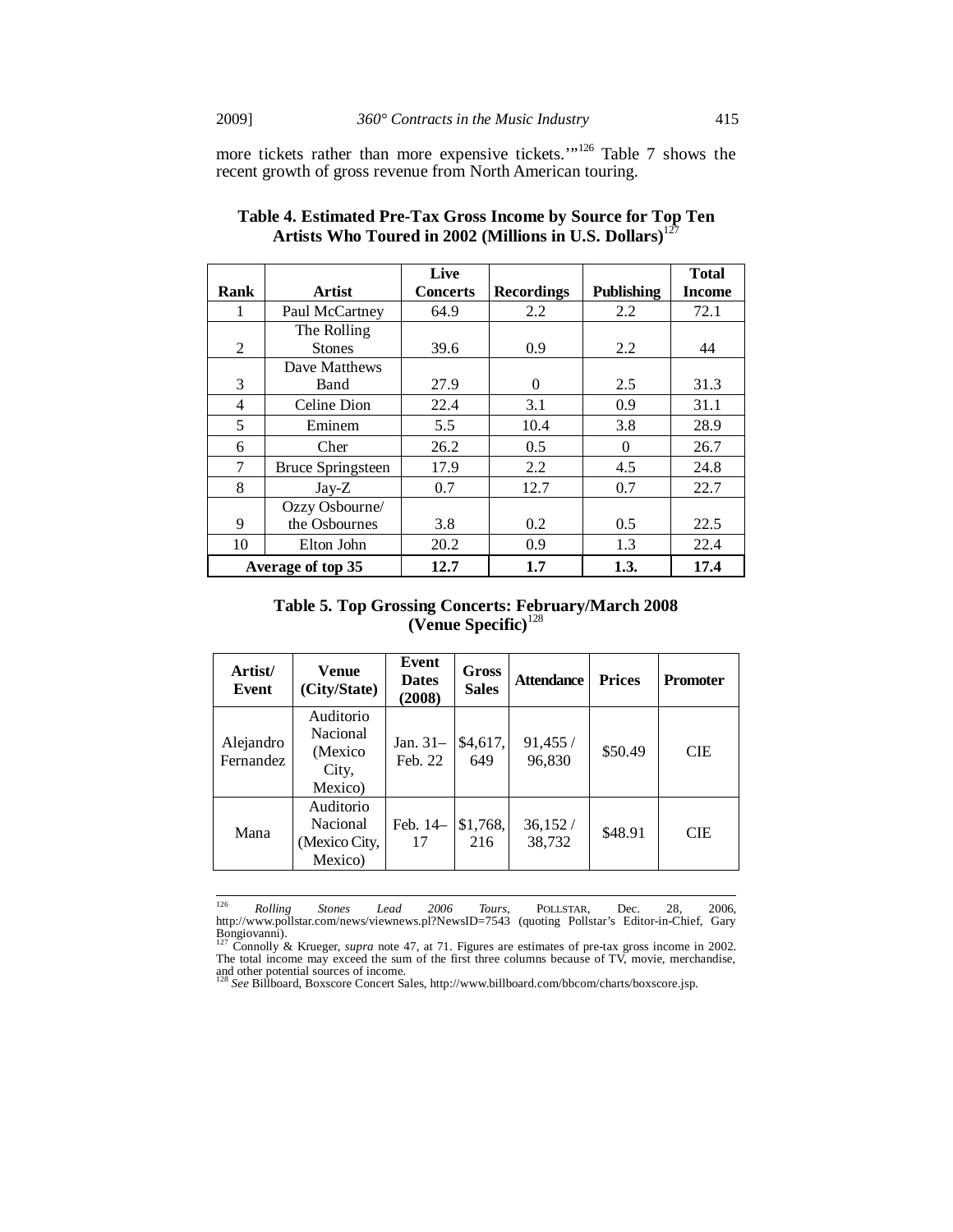| <b>Bruce</b><br>Springsteen                                    | <b>XL Center</b><br>(Hartford,<br>$CN$ )             | Feb. 28        | \$1,415,<br>280 | 15,409 /<br>15,409 | \$95, \$65          | Live<br>Nation                     |
|----------------------------------------------------------------|------------------------------------------------------|----------------|-----------------|--------------------|---------------------|------------------------------------|
| Kid Rock,<br>Rev Run.<br>Peter Wolf,<br>Dickey<br><b>Betts</b> | Joe Louis<br>Arena<br>(Detroit, MI)                  | Feb. 8-9       | \$1,308,<br>689 | 31,710/<br>42,371  | \$45,<br>\$26.50    | Live<br>Nation/in-<br>house        |
| <b>Bob Dylan</b>                                               | Auditorio<br>Nacional<br>(Mexico<br>City,<br>Mexico) | Feb. 26-<br>27 | \$1,155,<br>468 | 17,452 /<br>19,366 | \$66.21             | Espectacul<br>os Mayas             |
| George<br>Strait,<br>Little Big<br>Town,<br>Sarah<br>Jones     | The Pit<br>(Albuquerque,<br>$NM$ )                   | Mar. 6         | \$993,7<br>50   | 14,620 /<br>14,620 | \$68.75,<br>\$58.75 | A.C.T.C.<br>Vernell<br>Enterprises |
| <b>Billy Joel</b>                                              | Pepsi Center<br>(Denver,<br>$CO$ )                   | Feb. 28        | \$971,9<br>53   | 12,026 /<br>12,026 | \$99,<br>\$33.50    | <b>AEG</b> Live                    |
| Rascal<br>Flatts,<br>Kellie<br>Pickler                         | Air Canada<br>Center<br>(Toronto,<br>Ontario)        | Feb. 7         | \$915,7<br>70   | 11,732 /<br>11,732 | \$88.96,<br>\$49.20 | Live<br>Nation                     |
| George<br>Strait,<br>Little Big<br>Town,<br>Sarah<br>Jones     | <b>United Spirit</b><br>Arena<br>(Lubbock,<br>TX)    | Mar. 7         | \$904,4<br>66   | 14,259 /<br>14,259 | \$64.50,<br>\$54.50 | A.C.T.C.<br>Vernell<br>Enterprises |
| Barry<br>Manilow                                               | <b>Bank</b><br>Atlantic<br>Center<br>(Sunrise, FL)   | Feb. 23        | \$902,0<br>04   | 10,121/<br>12,627  | \$197.25            | Live<br>Nation/in-<br>house        |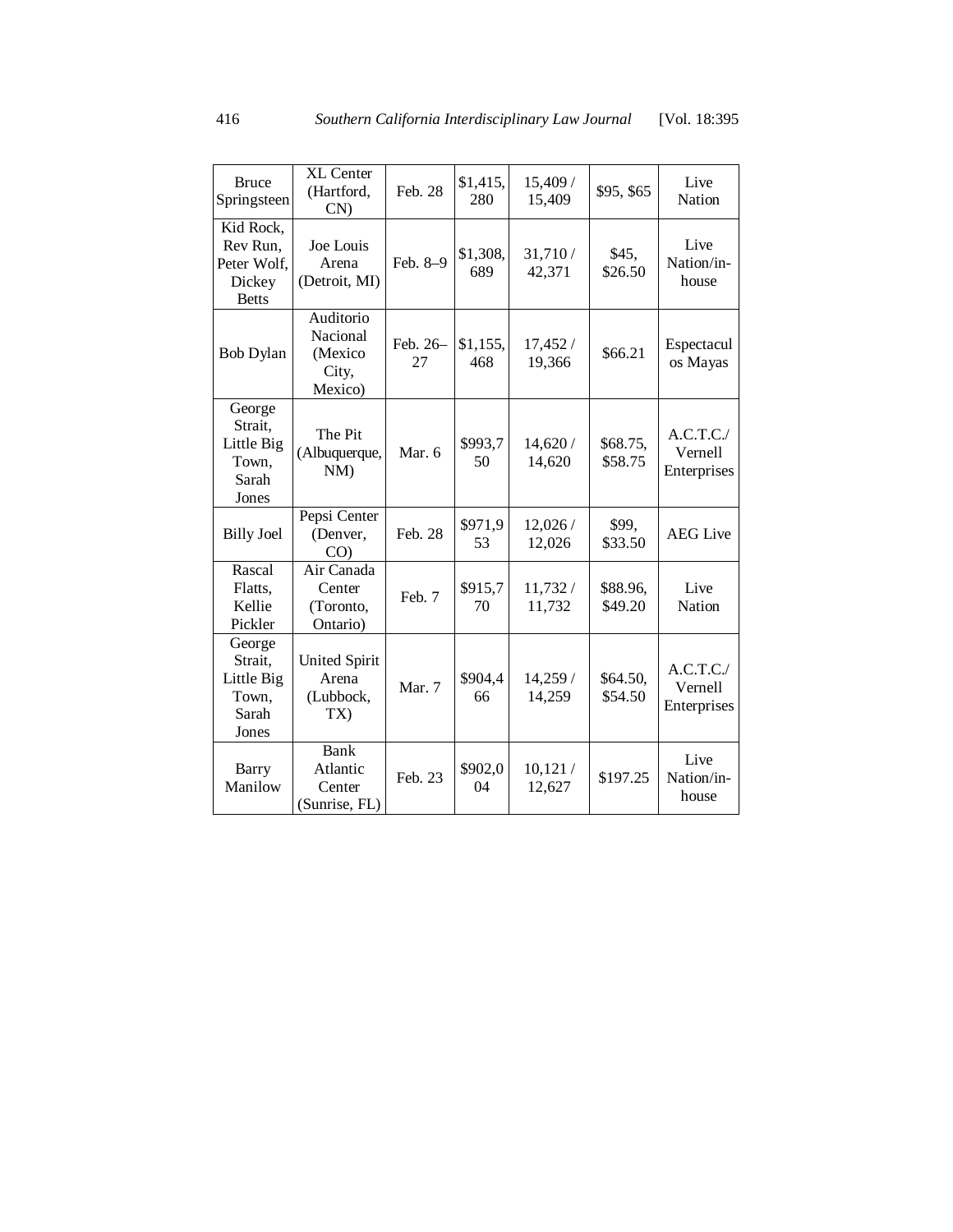| <b>Artist</b>                           | <b>Gross</b> (million) |
|-----------------------------------------|------------------------|
| The Police                              | \$133.2                |
| Kenney Chesney                          | \$71.1                 |
| Justin Timberlake                       | \$70.6                 |
| Celine Dion                             | \$65.3                 |
| Van Halen                               | \$56.7                 |
| Faith Hill and Tim McGraw               | \$52.3                 |
| Rod Stewart                             | \$49                   |
| Genesis                                 | \$47.6                 |
| Josh Groban                             | \$43                   |
| <b>Rascal Flatts</b>                    | \$41.5                 |
| Bon Jovi                                | \$41.4                 |
| Dave Matthews Band                      | \$41.1                 |
| <b>Billy Joel</b>                       | \$39.1                 |
| <b>Roger Waters</b>                     | \$38.3                 |
| Bruce Springsteen and the E Street Band | \$38.2                 |
| Hanna Montana/Miley Cyrus               | \$36                   |
| Elton John                              | \$35.7                 |
| <b>Jimmy Buffett</b>                    | \$35.6                 |
| <b>Barry Manilow</b>                    | \$34.8                 |
| Toby Keith                              | \$34.3                 |

**Table 6. 2007 Top Grossing Tours in North America**<sup>129</sup>

# **Table 7. North America Total Gross Revenue from Tours**

| Year | <b>Gross Revenue</b>         |
|------|------------------------------|
| 2000 | \$1.7 billion <sup>130</sup> |
| 2004 | \$2.8 billion <sup>131</sup> |
| 2005 | \$3.1 billion <sup>132</sup> |
| 2006 | \$3.6 billion <sup>133</sup> |
| 2007 | \$3.9 billion <sup>134</sup> |

<sup>129</sup> *The Police Lock Top 2007 Tours Spot*, POLLSTAR, Dec. 31, 2007,

http://www.pollstar.com/news/viewnews.pl?NewsID=9020; see also Hau, supra note 125.<br><sup>130</sup> A Change of Tune, supra note 14.<br><sup>131</sup> Stones Score 2005's Top Tour, POLLSTAR, Dec. 30, 2005,<br>http://www.pollstar.com/news/viewnews.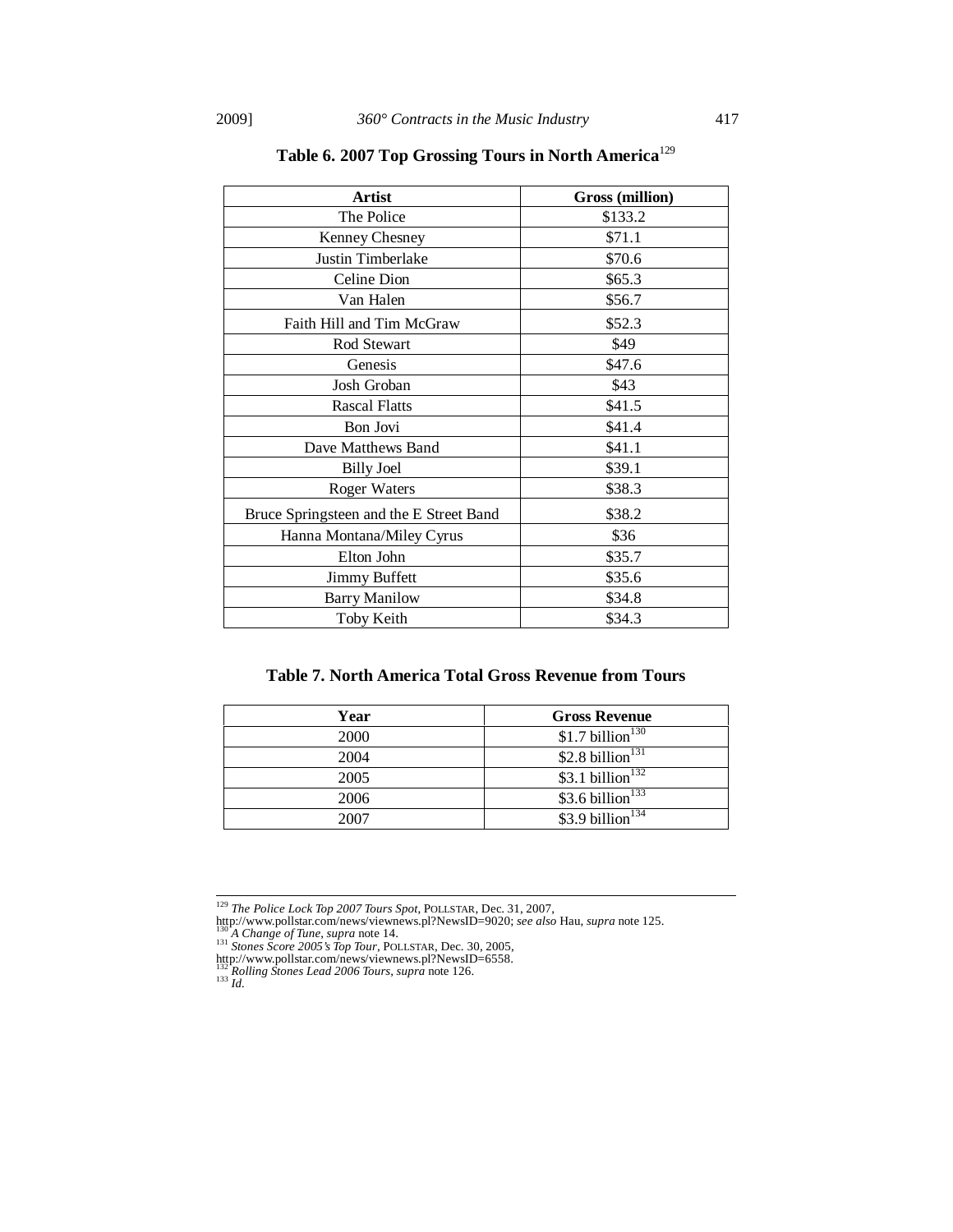# *2. Touring Provisions in Traditional Record Contracts*<sup>135</sup>

Record contracts sometimes provide artists with tour support because record companies traditionally viewed concerts as catalysts to increased record sales.<sup>136</sup> For some artists, "[l]ive performances used to be seen as essentially a way to publicize a new release—a means to an end, not an end in itself. Bands would go into debt in order to tour, anticipating that they'd recover their losses later through increased record sales."<sup>137</sup> Going on tour can be prohibitively costly, especially for new artists. The profits from a new artist's shows rarely outweigh the costs of rehearsal, organizing logistics, travel, hotels, agents, managers, publicity and promotion campaigns, and any back-up musicians.<sup>138</sup> Sometimes the artist can negotiate with the record company to get it to provide enough money to make up for an artist's losses from touring. The recording agreement refers to this amount as "tour support."<sup>13</sup>

Tour support is now much harder to come by than it used to be, because record companies are questioning the live show's value as a marketing tool for recorded music.<sup>140</sup> The more likely a tour is to increase a band's record sales, the more likely the band can negotiate for tour support. Therefore, a heavy metal band would be more likely to attain tour support than a pop "crooner."<sup>141</sup>

When tour support is provided for, the actual amount of loss incurred, up to a set limit, determines its amount.<sup>142</sup> In addition to stating an upper limit, contracts also stipulate which costs it will cover and demand record company ownership of any equipment purchased for the tour. Now that the image of the tour as a promotional tool is waning, record companies have stopped treating tour support like non-recoupable advertising and deem it fully recoupable.<sup>143</sup>

Even if the marketing power of concerts has decreased, the idea that shows sell CDs is a firmly held belief in music.<sup>144</sup> For this reason, record companies have encouraged touring not only by providing tour support

 $\frac{134}{135}$  *Id.*; Hau, *supra* note 125.<br><sup>135</sup> *See* Sample Contract 1, at F.

See sample Coulance 1, at 1.<br>
136 PASSMAN, supra note 31, at 143.<br>
<sup>137</sup> Byrne, *Survival Strategies, supra* note 8.<br>
<sup>138</sup> Jeri Goldstein, *How to Get Tour Support from a Record Label*, GETSIGNED.COM, June 6, 2001, http://www.getsigned.com/jeri51.html.<br><sup>139</sup> PASSMAN, *supra* note 31, at 143.<br><sup>140</sup> *Id.*<br><sup>141</sup> *Id.*<br><sup>142</sup> See Sample Contract 1, at F.

<sup>&</sup>lt;sup>139</sup> PASSMAN, *supra* note 31, at 143.<br>
<sup>140</sup> *Id.*<br>
<sup>142</sup> *See* Sample Contract 1, at F.<br>
<sup>142</sup> Bee Sample Contract 1, at F.<br>
<sup>142</sup> Bee SKRASH. Supra note 31, at 143.<br>
<sup>144</sup> *See* KRASH. OVSKY ET AL., *supra* note 75, a note 138 ("The one factor that every record executive will agree upon is the more you tour, the more recordings you sell. If you have had your own label, you will certainly attest to this fact. When you're not out gigging, the CDs remain piled in their boxes in the storage room. If you are a new artist to a label, the execs are even more anxious to have you on the road, playing to support the release of your

new CD."); *Tour Promotions*, KNOWTHEMUSICBIZ.COM, Sept. 4, 2007, http://www.knowthemusicbiz.com/index.php/BIZ-WIKI/Publicity-&-Promotions/Tour-Promotions.html ("Touring also has a proven direct effect on music sales (both online and retail sales in the markets where the artist plays) and radio airplay.").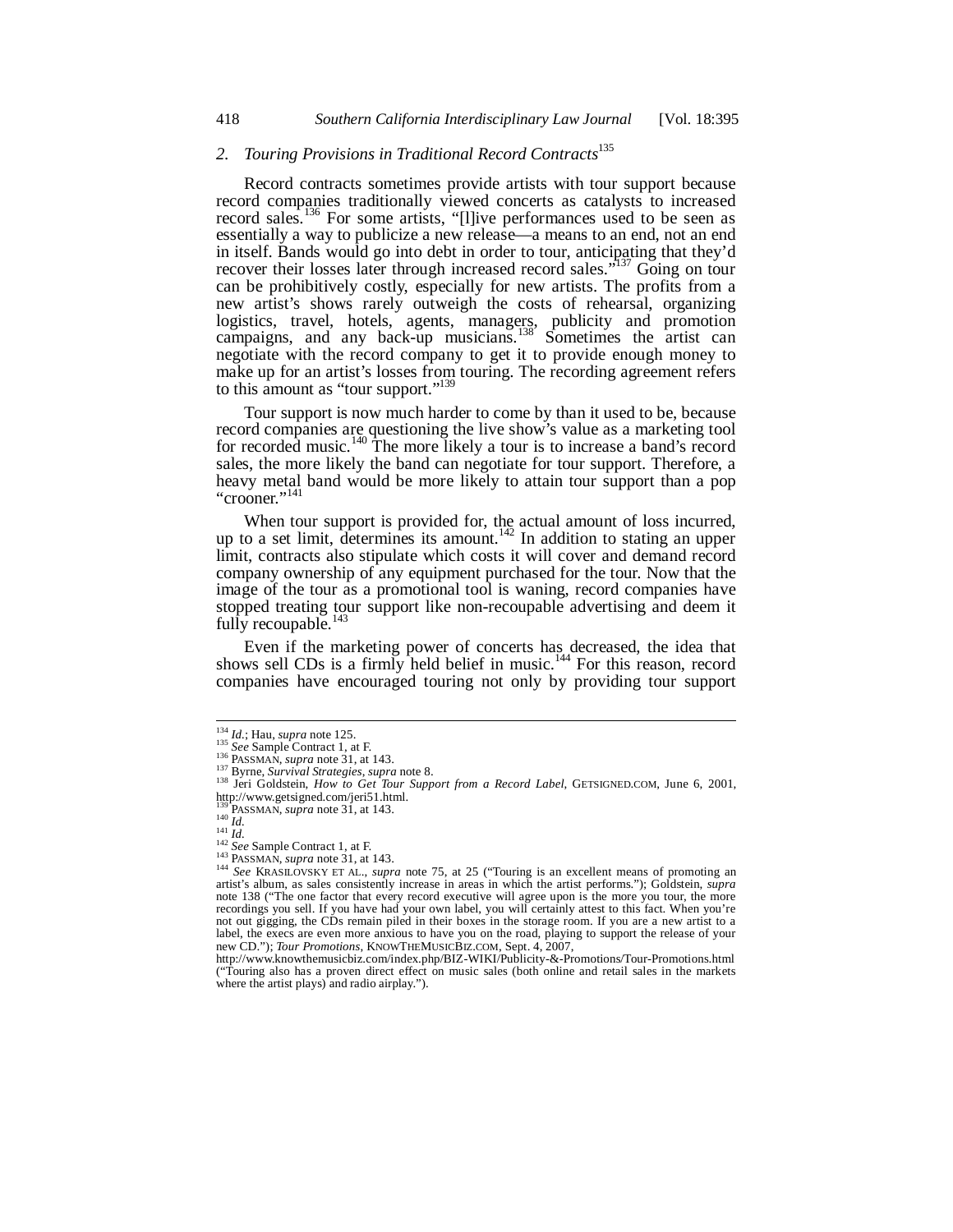subsidies, but also by allowing the artist to control her own tour and to keep the tour's profits (after any tour support is recouped).

#### *3. Artists' Contracts with Tour Promoters*

A number of variables determine how a tour is arranged. Usually, the artist's agent or manager organizes the tour by: planning the itinerary, booking the transportation and hotels, and dealing with the crews. The agent or manager also formulates an image for the band or artist consistent with the tour (for example, he would not want to book a bubble gum pop singer as the opening act for a heavy metal band), handles any radio promotion, decides when to put the tickets on sale, sets the ticket price, and deals with promoters.<sup>145</sup>

Promoters are concert professionals; the artist contracts with them to organize the logistics of the concert. Usually, the promoter arranges and initially incurs the costs of vital aspects of the show, such as renting the venue, advertising the show and supervising the overall process.<sup>146</sup> The identity of promoters has expanded from individuals working in local markets to include regional promoters, national and international promoters, as well as venues acting as promoters.<sup>147</sup> Signing a single contract for a nationwide tour with a national promoter is becoming a more common phenomenon, especially for established artists, as national promoters like Live Nation and AEG Entertainment gain momentum.<sup>148</sup> The primary difference between a local one-off contract and a national deal is that the shows in the latter contract are cross-collateralized.<sup>149</sup> Despite the cross-collateralization, logistical and administrative benefits of streamlining a national tour by working with one promoter are significant.

The financial arrangements between artists and promoters differ but usually involve a set amount guaranteed to the artist and/or a share of the income from ticket sales. The promoter uses some of the money allocated to it to cover its costs of putting on the show. Smaller scale artists may contract to receive just a set fee from the promoter for performing at a club or as an opening  $act.<sup>150</sup>$  A newer artist or one with a local fan base can collect a fee of  $$250$  to  $$1,500$  per show, while a band with a fan base strong enough to sell one thousand tickets may demand at least \$5,000 to \$10,000 per show.<sup>151</sup> Promoters may split the income from ticket sales with artists instead of or in addition to the set fees. The percentages paid out vary according to each party's leverage as well as the number of bands performing in a concert. $15$ 

Many established artists arrange to receive a guarantee against their shows' net or gross profits.<sup>153</sup> In these deals, the artist is guaranteed to

<sup>&</sup>lt;sup>145</sup> PASSMAN, *supra* note 31, at 339–342.

<sup>&</sup>lt;sup>145</sup> PASSMAN, *supra* note 31, at 339–342.<br>
<sup>146</sup> *Id.* at 3343; Connolly & Krueger, *supra* note 47, at 5.<br>
<sup>147</sup> PASSMAN, *supra* note 31, at 343.<br>
<sup>148</sup> *Id.*; Connolly & Krueger, *supra* note 47, at 7.<br>
<sup>149</sup> PASSMAN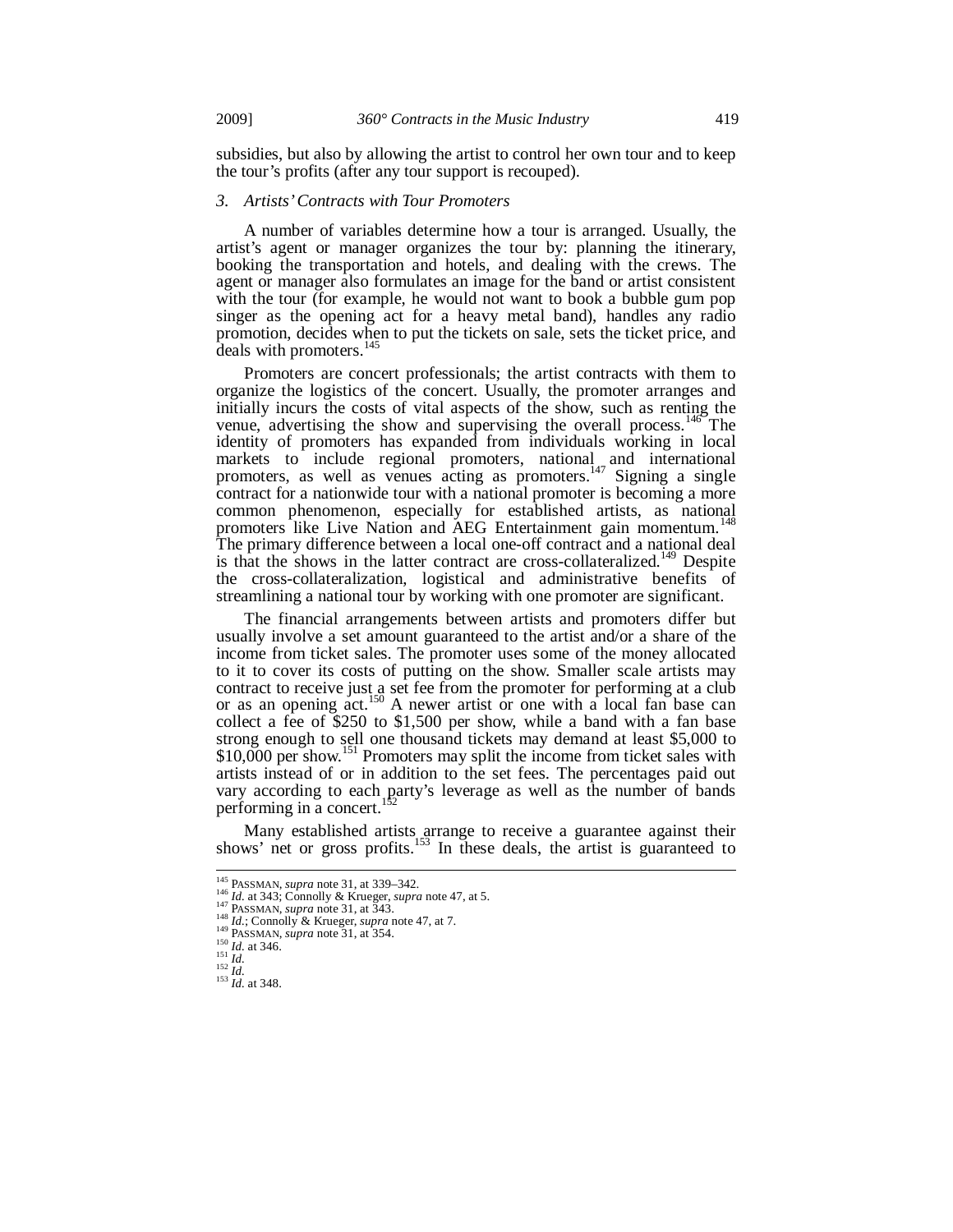receive a certain amount of money, whether or not the promoter recoups its costs of putting on the show. If the promoter does not pay the artist the guaranteed fee before the concert takes place, then the first dollars collected from ticket sales are paid to the artist as a "guaranteed advance." Major artists playing in arenas get guarantees of hundreds of thousands of dollars, or even over one million dollars per show.<sup>154</sup> For example, the Eagles received advance guarantees of over one million dollars per concert in  $\overline{2004}$ .<sup>155</sup> The promoter collects the earnings from the next batch of tickets sold to cover expenses and a negotiated fee for the promoter, called a "guaranteed profit."<sup>156</sup> For this reason, the band pays the tour-specific expenses, such as custom stages, lighting shows and transportation, out of its income from the agreement.<sup>157</sup> The extravagance level of a show can make a big difference in the amount of gross profits the artist actually receives.<sup>158</sup> For example,

[Britney Spears] embarked on a high-profile tour, but like both 'N Sync and the Backstreet Boys, the swollen cost of Spears' stage show—she had to pay for costume changes, dancers, a custom stage and riser, eighteen trucks and a climactic rainstorm that, conveniently, soaked her T-shirt cut into the tour's profit margin considerably. The shows grossed \$23.7 million, though Spears, sources estimate, saw only about ten percent of that figure. $159$ 

After the "guaranteed advance" and the "guaranteed profit" have been distributed, excess profits from ticket sales are split between the artist and the promoter. Commonly, the artist will collect eighty-five percent of the profits and the promoter will collect fifteen percent,<sup>160</sup> though artists with more bargaining power can collect ninety percent or even ninety-five percent of profits.<sup>161</sup> Some deals provide for the split to change as the income surpasses certain levels. For example, the contract may stipulate that the artist will initially receive eighty-five percent and the promoter fifteen percent of net profits, but that once the promoter is recouped, the split will change to ninety percent for the artist and ten percent for the promoter.<sup>162</sup>

These financial terms of artists' contracts with promoters are generally favorable for artists since artists will almost always collect some amount for performing, and artists who generate significant ticket sales can contract to receive most of the profits from these sales. Despite promoters' consolidation, artists have been able to negotiate contracts with them that allocate most—eighty-five to ninety percent—of the income from the tours, after their costs are recouped, to the artists. This dynamic differs from that of the artist with record companies who collect the costs of recording

 $\frac{154}{151}$  *Id.*<br> $\frac{155}{15}$  LaFranco, 2004 Rock Rich List, supra note 55.

<sup>&</sup>lt;sup>156</sup> Connolly & Krueger, *supra* note 47, at 7.<br><sup>157</sup> *Id.* at 8.<br><sup>157</sup> *Id.* at 8.<br><sup>158</sup> PASSMAN, *supra* note 31, at 357; *see* LaFranco, 2004 Rock Rich List, *supra* note 55.<br><sup>159</sup> Robert LaFranco, *The Rolling Stone* http://www.rollingstone.com/news/story/5938443/the\_rolling\_stone\_money\_report.<br><sup>160</sup>Connolly & Krueger, *supra* note 47, at 8.

<sup>161</sup> **PASSMAN**, *supra* note 31, at 348–49.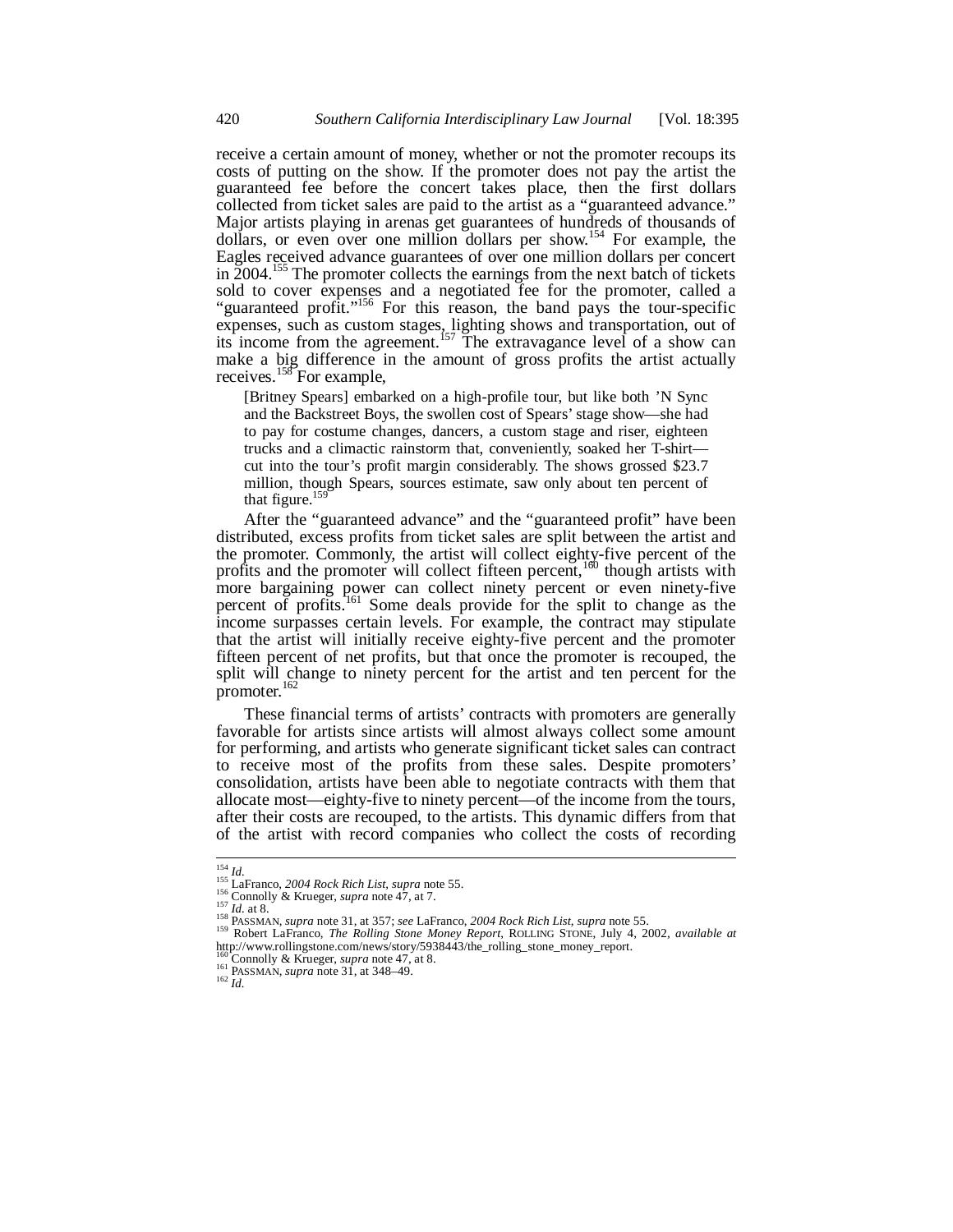albums from artists' shares of profits before paying the artists, and keep more than half of the profits from records, even after being recouped.

### D. UNDERLYING ASSUMPTIONS OF THE TRADITIONAL MODEL

This traditional framework of the recording and touring businesses within the music industry rests carefully upon antiquated assumptions. Two major assumptions underlying the record contract model have made labels extremely vulnerable. The first assumption is that the business of recorded music is profitable. Record companies used to view concerts as useful only to the extent that they increased record sales. Now, the opposite is beginning to be true—recorded music is viewed as a means of marketing an artist and a way to increase concert and merchandising revenues.

The second assumption is that artists need record companies to record and market albums. Computer technology and the Internet have weakened this assumption's foundation. The price of recording, though still prohibitively high for most artists, has decreased to a level that allows for less dependence on record company funding, as previously seen with Radiohead.<sup>163</sup> David Byrne (best known as front man of The Talking Heads) recently stated that records could be made for practically nothing but the cost of a laptop computer.<sup>164</sup> When confronted by fellow musicians who disagreed that recording costs could be so minimal,<sup>165</sup> Byrne admitted that "Yeah, you're right. I exaggerate." However, Byrne persisted, stating: "I'm working on one now and the cost is way lower than it would have been. So I haven't had to go to a record company, for example, to cover the costs. And, in general, though I exaggerated . . . the costs have indeed come down dramatically."<sup>166</sup> Computers and the Internet also provide for a distribution method, so artists are less dependent on record companies' channels. Like Radiohead, a band could pay the cost of an Internetpayment service and sell songs from a website. Additionally, the Internet supports free promotion that could be as effective as a labels' marketing.

One reaction of labels has been to change the contractual framework governing their relationship with artists and their access to revenue streams flowing from artists. By expanding the scope of their relationships with artists, labels are shifting their focus from trying to reverse the trend of declining CD sales to compensating for the decreased sales by participating in more profitable arenas.

<sup>&</sup>lt;sup>163</sup> Byrne, *Survival Strategies, supra* note 8. See also David Byrne, Online Journal Posting: *Correction?*<br>(Jan. 9, 2008), *available at* http://journal.davidbyrne.com/2008/01/01092007-correc.html [hereinafter]

Byrne, Journal].http://journal.davidbyrne.com/2008/01/01092007-correc.html<br><sup>164</sup> Byrne, *Survival Strategies, supra* note 8.<br><sup>165</sup> Byrne, Journal, *supra* note 163 (noting that fellow artist Issa (formerly Jane Siberry) re don't think I could do it for less." Also, Howard Bilerman, a music engineer/producer, estimated that "[a]ll tolled, in addition to the laptop, a band is looking at between \$5,000–\$10,000 in extra costs just to have the ability to record themselves."). 166 Byrne, Journal, *supra* note 163.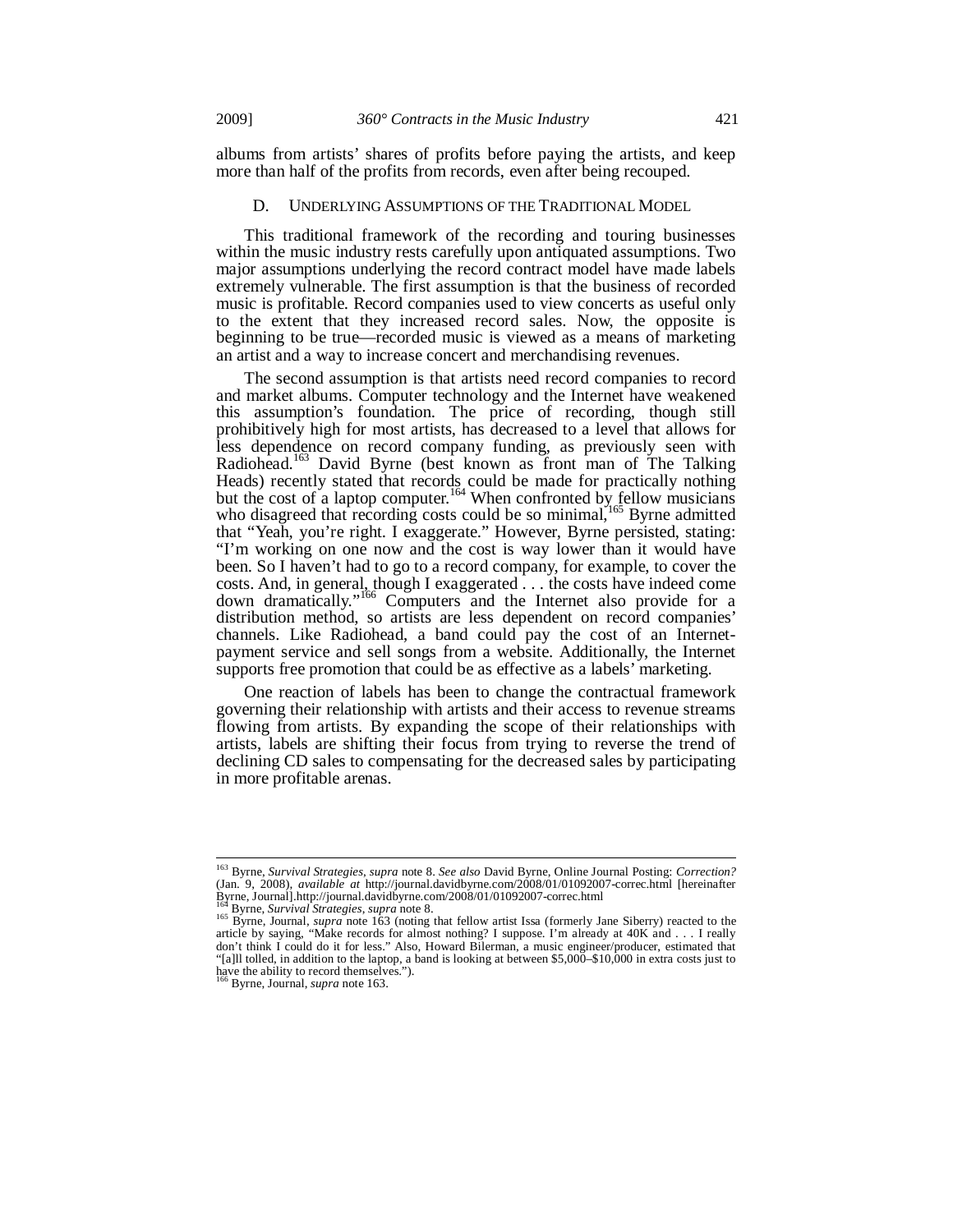#### IV. 360 CONTRACTS

#### A. THE RISE OF A NEW MODEL

There is widespread agreement within the music industry that it is time for the record company paradigm to evolve. One approach of record companies has been to change the structure of contracts with artists so that the contracts encompass more of the artist's output than just recorded music. The new contracts that allow record companies to participate in previously untapped areas are called 360 deals.<sup>167</sup> In 2007, legendary music mogul David Geffen told the *New York Times Magazine*, "[o]nly 10 years ago, companies wanted to make records . . . and see if they sold. But panic has set in, and now it's no longer about making music, it's all about how to sell music."<sup>168</sup> Possibly, when Geffen said "sell music," he intended to include all revenue streams stemming from a musician, not just the recording, but concerts, ring-tones, and artist-inspired merchandise as well. Despite the variety of rights that may be incorporated into 360 deals, this Note focuses on contracts that commingle the rights to recording and touring revenues.<sup>169</sup>

The 360 model has been gaining momentum since it emerged as a solution to the "crisis" in the industry in the early 2000s. British pop star Robbie Williams's 2002 contract with EMI was an early 360 deal.<sup>170</sup> The trend continued when WMG included merchandizing in its contract with the band My Chemical Romance in 2003 on the thought that a merchandising venture "might be a nice little addition to the pot."<sup>171</sup> In 2005, EMI and KoRn signed a more publicized 360 deal, leading *Rolling Stone* to report that "[s]o far, few labels have been as bold as EMI, but some have been testing the waters."<sup>172</sup> The model gained a significant credibility boost when Live Nation signed a highly publicized, "\$120 million deal" with superstar Madonna—an artist generally recognized for her business sense.<sup>173</sup> Ironically, Live Nation's use of the model, which labels began using to expand their power and strengthen their threatened position in the industry, further exacerbates labels' problems by manipulating the 360 model with the intention of cutting the label out.<sup>17</sup>

<sup>167</sup> *See* Susan Butler, *Music Biz Lawyers Wary of Labels' New Grab*, REUTERS, Dec. 29, 2007, http://uk.reuters.com/article/idUKN2849012220071229.

<sup>&</sup>lt;sup>168</sup> Hirschberg, *supra* note 11.<br><sup>169</sup> *See* Paul R. La Monica, *CBS Faces the Music*, CNNMONEY.COM, Dec. 15, 2006, http://money.cnn.com/2006/12/15/news/companies/cbs\_analysis/index.htm.

<sup>&</sup>lt;sup>170</sup> *See* Jeff Leeds, *The New Deal: Band as Brand*, N.Y. TIMES, Nov. 11, 2007, *available at* http://www.nytimes.com/2007/11/11/arts/music/11leed.html [hereinafter Leeds, *Band as Brand*].

http://www.nytimes.com/2007/11/11/arts/music/11leed.html [hereinafter Leeds, *Band as Brand*]. 171 Evan Serpick, *Korn, MCR Cut New Deals*, ROLLING STONE, Oct. 27, 2005, *available at* http://www.rollingstone.com/news/story/8681455/korn\_mcr\_cut\_new\_deals (quoting WMG executive, Craig Aaronson).<br> $^{172}_{172}$  *Id.* 

<sup>&</sup>lt;sup>172</sup> Id.<br><sup>173</sup> Leeds, *Band as Brand, supra* note 170.<br><sup>174</sup> See James Montgomery, Are Radiohead, Madonna, Trent Reznor Sounding the Death Knell for<br>Major Record Labels?, MTV NEws, Oct. 16, 2007,

http://www.mtv.com/news/articles/1571936/20071015/radiohead.jhtml.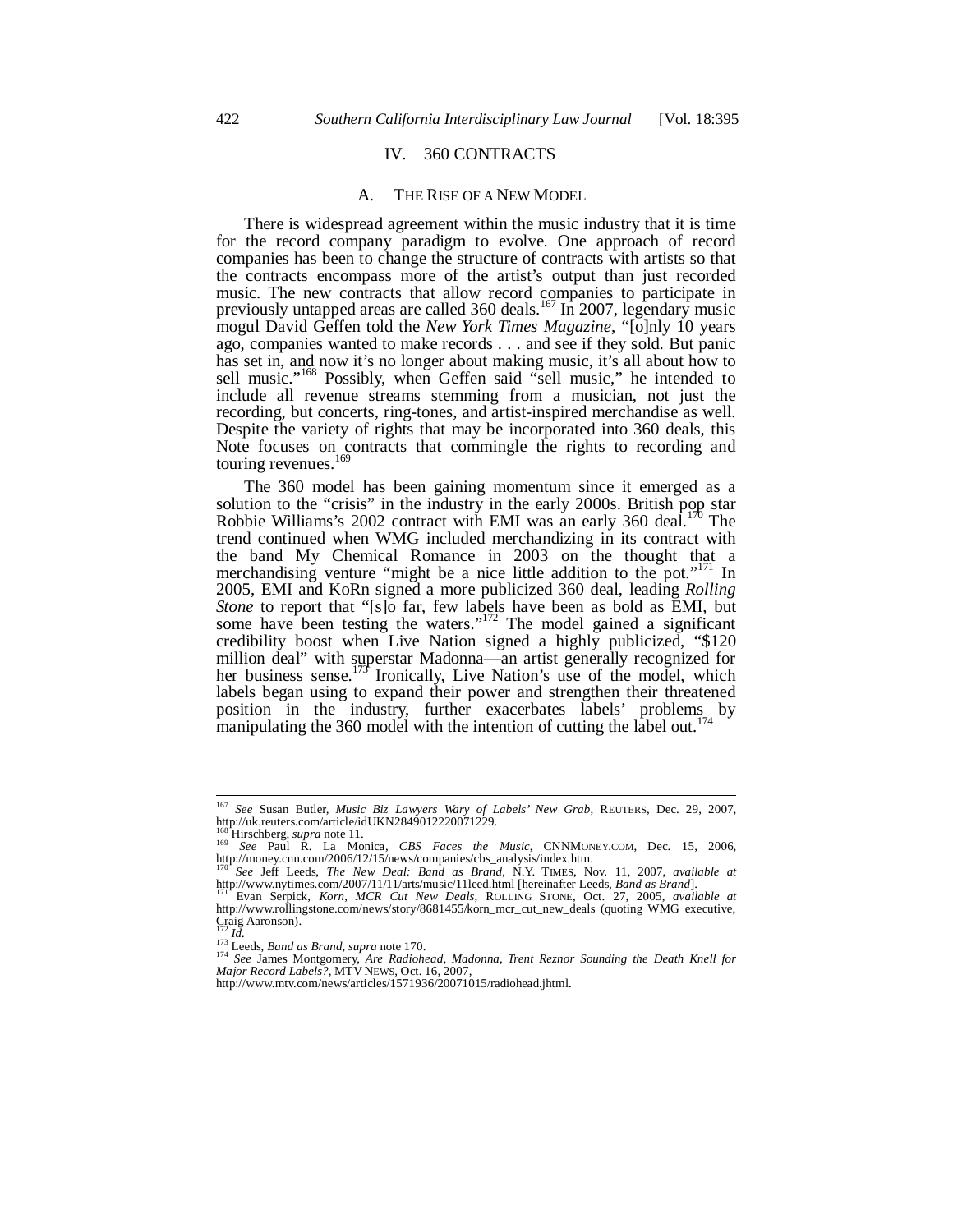Only six years after the Robbie Williams deal, the 360 deal is becoming typical, "used by all the major record labels."<sup>175</sup> Producer Josh Abraham commented on the model's rise to prominence: "Five or eight years ago an eyebrow would be raised. . . . Now, it's everywhere. You can't talk about what a deal looks like without seeing a 360 deal."<sup>176</sup> Monte Lipman, president of Universal Republic Records, echoes this idea, stating, "I don't think there's a deal being made today where the 360 model doesn't come up."<sup>177</sup>

The growing influence of 360 deals is apparent in the internal reorganizations of record companies. For example, as it wavered on the verge of collapse, WMG purchased the nation's largest music management firm, Front Line Management. <sup>178</sup> This investment shows that WMG aims to expand its horizons to help develop and capitalize on its artists. As Edgar Bronfman Jr., WMG's CEO, stated in November, 2007, "We're not going to continue to sign artists for recorded music revenue only."<sup>179</sup> Another example is Universal's purchase of Sanctuary, a "struggling British label with a management arm that represents musicians including Elton John and Robert Plant," which also owns a merchandising company.<sup>1</sup>

#### B. PROMOTER-BASED 360 DEALS

Record labels are not the only businesses using the new model; tour promoter Live Nation has also begun drafting its own 360 deals under its new Live Artists division, formed in 2007. A spin-off of media conglomerate Clear Channel, Live Nation itself is relatively new, having begun to operate independently<sup>181</sup> from its parent corporation in 2005.<sup>182</sup> Analysts recognized the potential of the live events promoter and its stock price rose twenty-five percent within two weeks of its issuance.<sup>183</sup> Live Nation immediately began positioning itself as a leader of organizing highprofile events and international tours. For example, the company bought over one hundred venues internationally, including the House of Blues

<sup>&</sup>lt;sup>175</sup> Leeds, *Band as Brand*, *supra* note 170.<br><sup>176</sup> *Id.*<br><sup>177</sup> Janet Morrissey, *If It's Retail, Is It Still Rock?*, N.Y. TIMES, Oct. 28, 2007, *available at* http://www.nytimes.com/2007/10/28/business/28rockers.html.

<sup>178</sup> *See* Roger Friedman, *Warner Music No Longer a Record Company*, FOXNEWS.COM, Nov. 30, 2007, http://www.foxnews.com/story/0,2933,314102,00.html#4; *see also WMG May Buy Major Management Firm*, HYPEBOT.COM, Apr. 19, 2007,

http://hypebot.typepad.com/hypebot/2007/04/wmg\_may\_buy\_maj.html.

<sup>179</sup> Friedman, *supra* note 178.<br><sup>180</sup> *A Change of Tune*, *supra* note 14; John Hayward, *Universal Sanctuary Bid Approved*, BILLBOARD.BIZ, June 15, 2007,

http://www.billboard.biz/bbbiz/content\_display/industry/e3ic5575a8c4f61aadd8d5ea2d7fde1fdee; s*ee also* Eliot Van Buskirk, *New Type of Record Label Handles Touring, Publishing, Merchandise*, WIRED, Sept. 20, 2007, http://blog.wired.com/music/2007/09/new-type-of-rec.html.

<sup>181</sup> Although Live Nation, which used to be Clear Channel Entertainment, officially separated from Clear Channel, there is still considerable overlap in the boards of directors of the two companies. *See* Live Nation, Corporate Governance: Board of Directors, http://phx.corporate-ir.net/phoenix.zhtml?c=194146&p=irol-govBoard; Clear Channel, Corporate: Executives, ir.net/phoenix.zhtml?c=194146&p=irol-govBoard; Clear Channel, Corporate: E<br>http://www.clearchannel.com/Corporate/PressRelease.aspx?PressReleaseID=1168&p=hidden.

<sup>&</sup>lt;sup>182</sup> See Live Nation, *supra* note 51.<br><sup>183</sup> Paul R. La Monica, *Live Nation: A Hot Ticket?*, CNNMONEY.COM, Jan. 4, 2006, http://money.cnn.com/2006/01/04/commentary/mediabiz/index.htm.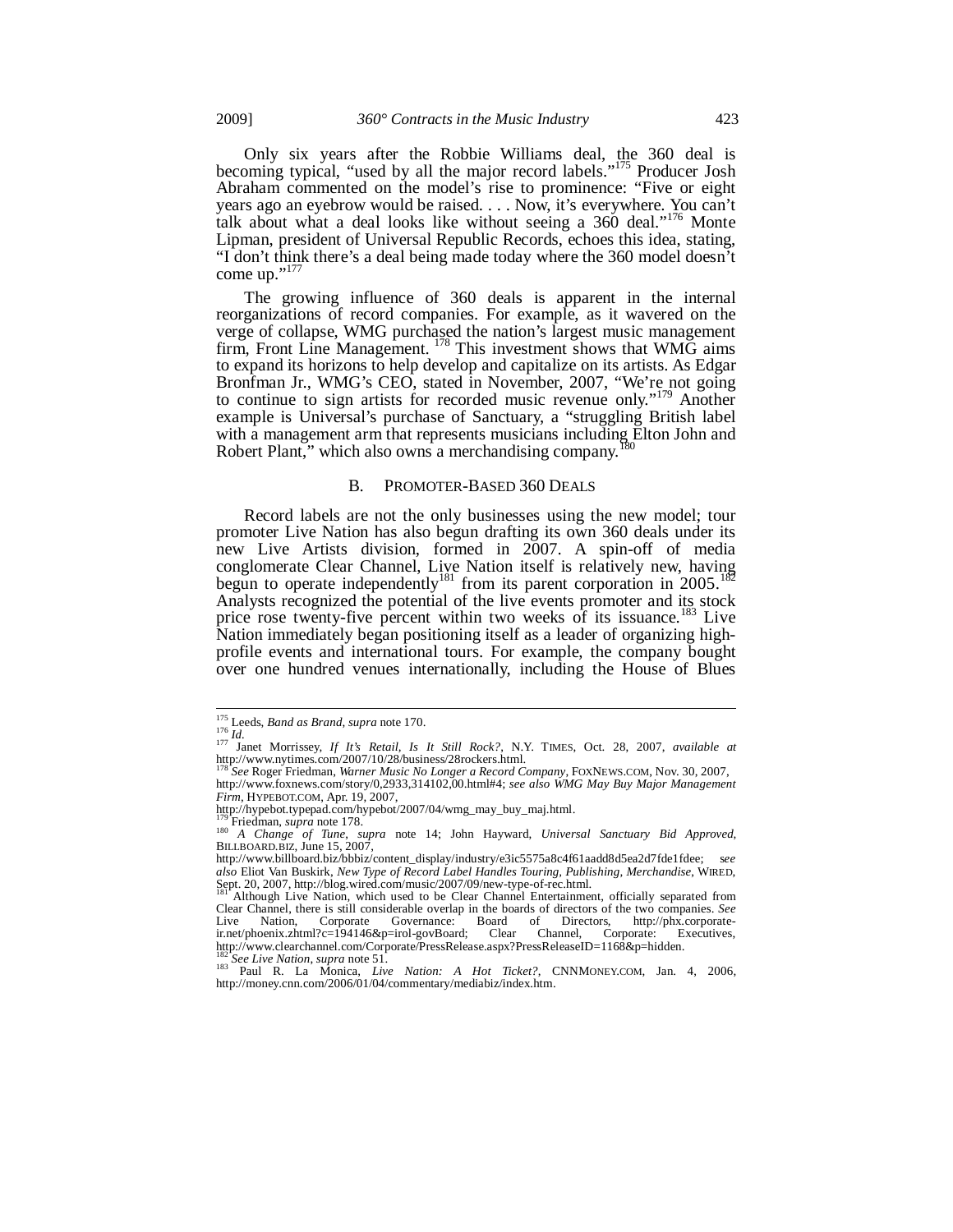chain.<sup>184</sup> By the end of 2005, Live Nation had put on over 29,500 events for over sixty million attendees.<sup>185</sup> Live Nation is currently the world's biggest concert promoter<sup>186</sup> and is still aiming to expand its horizons by using the 360 contract.187

Live Nation has begun reshaping its "promoter" identity to one that comports with the 360 model. In early 2007, the company formed its Live Artists division "to partner with artists to manage their diverse rights, grow their fan bases and provide a direct connection to fans through the global distribution platform and marketing proficiencies that have made Live Nation the world's largest live music company."<sup>188</sup> The mission to be involved in the "diverse rights" of an artist shows that Live Artists is predicated on the 360 model. Live Nation believes that its promotions business, particularly the ability to match an email address to musical tastes, leads to one-on-one relationships with fans. Live Nation says it can use this connection to distribute multiple products directly to fans, thereby increasing the overall revenue of the artist.<sup>189</sup>

The alleged relationship with fans is a considerable advantage. To illustrate its strength, consider the strategy of Guy Hands, whose investment firm bought EMI in 2007—"spend more money finding and developing artists, then try[] to build audiences for them using new technology."<sup>190</sup> Live Nation purports to already have surpassed the last hurdle listed by Hand. As Live Nation's CEO, Michael Rapino, explained to one reporter at a Jay-Z show at Live Nation's House of Blues, "I should be emailing you the morning after the Jay-Z concert, saying, 'Want a CD? A download? Want a video of the show? Want a set list? Want a signed shirt with Jay-Z? We printed a limited edition.' The possibilities are endless."<sup>191</sup> Live Nation Artists' contract with Madonna, executed in October of 2007, lends credibility not only to Live Nation as an all-around business, but to the 360 model.

Although the Madonna deal proves that Live Nation is capable of executing the 360 contract, critics doubt promoters' capability of performing 360 contracts and doubt that 360 deals will yield a higher profit to the company. Two significant opponents of the promoter-based 360 deal

 $^{\overline{184}}$   $Id.$ 

<sup>&</sup>lt;sup>185</sup> CNNMoney.com, Live Nation Inc. Company Profile,

http://money.cnn.com/quote/snapshot/snapshot.html?symb=LYV.

<sup>186</sup> *See* Mitchell Peters, *AEG's Leiweke: We Won't Go 360*, BILLBOARD.BIZ, Feb. 8, 2008, http://www.billboard.biz/bbbiz/content\_display/industry/e3i1e0e186c138b932982c7d7bd14c5ad51.

According to U2 manager Paul McGuinness, "Live Nation, previously a concert and venue company, is moving into position with merchandising, ticketing, online, music distribution as one of the powerful new centres of the music industry." Paul McGuinness, Speech at MIDEM's 1st International Manager Summit (Jan. 28, 2008), *available at* www.ifpi.org/content/library/paul-mcguinness-Jan2008.pdf. 188 *Live Nation's Artist Nation Division Redefines the Music Industry with Unified Rights Model*,

PRNEWSWIRE.COM, Oct. 16, 2007,

http://www.prnewswire.com/cgi-bin/stories.pl?ACCT=109&STORY=/www/story/10-16-

<sup>2007/0004683291&</sup>amp;EDATE=. 189 Interview with Gary Stiffelman, Partner, Ziffren, Brittenham, Branca, Fischer, Gilbert-Lurie, Stiffelman, Cook, & Johnson in Los Angeles, CA (Feb. 20, 2008) [hereinafter Stiffelman].<br><sup>190</sup> How to Stop Declining Album Sales, supra note 44.

<sup>&</sup>lt;sup>191</sup> Paul Sloan, *Live Nation Rocks the Music Industry*, FORTUNE, Nov. 30, 2007, *available at* <sup>191</sup> http://money.cnn.com/2007/11/30/news/companies/live\_nation.fortune/index.htm.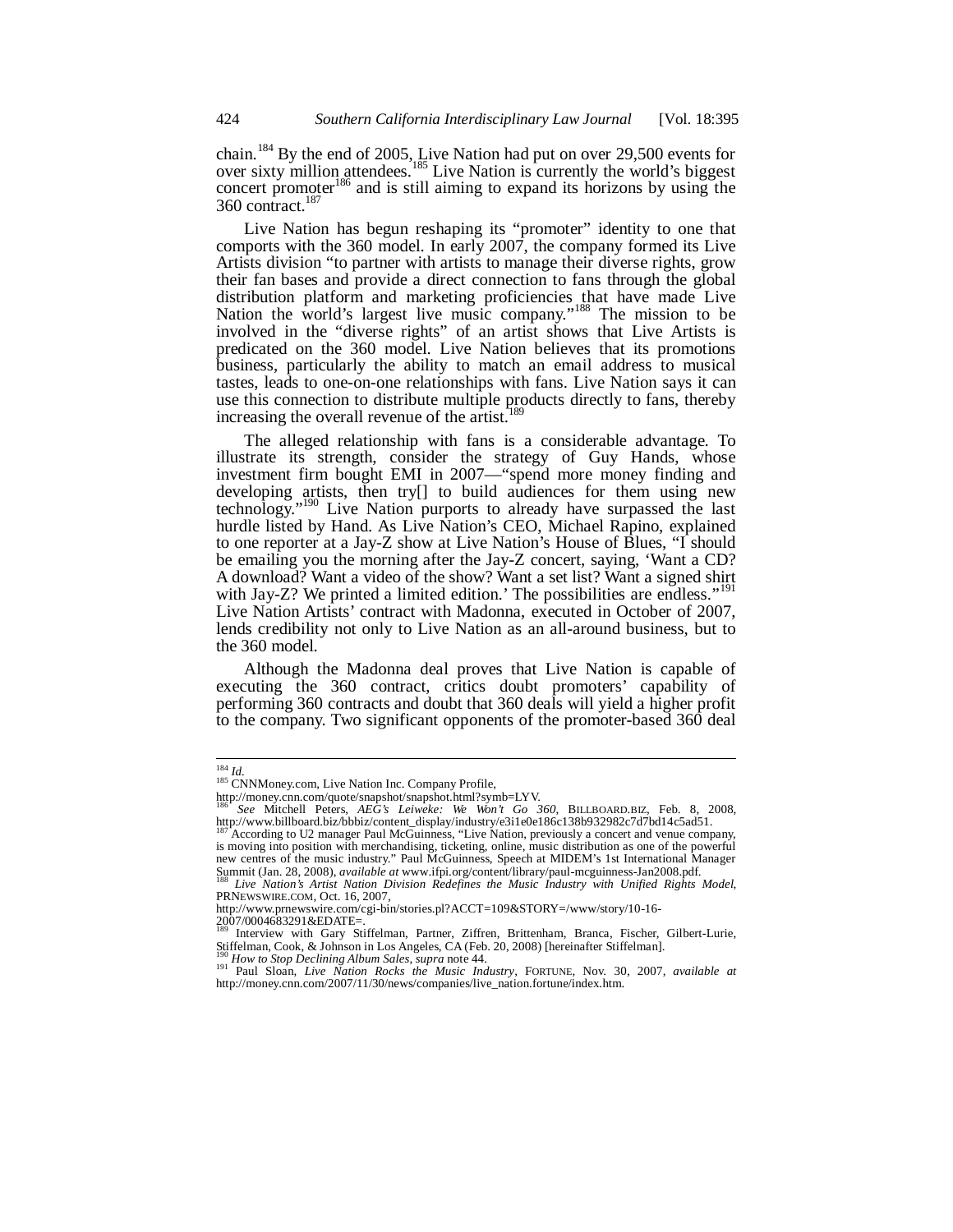are  $AEG<sup>192</sup>$  the second biggest promoter, and shareholders of Live Nation stock. In February 2008, AEG president and CEO Tim Leiweke publicly rejected the promoter-based 360 deal by announcing that AEG has no plan to pursue 360 deals.<sup>193</sup> Leiweke made his position clear when he stated that, "There are those that believe in a 360 model  $\dots$ . We don't."<sup>194</sup> Leiweke further stated that, "We go to the labels and let them know we're partners and that we can't distribute the music better than [they] can . . . . The labels have an important place within our industry. Quite frankly, if the label industry disappears, that's not good for the music industry." Leiweke appears to believe that promoters lack the necessary expertise to carry out responsibilities in the various business areas imposed by 360 deals. This is a commonly expressed concern for all 360 deals, whether the company be a label or a promoter.<sup>195</sup> Leiweke further expressed this doubt by saying, "We don't think that we do ticketing or distribution or managing artists better than you do."<sup>196</sup>

The business sense of promoters entering 360 deals is also debated. After all, why would a tour promoter, comfortably positioned in a highly profitable and growing area of music, ever want to go into the panicstricken recording business? Live Nation's belief—that its relationship with fans positions it to sell tickets, merchandise, *and* albums most effectively, resulting in a larger overall pot for Live Nation to share with the artist—is not a good enough answer for some analysts. As Figure 4 indicates, the value of Live Nation stock—LYV—dropped significantly after the October 2007 announcement of the Madonna deal. This suggests that investors may doubt Live Nation's ability to profit from 360 deals; however, the shift could be the result of any combination of the many variables affecting stock prices. For example, although Live Nation's \$4.2 billion revenue in 2007 was \$473.3 million more than the 2006 total, its performance in the fourth quarter was less favorable.<sup>197</sup> The reported revenue for the fourth quarter of 2007, which more or less coincides with the reaction to the Madonna deal, was one billion dollars, which was  $$45.2$  million less  $(4.3%)$  than its 2006 counterpart.<sup>198</sup> Live Nation attributed the difference to "timing of large music tours" in each of the years.<sup>19</sup>

j

 $\int_{199}^{198}$ *Id.* 

<sup>&</sup>lt;sup>192</sup> See AEG Homepage, http://www.aegworldwide.com/home.html.<br><sup>193</sup> See Peters, *supra* note 186.<br><sup>194</sup> Id.<br><sup>195</sup> See Butler, *supra* note 167.<br><sup>195</sup> Peters, *supra* note 186.<br><sup>197</sup> Press Release, Live Nation, Live Nation 197 Press, *supru* investigated Direction, Live Nation Reports Fourth Quarter and Full Year 2007 Financial Results (Feb. 28, 2008) *available at* 

http://media.corporate-ir.net/media\_files/irol/19/194146/news/4Q\_2007\_earnings.pdf.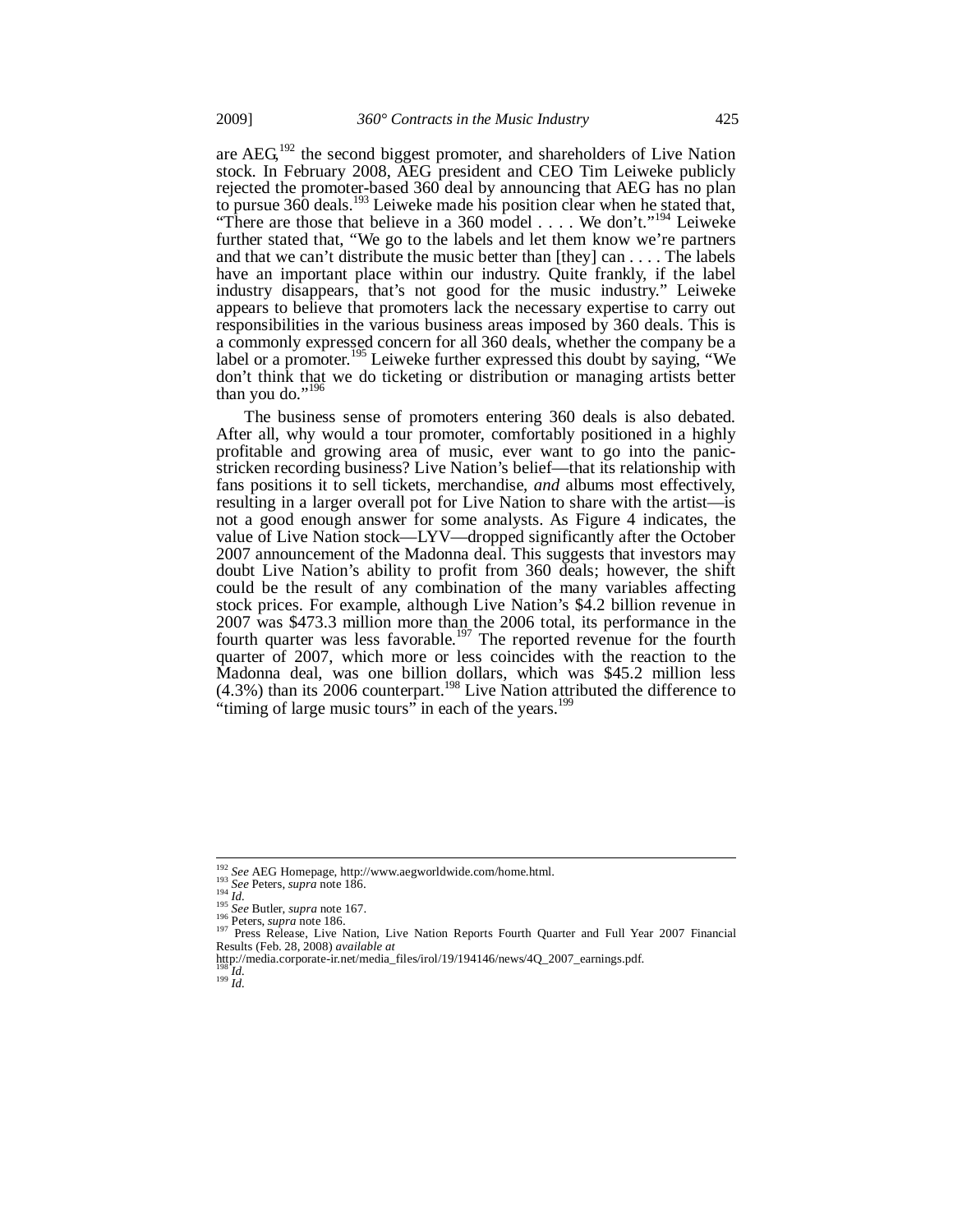

**Figure 4. Live Nation Stock Prices, March 2007 to March 2008**<sup>200</sup>

Analysts disagree on whether Live Nation overpaid to sign Madonna, indicating a disagreement as to the profitability of the promoter-based 360 deal on a more general level. For example, one headline read "Live Nation Could Lose Money on Madonna Deal.<sup>3201</sup> As the deal was announced and many wondered why Madonna's current label, Warner Music, did not rise to the occasion to match Live Nation's offer, Bank of America analyst Michael Savner defended the label's decision and subtly challenged Live Nation's decision when he stated that there "is clearly headline risk associated with a Madonna defection [from WMG, but] . . . the bigger risk . . . would be to overpay for an artist that does not seem to be generating the revenue to support the contract being discussed."<sup>202</sup>

#### C. PROVISIONS IN 360 CONTRACTS

As the 360 deal is a new innovation, no contractual paradigm has been established. There are various conceptions of basic ideas such as participation and the roles of the companies involved, as well as considerable variance on a deal by deal level. The idea of "participation" may mean a relatively passive payment for a share of equity in the projected future income streams from an artist's endeavors, or it may mean active involvement in developing different areas of the artist's career.

<sup>200</sup> Live Nation Stock Information—Stock Chart,

http://phx.corporate-ir.net/phoenix.zhtml?c=194146&p=irol-stockChart; *see also* NYSE listing for Live Nation, Inc., http://www.nyse.com/about/listed/lcddata.html?ticker=LYV&fq=D&ezd=1Y&index=5. <sup>201</sup> *Live Nation Could Lose Money on Madonna Deal*, REUTERS, Oct. 13, 2007,

http://www.reuters.com/articlePrint?articleId=USN1325809620071013 [hereinafter *Live Nation Could Lose Money*]. 202 Paul R. La Monica, *Madonna Is Live Nation's Lucky Star*, CNNMONEY.COM, Oct. 11, 2007,

http://mediabiz.blogs.cnnmoney.cnn.com/2007/10/11/madonna-is-live-nations-lucky-star/.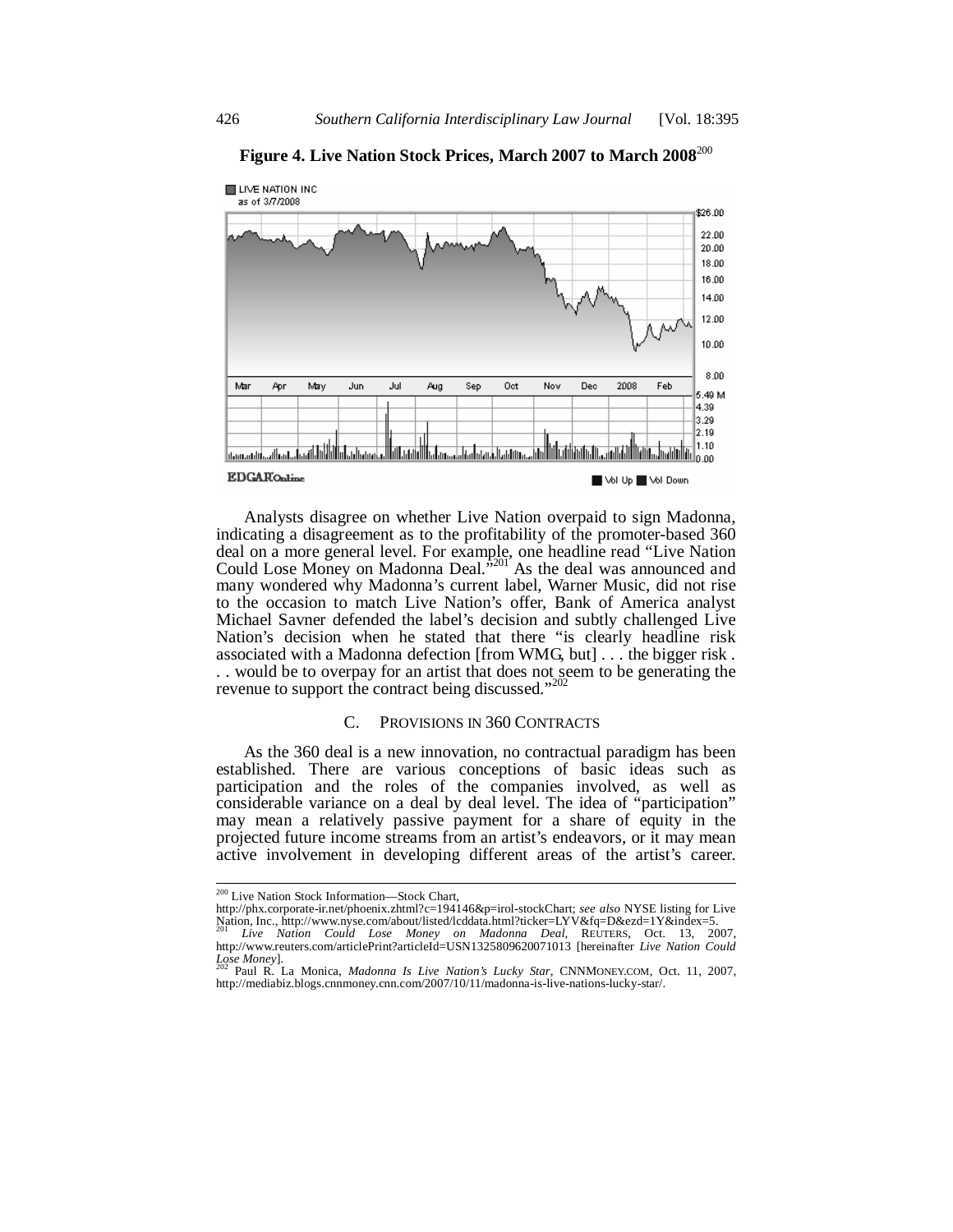Furthermore, the "company" involved is usually a label, but may be a promoter. Major deal points, such as the term of the contract, payment arrangements, and the extent of participation of the company in the different spheres of the artists' careers, vary considerably depending on the deal.<sup>203</sup> Lastly, the terms greatly depend on the artist's track record. Despite this variance, there is some parity among terms in 360 contracts that reflects the new incentives and bargaining positions of the parties involved and signals general shifts in the allocation of revenue generated by music.

#### *1. Case Studies*

The discussion of contractual provisions will be illustrated by three executed 360 deals: those of KoRn, Paramore and Madonna. The "nu metal" band<sup>204</sup> KoRn was one of the earlier big-name acts to agree to use the model in 2005. Rather than confining its deal to records, KoRn also agreed to sell a share of its revenues from touring, merchandising, publishing and licensing to its label, EMI.<sup>205</sup> The band has considerable bargaining leverage, since it has built a reliable fan base that buys records and concert tickets. Since the band formed in 1994, its "cathartic alternative metal sound positioned the group among the most popular and provocative to emerge during the post-grunge era."<sup>206</sup> The band has won two Grammy awards, and nine of its ten albums made it into the top ten on album-sales charts.207 The band's touring has been as successful as its recording. KoRn put together the annual Family Values Tour in 1998 and, in the early 2000s, generated fifteen million dollars per year in ticket sales.<sup>208</sup> The band joined EMI in 2005 when their previous contract with another label neared its end. The reported details of the band's agreement indicate the relatively strong bargaining power and the proven financial success of KoRn.

Later in 2005, Atlantic Records, a label under  $WMG<sub>309</sub>$  signed a 360 pact with the young band Paramore. This relationship has been cited as an example of how the model can benefit new bands.<sup>210</sup> In 2005, Paramore was led by sixteen-year-old front woman Haley Williams, and had occasionally played shows outside its home base of Nashville.<sup>211</sup> That year, executives at a label within Atlantic heard Paramore's "demo" recording,

<sup>&</sup>lt;sup>203</sup> Butler, *supra* note 167 ("Some labels want to be the merchandiser, while others want rights only in certain types of merchandise connected to album cover artwork. And when it comes to artist royalties, some labels pay a royalty based on wholesale prices, while others are offering profit-sharing  $\lim_{204}$  arrangements.").

<sup>204</sup> *Korn*, WIKIPEDIA, http://en.wikipedia.org/wiki/Korn. *See also* MTV.com, Korn,

http://www.mtv.com/music/artist/korn/artist.jhtml.<br><sup>205</sup> Serpick. *supra* note 171.

<sup>&</sup>lt;sup>206</sup> Billboard, Artist Biography—Korn, http://www.billboard.com/bbcom/bio/index.jsp?pid=121196.<br><sup>207</sup> The chart referred to is the Billboard 200 Chart. Billboard, Artist Chart History—Korn, http://www.billboard.com/bbcom/retrieve\_chart\_history.do?model.chartFormatGroupName=Albums& model.vnuArtistId=121196&model.vnuAlbumId=828526.

<sup>208</sup> Jeff Leeds, *Korn Sells a Stake in Itself*, N.Y. TIMES, Jan. 11, 2006, *available at* http://www.nytimes.com/2006/01/11/arts/music/11band.html?\_r=1&pagewanted=print&oref=slogin.<br><sup>209</sup> A*tlantic Records*, WIKIPEDIA, http://en.wikipedia.org/wiki/Atlantic\_Records.<br><sup>210</sup> Leeds, *Band as Brand, supra* note 170;

NEWS, Dec. 19, 2007, http://www.mtv.com/news/articles/1576838/20071219/paramore.jhtml. *But see*<br>Peter Kafka, *WMG's 360 Deal Shrinks a Bit*, SILICON ALLEY INSIDER, Feb. 22, 2008,<br>http://www.alleyinsider.com/2008/2/warner\_

Paramore, WIKIPEDIA, http://en.wikipedia.org/wiki/Paramore.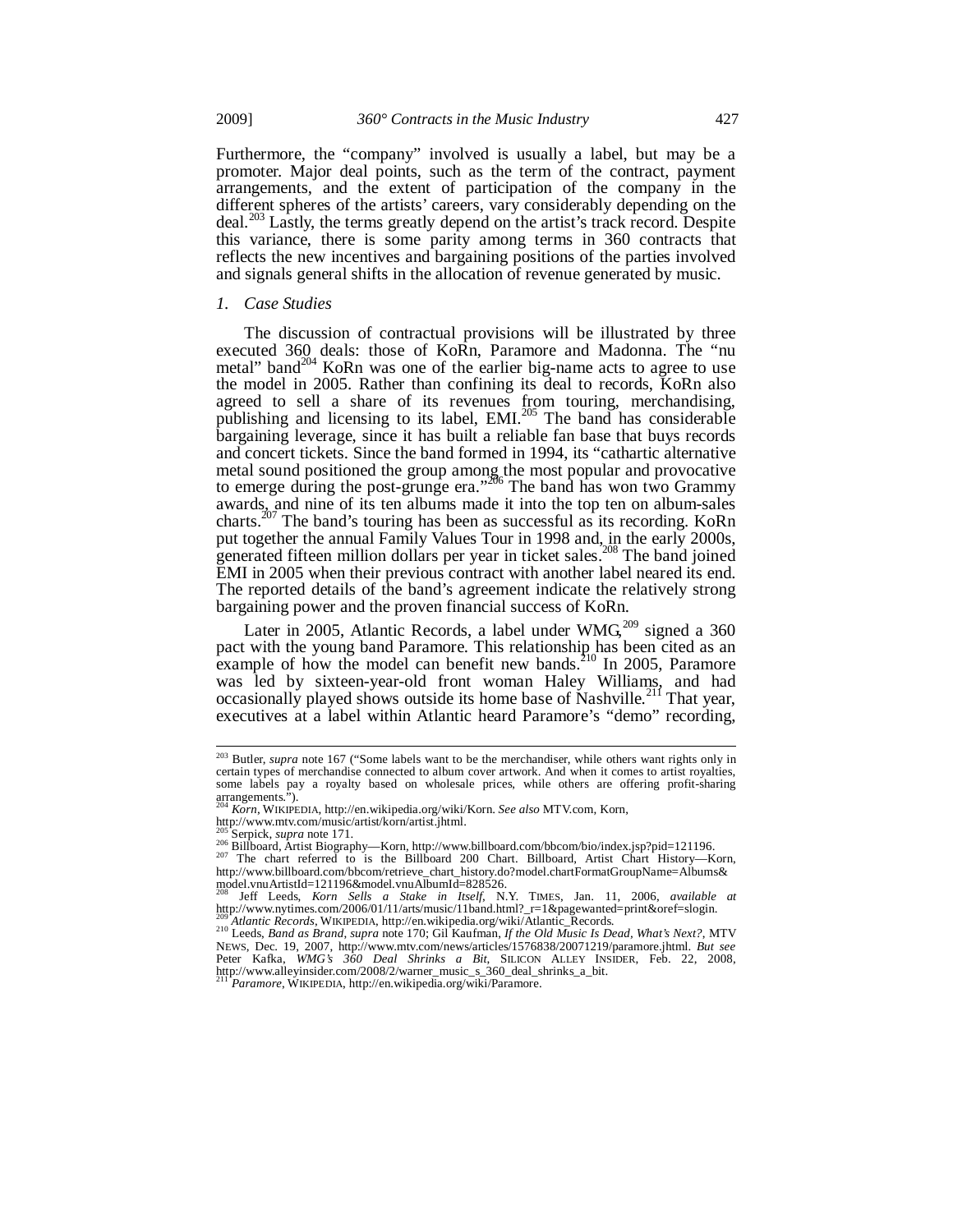watched the band perform live and offered Paramore a deal.<sup>212</sup> The band members' raw talent apparently impressed the label, but since they lacked material proof of success to boost their bargaining position, the members of Paramore lacked leverage in the bargaining process. By early 2008, Paramore has established itself as a successful band. Its second album *Riot!* became hugely successful, achieving Gold status, selling over 650,000 copies, and earning Paramore a Grammy nomination for Best New Artist.<sup>213</sup> Even though they have since become successful, the artists in Paramore were relatively unknown at the time they signed their deal in 2005, and their new artist status is apparent in the terms of their 360 deal.

The third example is superstar Madonna's deal with Live Nation introduced above. The deal was announced in late 2007, when forty-nineyear-old Madonna still owed WMG two albums under her previous recording contract. By the time she entered her promoter-based 360 deal, she had become the prototypical "established artist" with as much bargaining power as practically any artist ever had. According to *Billboard*, "[a]rguably, Madonna was the first female pop star to have complete control over her music and her image."<sup>214</sup> Her latest album,  $2005$ 's *Confessions on a Dance Floor*, went Platinum in the U.S., won numerous awards (including a Grammy), and debuted at number one in twenty-nine countries, setting the world record for a solo artist.<sup>215</sup> Madonna's Confessions Tour is also illustrative of her continued success. The sixtyshow tour was the highest grossing tour event for a female artist, grossing over \$260 million.<sup>216</sup> Aside from her CDs and concerts, the Madonna "brand" is valuable in itself. Her licensing and merchandising rights produce significant sums of money. For example, her H&M fashion line alone reportedly earned more than twenty million dollars in its first year.<sup>217</sup>

Madonna's uniquely powerful bargaining position allows her to demand terms advantageous to her. Her power is even more apparent when cast against the brand-new Live Artists division of Live Nation, which had never signed an artist and was likely eager to use the opportunity in signing Madonna to premier on the stage of the music world.

Excerpts from an executed 360 deal can be found in Appendix  $II.^{218}$ . This sample contract illustrates how the themes of the  $360$  model are stipulated in a contract. As noted, there is no paradigm for 360 contracts, so this sample is not meant to be indicative of 360 deals in general.

<sup>212</sup> Tony Pascarella, *Interview: Haley Williams and Josh Farro of Paramore*, THE TRADES, Aug. 8, 2005, http://www.the-trades.com/article.php?id=3440.<br><sup>213</sup> Nicola Kainar, **P** 

<sup>213</sup> Nicole Keiper, *Paramore is a Band*, SPIN, Feb. 23, 2008, *available at*

http://www.spin.com/articles/paramore-band.

 $^{214}$ Billboard, Artist Biography—Madonna, http://www.billboard.com/bbcom/bio/index.jsp?pid=50294.<br><sup>215</sup> Confessions on a Dance Floor, WIKIPEDIA,

http://en.wikipedia.org/wiki/Confessions\_on\_a\_Dance\_Floor.

<sup>216</sup> Billboard, Billboard 2006 Year in Music: Top 25 Tours,

http://www.billboard.com/bbcom/yearend/2006/touring/top\_tours.jsp. If consistent with industry standards, Madonna probably received fifty to seventy million dollars from the tour. *Live Nation Could* Love Money, supra note 201.

<sup>&</sup>lt;sup>217</sup> *Live Nation Could Lose Money*, *supra* note 201.<br><sup>218</sup> This document will be referred to as "Sample Contract 2."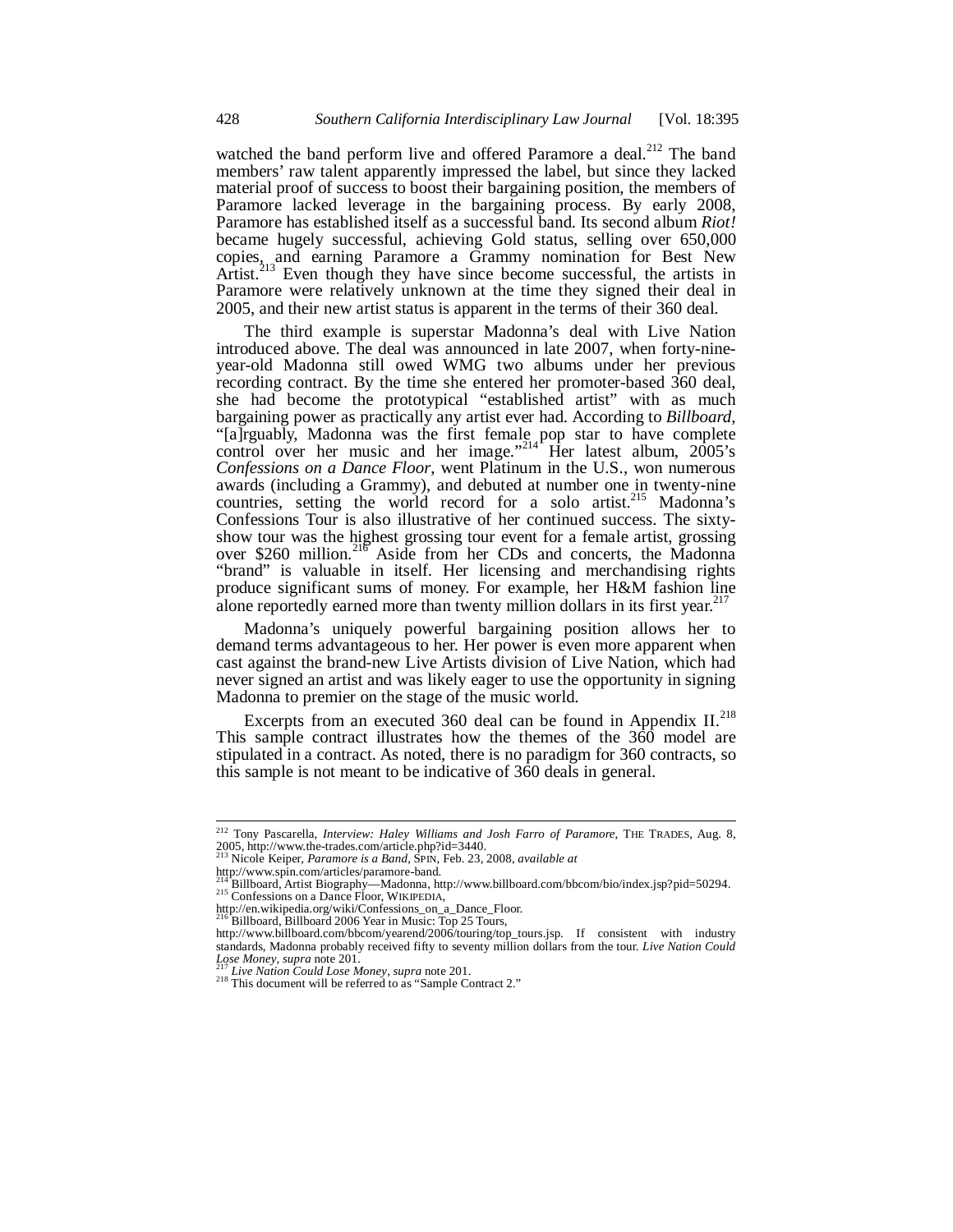#### *2. Term*

The term describes the length of the commitment of each of the contracting parties. Traditional recording contracts defined the term as the artist's commitment to record a number of albums, many of them at the record company's discretion, as options. The terms in contracts with promoters were more finite; they lasted as long as the portion of the artist's tour for which the promoter was responsible. Similar to traditional record contracts, the term in most  $360$  deals correlates to album cycles.<sup>219</sup> A company will fund an artist who will create a number of albums and, during that time, the company will collect revenue from alternate revenue streams. Madonna agreed to record three albums in her agreement with Live Nation.<sup>220</sup> This commitment is predicted to take about ten years.<sup>221</sup> In its 360 deal with EMI, KoRn committed to two album cycles, which was predicted to take five years, from 2005 to  $2010^{222}$  Paramore's term, like that of most new artists, appears to incorporate a firm, one-album commitment, followed by an unreported number of options. However, one aspect of Paramore's deal was very different from traditional new artist deals. The contract based the first album on the traditional model; however, Atlantic was then given the option not only to make another album, but also to buy into other areas of Paramore's business.<sup>22</sup>

For new artists especially, labels are incentivized to lengthen the term of 360 deals because the company's investment in the artist's overall development has the potential to create long-term dividends.<sup>224</sup> A longer term has the potential to benefit the artist if it increases the company's interest in cultivating the artist's overall career—a change from labels' traditional album-to-album attention span. "The artist becomes a brand, owned and operated by the label, and in theory this gives the company a long-term perspective and interest in nurturing that artist's career."<sup>225</sup> The company would have little incentive to invest in a brand without assurances that the brand would remain with the company long enough to collect the profit stream. Labels might also be more patient in allowing artists to augment their skills and their popularity at a more natural and sustainable rate, rather than trying to squeeze out their worth as quickly as possible. "More important [than other aspects of 360 deal], perhaps, [is that] artists might be allowed more time to develop the chops needed to build a long career . . . [and face] less pressure to make back the label's money

<sup>219</sup> Stiffelman, *supra* note 189; PASSMAN, *supra* note 31, at 32 ("An *album cycle* means a period of time from the commencement of recording an album until the end of the promotional activities surrounding it.").<br> $^{220}$ Sloan, *supra* note 191.

<sup>220</sup> Sloan, *supra* note 191. 221 *See* Jeff Leeds, *Madonna Nears Deal to Leave Record Label*, N.Y. TIMES, Oct. 10, 2007, *available at* http://www.nytimes.com/2007/10/11/business/media/11madonna.html?n=Top/Reference/Times%20Top ics/People/L/Leeds,%20Jeff; *see also* Sloan, *supra* note 191 ("The contract would pay for itself if Madonna does four tours and three albums in the next decade with revenues comparable to her recent output, the key assumption being that the 49-year-old star suffers no major dropoff.").

<sup>222</sup> *Innovative Deal That Put KoRn on Top*, BILLBOARD, June 2007, *available at*  http://www.kornspace.com/main/news.php?extend.843.2 [hereinafter *Innovative Deal*]; Stiffelman, *supra* note 189. 223 Leeds, *Band as Brand*, *supra* note 170. 224 Stiffelman, *supra* note 189. 225 Byrne, *Survival Strategies*, *supra* note 8.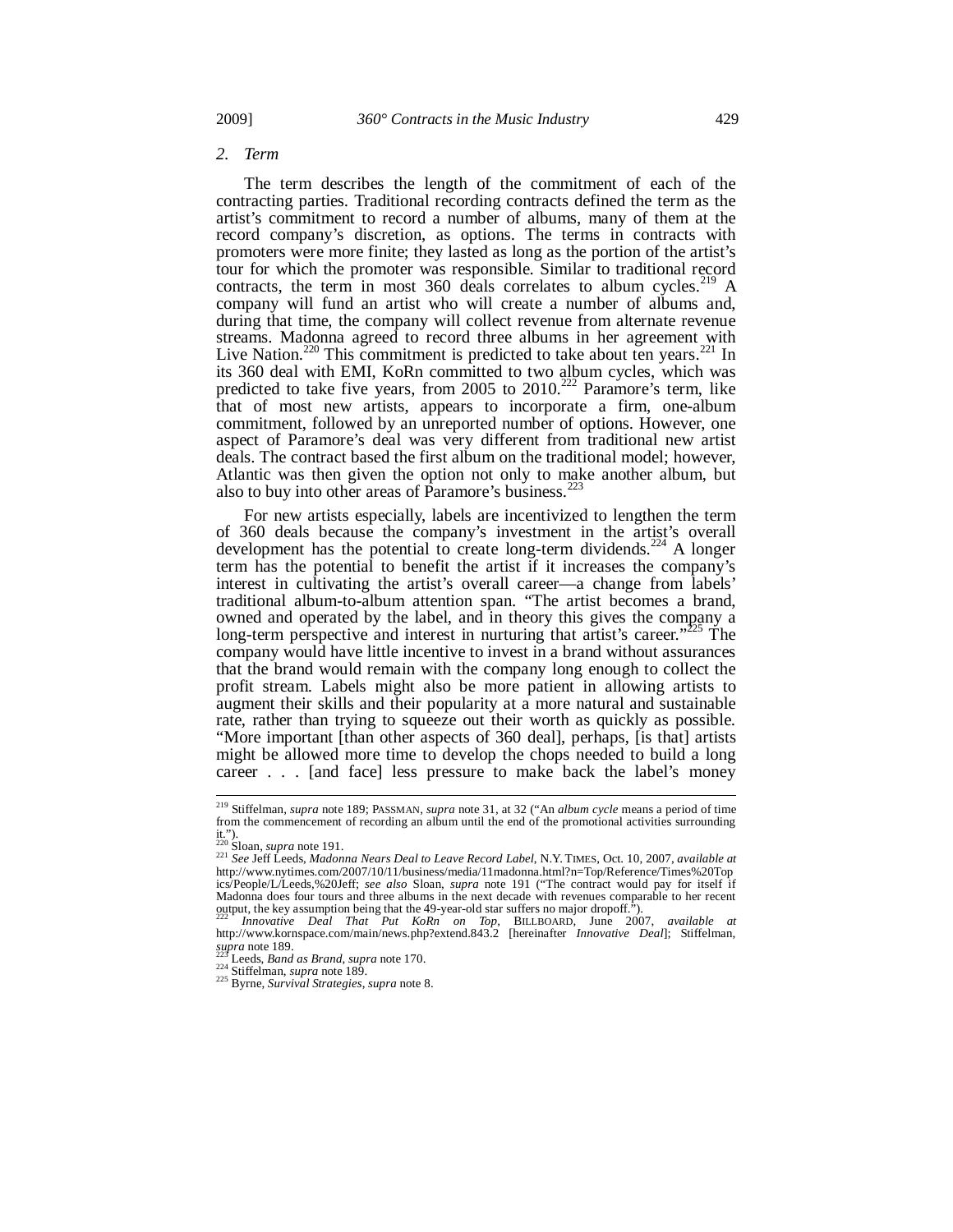immediately."<sup>226</sup> Paramore's options make it a longer term than an established artist would receive, but Paramore is reported to be benefiting from the length.<sup>227</sup> "[Paramore front-woman,] Williams said her band's deal makes it feel like the staff at its label are more invested in Paramore's future—and had the group not cut this kind of deal, the label may not have been as patient with their slow-blossoming success."<sup>2</sup>

Despite the possible benefits, the general rule in entertainment—that if an artist remains bound to a less favorable contract after she has proven his selling power, she is in a worse position than if she were free to negotiate new terms from scratch—holds true here. Therefore, newer artists may be forced to commit to longer terms, but established artists use their leverage to counter the company's incentive to lengthen the term. More defined terms are also better suited to the economics of 360 deals of established artists, which tend to be more like measured investments than like active development projects. Of course, all parties want the overall "pie" of an artist's revenues to grow, but the 360 deals of established artists tend to involve upfront payments in return for future earnings that have been meticulously projected based on past performance. An artist with negotiating leverage and the ability to present a record of past performance from which a future rate of return on the company's investment can be predicted has a strong argument for limiting his term so that the amount paid upfront correlates to the projected amount earned.

A new aspect of 360 contract terms is the idea of giving artists, especially those that are established, the option to terminate their contracts. This approach generally gives the artist an option to exit the contract if the company is not performing above some set standard. For example, if some lower limit of album sales is not achieved, or if the company's contribution does not result in a minimum incremental increase in an artist's revenue, an artist's option to exit may be triggered.<sup>229</sup> These options are attainable exclusively for established artists for two primary reasons. The first reason is the basic economic idea that established artists have more bargaining power because they are in high demand and in limited supply. The second reason is that they can provide a starting point from which the record company's contribution can be measured incrementally. These options are not in heavy use currently, but they are discussed as a possible concession to artists who are willing to give more expansive rights to labels.

The imposition of standards upon record companies via artists' options would be a sea change compared to traditional contracts. Use of these options would show the strong bargaining positions of established artists who could demand that record companies work to deserve their shares of additional revenues. Here, established artists would ensure that labels and promoters who hold that their additional interest in artists' careers will increase artists' overall revenues, can actually make good on this promise.

<sup>226</sup> Leeds, *Band as Brand*, *supra* note 170. 227 *See id.* 228 Kaufman, *supra* note 210. 229 Butler, *supra* note 167; Stiffelman, *supra* note 189.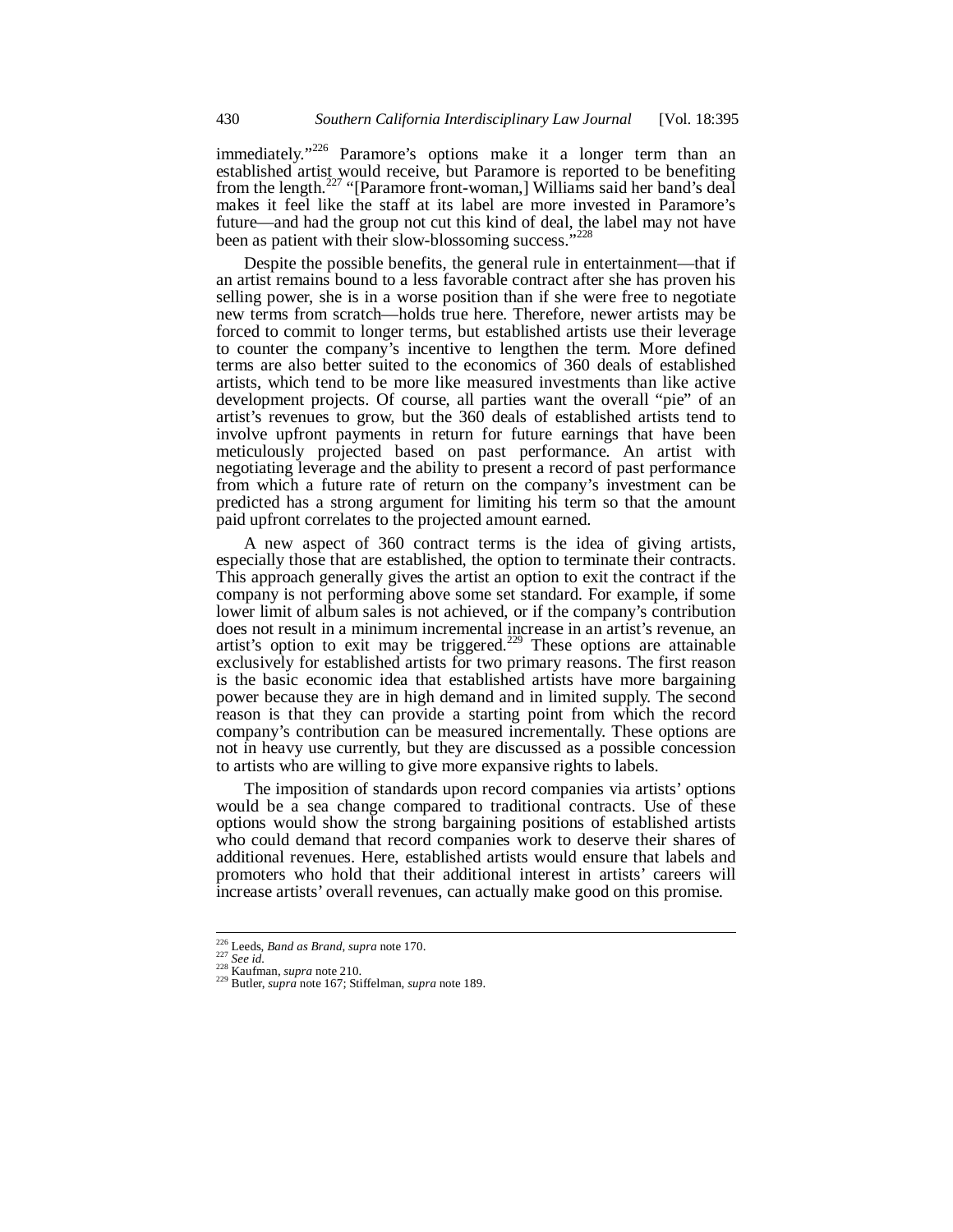#### *3. Record Royalties*

The effect of participation on the amount of record royalties allocated to the artist is largely unreported and is probably very case-sensitive. Theoretically, participation would lead to increased royalties because artists should be able to argue for higher royalties in return for giving the company additional interests in other areas.<sup>230</sup> After all, one reason for the survival of the traditional royalty calculation, which usually yielded nothing to the artist, was that the artist could reap the full financial benefits of touring. If a label wants to impinge on the tour income, it seems fair that it give up some of the record income. In fact, the ability of artists to take advantage of this trade will probably depend upon their status, with new artists continuing to receive lower percentages. The case studies with reported royalty rates conform to the theory that, in 360 deals, royalty rates ought to be higher than in traditional deals. An attorney who helped draft the KoRn/EMI deal agreed that increased participation makes higher royalties more likely.<sup>231</sup> *Billboard* reported that KoRn is receiving a royalty of seventy percent on recorded music—a number that no band, no matter how established, could achieve in a traditional contract.<sup>232</sup> As Jonathan Davis, KoRn's front man said, "It works better for someone who is selling records. . . . We're going to see more money with this deal because we get 70% of the record sales. That is 70% of the revenue that we have never seen." Madonna's royalties from Live Nation, on the other hand, have not been disclosed. Paramore was able to garner a percentage that practically doubled what it would have gotten as a new artist under the traditional model. Atlantic will pass thirty percent of its profits (if there are any) from albums to Paramore under its 360 terms, compared to the traditional thirteen to sixteen percent royalties for new artists.<sup>233</sup>

#### *4. Tour*

360 deals' effects on artists' touring are dependent on the type of artist and the type of company in the deal. For established artists, it is unlikely that the substance of touring provisions differs significantly from the traditional model to the 360 model. The 360 deal serves as a way for the label or promoter to buy a portion of the established artist's touring revenue for an upfront fee that is determined by a projection based on the success of past tours. Here, the artist will probably not need tour support because established artists usually do not lose money when they tour. It appears that established artists tend to not be obligated to perform a minimum numbers of shows in their 360 contracts. In a contract like KoRn's, where the deal is driven by a promised rate of return on the label's initial advance, the number of shows is one factor that KoRn uses in delivering the projected amount. As *Billboard* reported, "KoRn's stamina becomes important to its deal."<sup>234</sup> KoRn must tour to some extent to deliver the rate of return;

 $230$  Stiffelman, supra note 189.

<sup>230</sup> Stiffelman, *supra* note 189. 231 *Id.* <sup>232</sup> *Innovative Deal*, *supra* note 222. 233 Leeds, *Band as Brand*, *supra* note 170. 234 *Innovative Deal*, *supra* note 222.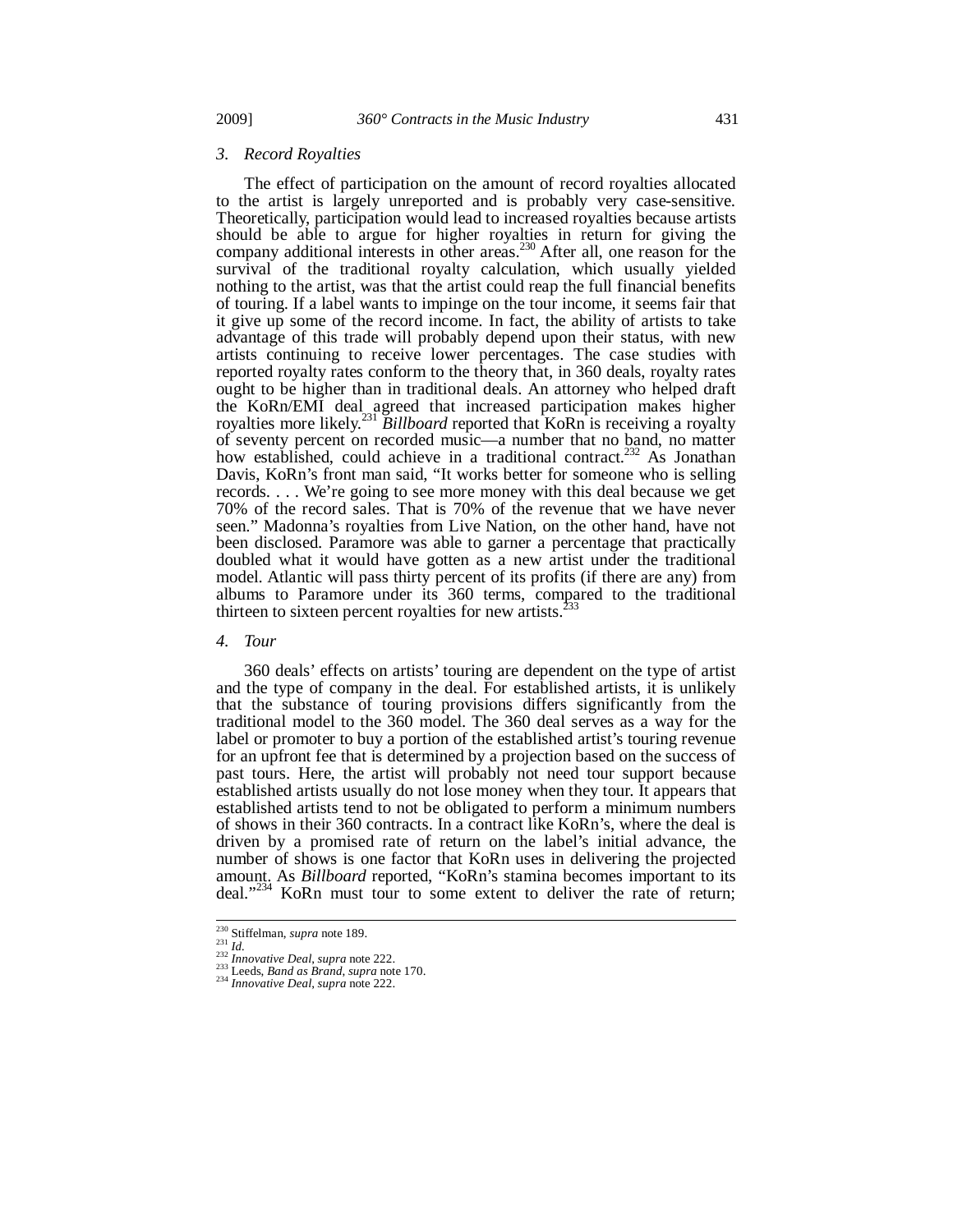however, if the revenue is falling short of the projected amount during the term, KoRn will not necessarily have to increase the number of concerts it performs. Instead, KoRn may choose to alter the percentage of the revenue it allocates to EMI.<sup>3</sup>

In a contract like Madonna's, which appears to be based on Live Nation's purchase of a simple percentage of touring revenue, Live Nation could be wholly dependent on Madonna's choice to perform tours, as it is reported that she is not obligated to under the contract.<sup>236</sup> Considering that Madonna chose to contract with a promoter rather than a record company that was eager to appease her,  $237$  it seems likely that she plans on touring heavily during her term. This idea is supported by Madonna's respect for the touring expertise of Arthur Fogel, Chairman of Live Nation's Global Touring Division. As she told *Billboard* in 2005, "Arthur Fogel knows how to make the impossible possible.  $\dots$  He's a touring genius."<sup>2</sup>

Live Nation will reportedly receive ten percent of Madonna's ticket sales per tour, which, according to a conservative estimate based on her past performances, will yield Live Nation about five to seven million dollars per tour. Furthermore, Live Nation's thirty percent interest in Madonna's merchandising is predicted to be worth six and a half to seven million dollars per tour. If Madonna chooses to tour for each of the three album cycles of her term, Live Nation could collect more than forty-two million dollars from Madonna's tours due to its participation in her touring and merchandising.<sup>239</sup> The profitability of Live Nation's deal with Madonna is said to depend on Madonna completing three<sup>240</sup> to four<sup>241</sup> tours during the term. One provision in Madonna's promoter-based deal that differs from its traditional counterpart is her promise to work exclusively with Live Nation.<sup>242</sup> This exclusivity is probably not problematic for Madonna, who chose to work with Live Nation for her Confessions Tour.<sup>243</sup>

Newer artists may feel the effects of their 360 touring provisions more than established artists. New artists, especially, gain two important advantages of labels' new interest in tour revenues. First, the label will be inclined to subsidize tours to a much greater extent than the measly recoupable tour support sometimes provided for in traditional contracts. This advantage mainly benefits new artists, for whom touring can be prohibitively costly and whose 360 deals are more likely to be drafted to create an active partnership focused on artist development. This incentive is counter to the growing belief that tours do not help increase recorded music sales, which would encourage labels to reduce tour support under the

<sup>&</sup>lt;sup>235</sup> Stiffelman, supra note 189.

<sup>&</sup>lt;sup>235</sup> Stiffelman, *supra* note 189.<br><sup>236</sup> Live Nation Could Lose Money, supra note 201.<br><sup>237</sup> See Ray Waddell, *Madonna to Exit WMG for Live Nation?*, BILLBOARD.BIZ, Aug. 20, 2007,<br><u>htt</u>p://www.billboard.biz/bbbiz/content\_

 $\frac{238}{240}$ <br>
Live Nation Could Lose Money, supra note 201. This is also a conservative estimate.<br>  $\frac{240}{241}$  Sloan, supra note 191.

<sup>&</sup>lt;sup>242</sup> Alex Veiga, *Madonna, Live Nation Link Up on Deal*, REDORBIT.COM, Oct. 16, 2007, http://www.redorbit.com/news/entertainment/1104658/madonna\_live\_nation\_link\_up\_on\_deal/index.ht ml.<br><sup>243</sup> *Confessions Tour*, WIKIPEDIA, http://en.wikipedia.org/wiki/Confessions\_Tour#\_note-0.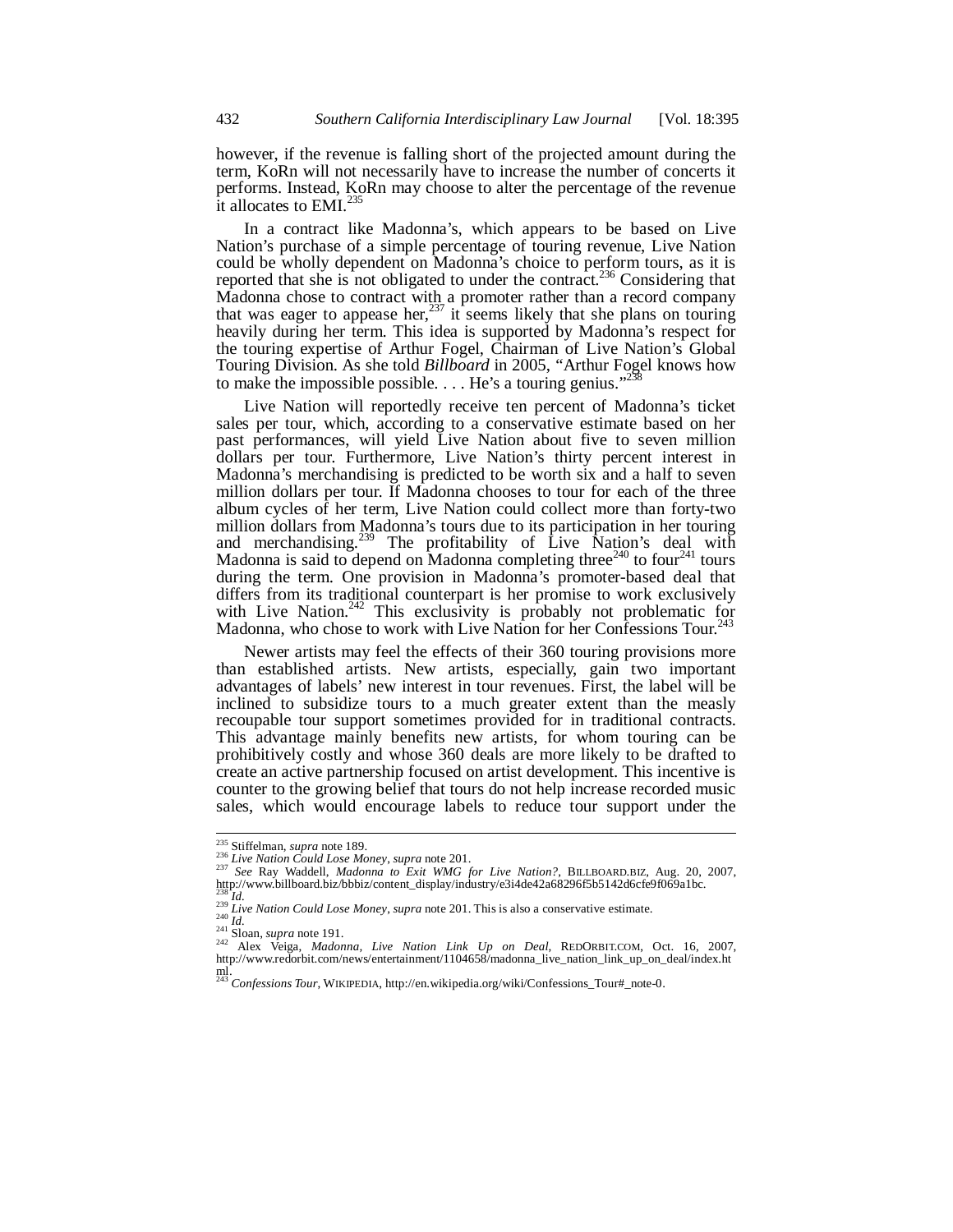traditional model. Also, labels that would otherwise exert pressure on artists to record albums quickly will be more inclined to have patience for longer tours that may be small-scale but have long-term dividends as the artists develop their skills and a fan base. For example, WMG's earnings call in 2008 celebrated that the label's "multi-year grassroots marketing effort has begun to pay off."<sup>244</sup> This long-run, smaller-scale attitude of  $\alpha$ major label is a new phenomenon in music. Paramore agrees that it has benefited from this aspect of the 360 model. As Williams stated, "We were given all the time in the world, and all the support we could ever ask for, to basically do nothing but play shows. . . . [Were it not for the 360 model,] I don't know that we would've been given that lenience."<sup>245</sup>

A second advantage, beneficial to relatively few artists, is the potential to coordinate the record-marketing process with concerts to increase tickets sales. Here, the reallocation of some touring revenue to the company controlling the artist's recorded music business works to increase the overall revenue stream. For some new artists and a smaller number of established artists, a company with 360 rights would be incentivized to continue marketing a record in order to prolong the tour and increase its  $\frac{246}{246}$ profits, when the label would have no incentive to do so otherwise.<sup>2</sup> Traditionally, the label's decision to market or continue the process of marketing an album was entirely dependent on whether the incremental benefit, namely, increased CD sales, would outweigh the cost. The costs to a label of releasing a single are considerable, and include the costs of producing radio-edits, cajoling radio stations or music video outlets to play the song, and a general marketing campaign. Normally a label would only undertake the effort if the resulting CD sales would make it worthwhile. Now that labels are acquiring interest in tour revenues, the effect of the album's marketing on the tour would also factor into the decision to continue marketing. Feasibly, a promotions company running the recording business of an artist would be at least as incentivized as the participating label to maximize the record sales to increase tour revenue. This advantage prompted attorney Gary Stiffelman to state that the artists who stand to benefit from profit-sharing are that "narrow sliver" of artists whose touring is somewhat dependent upon the success of their most recent record.

Most established artists do not fall within this narrow sliver. For example, the success of the Rolling Stones, whose 2005–2006 *A Bigger Bang* tour grossed a record breaking \$558 million,<sup>247</sup> was probably not solely dependent upon the success of their 2005 album *A Bigger Bang*. That album was hailed as "a straight-up, damn fine Rolling Stones album, with no qualifiers or apologies necessary for the first time in a few decades."<sup>248</sup> and achieved Platinum status (about 2.5 million worldwide.<sup>249</sup>  $\delta$  and achieved Platinum status (about 2.5 million worldwide,

<sup>&</sup>lt;sup>244</sup> Kafka, *supra* note 210 (internal citations removed).

<sup>&</sup>lt;sup>244</sup> Kafka, *supra* note 210 (internal citations removed).<br><sup>245</sup> Leeds, *Band as Brand, supra* note 170.<br><sup>246</sup> Stiffelman, *supra* note 189.<br><sup>247</sup> Ray Waddell, *Rolling Stones Tour Grosses More than Half a Billion*, BILLB ("\$558,255,524 to be exact.").

<sup>248</sup> Alan Light, *Rolling Stones Album Review:* A Bigger Bang, ROLLING STONE, Sept. 22, 2005, *available at* http://www.rollingstone.com/artists/therollingstones/albums/album/7590942/review/ 7600360/a\_bigger\_bang.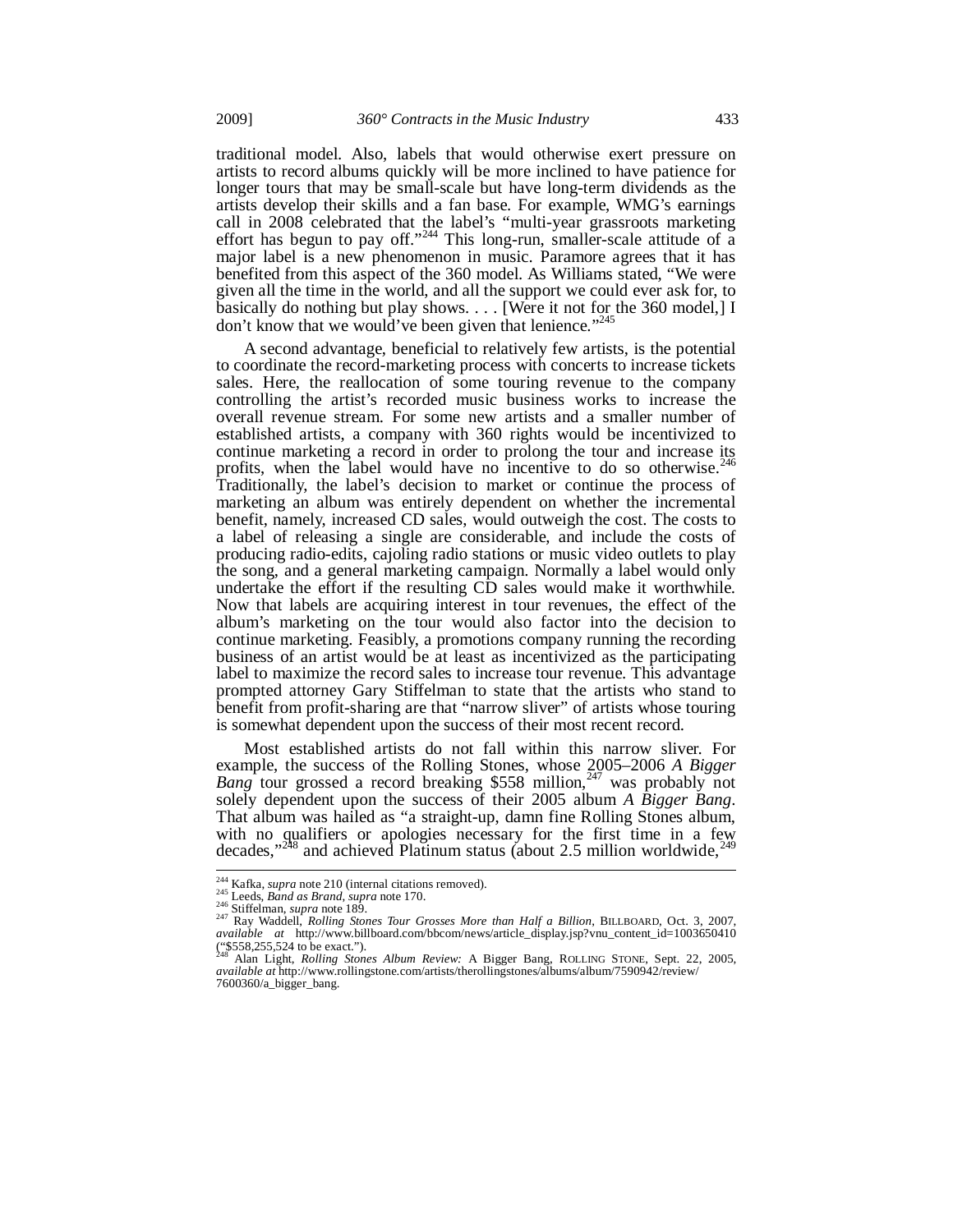about 545,000 albums sold in the  $US^{250}$ , but its sales were dwarfed by the top sellers of 2005, which included Mariah Carey's *The Emancipation of Mimi* and 50 Cent's *The Massacre*, which both sold over 480 million copies in 2005.251 Furthermore, singles from *A Bigger Bang* were not systematically put in heavy rotation on radio stations. Other touring powerhouses like Jimmy Buffett, Dave Matthews Band, and Tom Petty and the Heartbreakers rarely release singles that receive heavy radio play, but consistently draw large crowds of ticket buyers. As *Rolling Stone* stated in 2005, "Alicia Keys, Nickelback, the Black Eyed Peas and Kanye West may dominate radio playlists and CD sales, but concert fans still give the edge to experience—the Rolling Stones, U2, Paul McCartney, the Eagles, Tom Petty, Jimmy Buffett and other veterans are among 2005's top live draws."<sup>252</sup> Despite its past success, a band like KoRn may benefit from record company interest in its tour more than these touring powerhouses. KoRn's past records have been marketed using singles pushed over the radio and music videos on channels like MTV, and EMI has the potential to increase KoRn's touring revenue by factoring the tour into its marketing strategy.<sup>253</sup> Therefore, unlike the case for touring giants like Madonna and others discussed in this Part, EMI could produce incremental benefits in KoRn's touring revenues that would justify its receipt of some portion of the income.

The drawbacks to the artist of granting the label a percentage of tour revenues are more certain than the circumstance-dependent potential benefits. Two disadvantages include the reduced portion of net profits that the artist keeps and the potential loss of control over the tour. As discussed earlier, artists usually make very little money from their records, which may be partly due to their ability to generate significant income from touring. Even if an artist is one of the few to enjoy collecting royalty payments, "[touring] was a musician's life-saver to survive in the lean years between hit records."<sup>254</sup> The idea of labels adding access to touring revenues on top of their control over record revenues is worrisome for many artist advocates. Still to be discussed, artist advocates have expressed concern that the participation interest in additional areas is a "land grab" and "another way to make up for the money being lost on the Internet."<sup>256</sup> Artists worry that it seems fair to give up part of their touring revenues to labels who claim to be on the verge of crumbling in this time of flux, but that they will have relegated themselves to an inferior position that they

<sup>249</sup> A Bigger Bang, WIKIPEDIA, http://en.wikipedia.org/wiki/A\_Bigger\_Bang. 250 *The Rolling Stones Discography*, WIKIPEDIA,

http://en.wikipedia.org/wiki/The\_Rolling\_Stones\_discography. 251 Gil Kaufman, *Mariah Carey Outguns 50 Cent on Year-End LP Sales Chart*, MTV NEWS, Dec. 29, 2005, http://www.mtv.com/news/articles/1519469/20051229/carey\_mariah.jhtml?headlines=true.

<sup>252</sup> Steve Knopper, *Stones, U2 Boost Tour Biz*, ROLLING STONE, Nov. 2, 2005, *available at* http://www.rollingstone.com/news/story/8742275/stones\_u2\_boost\_tour\_biz.

<sup>&</sup>lt;sup>253</sup> See Innovative Deal, supra note 222.<br><sup>254</sup> 360's AKA Blind Ambition, supra note 68.<br><sup>255</sup> Stiffelman, supra note 189.<br><sup>256</sup> Gail Mitchell, Jay-Z Talks Exit Rumors, Grammys, 360 Deals, BILLBOARD, Dec. 14, 2007, availa *at* http://www.billboard.com/bbcom/search/google/article\_display.jsp?vnu\_content\_id=1003685726.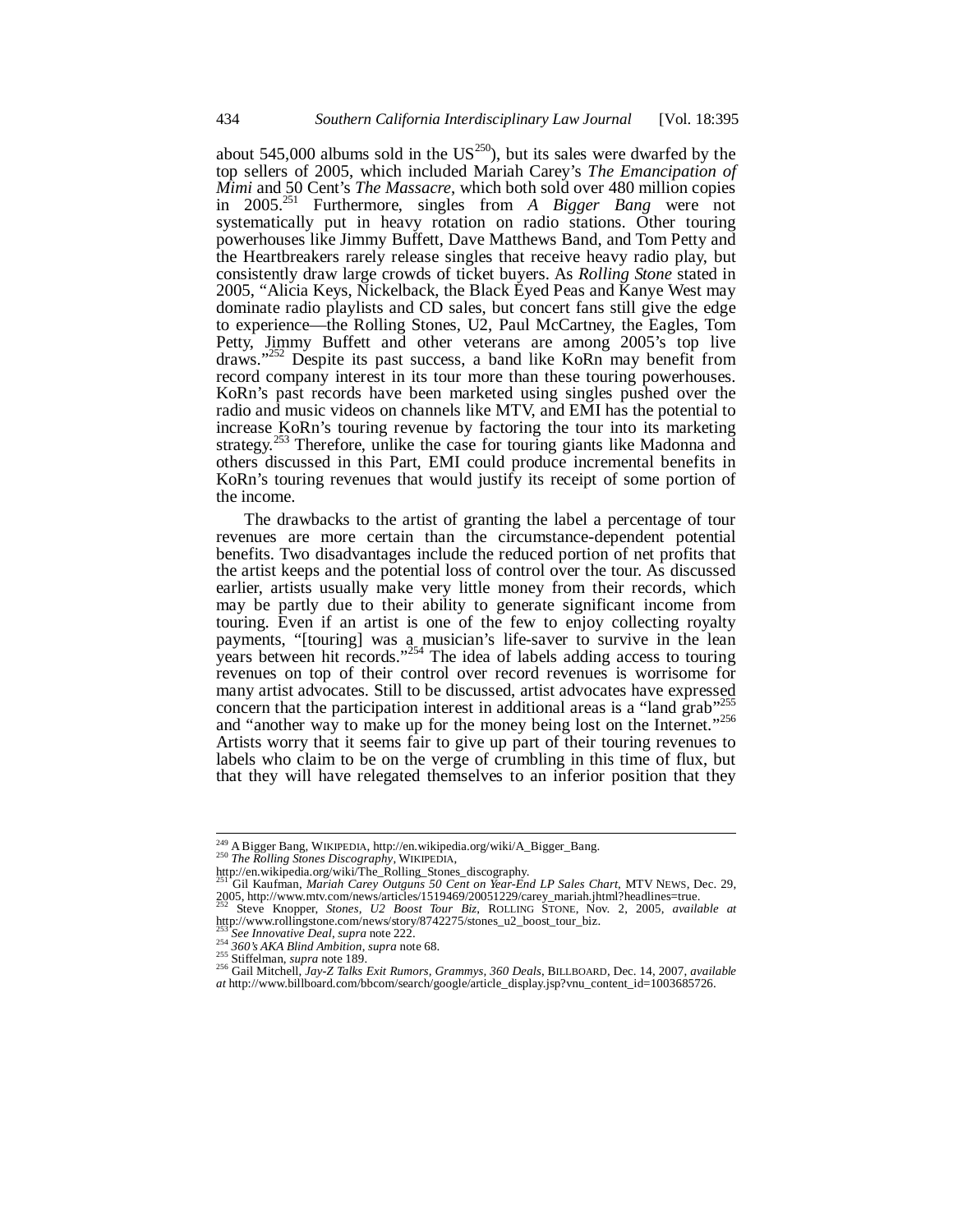will be stuck in when the industry reequilibrates.<sup>257</sup> This worry is even more serious when paired with the doubt that record companies will actually work to add to the "pot" of overall revenues brought in by the artist. These concerns show how the reallocation of touring revenue could be unfair.

The potential that an artist's control over his or her touring will be curbed by the label or promoter is also a disadvantage from the new artist's point of view. 360 deals introduce the possibility of labels micromanaging tour details,<sup>258</sup> unlike the traditional arrangement, in which artists control important decisions regarding their tours (including which promoter they hire). A label's interest can also restrict artists' authority over their tours so that an artist may feel compelled to tour when she otherwise would have chosen not to. This possibility could be likely in deals like KoRn's, where the band is obligated to deliver a certain rate of return on EMI's initial payment. KoRn would not be able to deliver the promised rate of return if the band significantly reduced the projected touring income.

Giving labels some control over tours could be problematic for reasons beyond concerns regarding the artistic integrity of the shows or artists' preferred itineraries. The ability of record companies to make wise decisions regarding the distinct business of touring has been questioned since the 360 model began gaining prominence. For that matter, the ability of labels and promotional companies to make decisions in any area beyond their specialties has been doubted.<sup>259</sup> For example, music attorney Elliot Groffman stated that "[i]f [labels] want to be actively involved in [an artist's] touring, that's problematic because they really don't understand the touring business."260 Atlantic's contract with Paramore gives the label a degree of control that Groffman may be opposed to, namely, approval rights over the tour schedule(s) and the salaries of employees working for the tour.<sup>261</sup> Another music attorney predicted that  $360$  deal-bound artists will start suing labels for mismanaging their careers.<sup>262</sup>

#### *5. Payment & Participation*

### *a. Upfront Payments*

The specifics of financial arrangements in 360 deals vary tremendously but there are a few common denominators. The first common feature is what defines 360 deals—the money received by the record company will come from areas beyond CD or download sales, and the money received by the promoter will include income from sources other than ticket sales. A

<sup>&</sup>lt;sup>257</sup> Butler, *supra* note 167 (Music attorney Elliot Groffman (whose clients include Pearl Jam and Dave Matthews Band) stated, "My concern is that we are going to allow (labels) to eat part of the artist's lunch while (labels) are starting to figure out the new distribution models, then in five to ten years they're going to control distribution again and control a good portion of the artist's income.").<br><sup>258</sup> Sample Contract 2.

<sup>258</sup> Sample Contract 2. 259 *Live Nation Could Lose Money*, *supra* note 201 ("Live Nation is not a record label, doesn't have a label infrastructure, and is gambling that Madonna can maintain the same level of sales.").<br><sup>260</sup> Butler, *supra* note 167.

<sup>260</sup> Butler, *supra* note 167. 261 Leeds, *Band as Brand*, *supra* note 170. 262 Tisdale, *supra* note 71.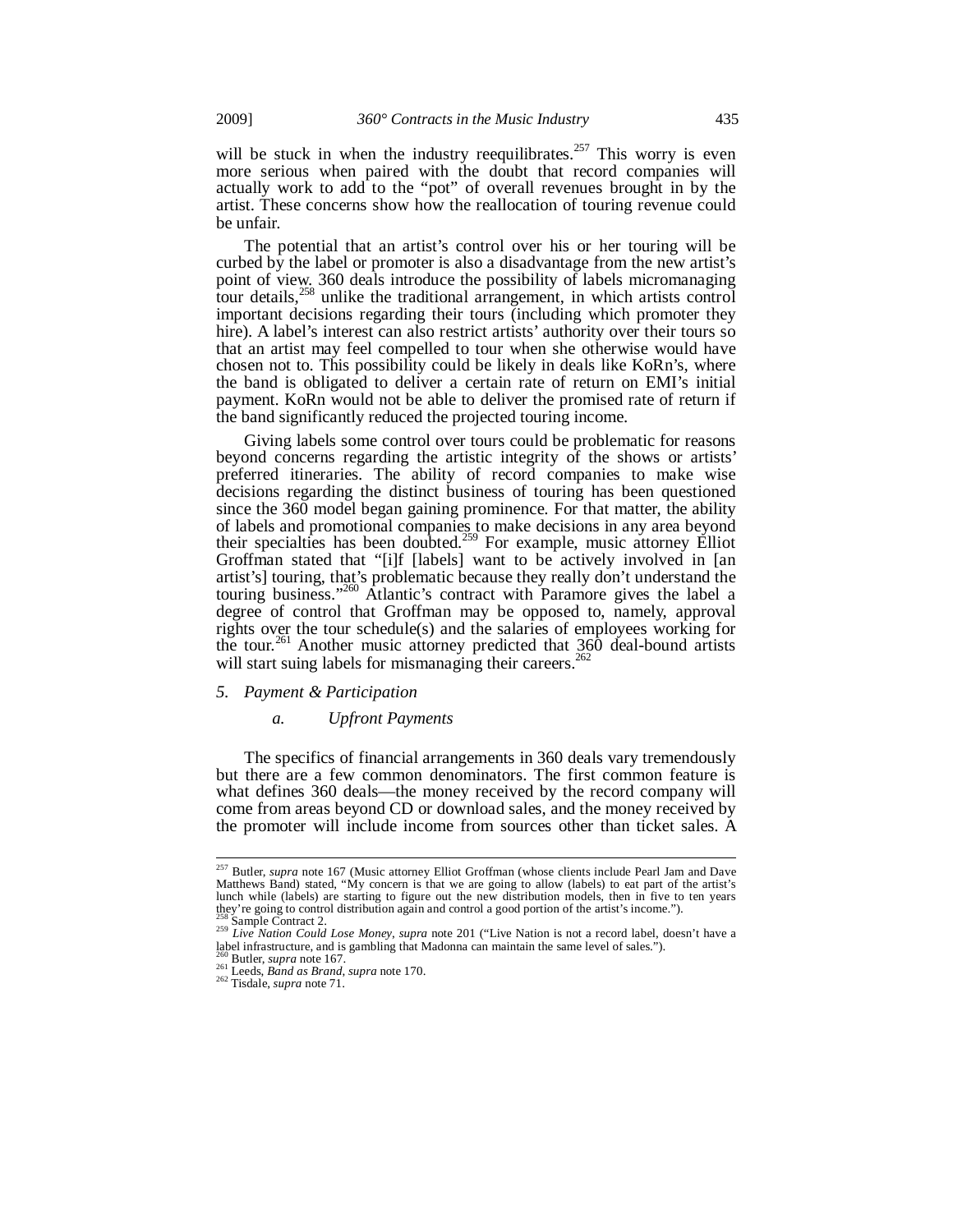second generality is that artists will receive more money upfront upon signing 360 deals than they would upon signing traditional record contracts.<sup>263</sup> All three of the case study artists received considerable sums upon "partnering" with their respective companies. Paramore received \$200,000 when Atlantic exercised its option to buy 360 rights upon the release of the band's first album.<sup>264</sup> Unsurprisingly, the upfront payment amounts rise with the proven profitability of the artists. *Rolling Stone* reported that EMI paid KoRn fifteen million dollars upfront for its thirty percent<sup>265</sup> participation rights.<sup>266</sup> Upon executing its contract with Madonna, Live Nation reportedly paid her seventy  $267$  to ninety  $268$  million dollars, in stock and cash. $^{20}$ 

**Figure 5. Bar Graph Comparing Upfront Payments to Case Study Artists** 



Receipt of this money, independent of the recoupable advances or Funds that usually account for any upfront money paid to the artist, can be a valuable advantage of 360 deals for artists, especially new artists in need of money. However, the fact that this is not a recoupable cost does not

<sup>&</sup>lt;sup>263</sup> Leeds, *Band as Brand*, *supra* note 170.<br><sup>264</sup> *Id.*<br><sup>265</sup> *Innovative Deal*, *supra* note 222.

<sup>266</sup> Serpick, supera note 171.<br>
267 Live Nation Could Lose Money, supra note 201.<br>
<sup>268</sup> Sloan, *supra* note 191.<br>
<sup>269</sup> Id.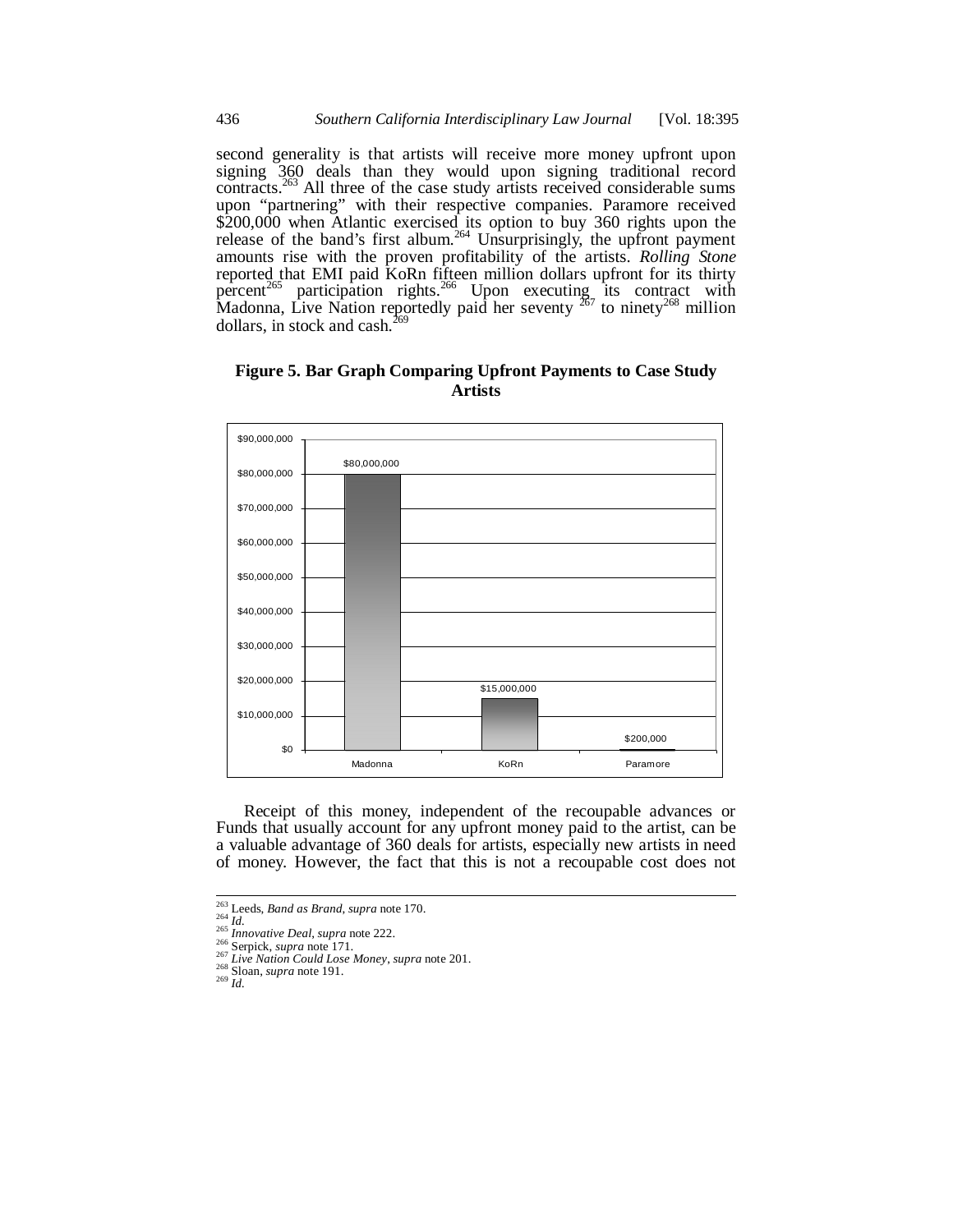mean that there are no strings attached. After all, the record companies are making measured purchases of an interest that they believe will be worth more than the amount paid upfront. An equitable arrangement might involve the company paying the artist a sum roughly equivalent to the present net value of the company's additional interests in the artist's projected revenue streams, plus a percentage of the anticipated marginal increase in revenue due to the company's participation. For new artists, there is little to no basis for projections of their future success, so a company has a strong argument for using the most conservative estimates of the value of their interests. Furthermore, the new-artist rule, that "any deal is a good deal," means that the upfront fee paid to artists, while larger than what the artist would receive as a traditional fee, will surely be an underpayment if the artist becomes successful.

Another factor in the discussion of the company's expanded rights is its assertions that its participation in new areas will lead to increases in overall revenues brought in by artists. If label involvement leads to notable marginal benefits, then companies may be justified in paying less than the present net values of their 360 rights. Whether labels' or promoters' involvement in areas beyond recording or promoting will actually produce increases in the overall pie is hotly debated within the music industry.<sup>2</sup>

Record companies and Live Nation insist that they plan to work to develop artists' overall careers. Guy Hands, CEO of the investment firm that bought  $EMI<sub>1</sub><sup>271</sup>$  indicated an intention to commit to artists' careers when he stated that "[w]e need a relationship with our artists based on a true partnership, in which we jointly share both the risks and the benefits."<sup>272</sup> Craig Kallman, chairman of Atlantic Records—signers of Paramore—echoed this idea when he said that "[i]f we weren't so monofocused on the selling of recorded music, we could actually take a really holistic approach to the development of an artist brand. . . . What's the healthiest decision to be made, not just to sell the CD but to build the artist's fan base?"<sup>273</sup>

These sentiments are met with skepticism from artists' advocates. "That's a hard speech for many people to buy into," according to talent executive Bruce Floor.<sup>274</sup> He continued that "[y]ou can speak to me that you're going to work a record for 18 months. You're going to work a record for 18 months when it's selling 420 copies six months from now? Come on—really?"<sup>275</sup>

In addition to questioning the integrity of their commitment to artists, labels' ability to contribute has been questioned as well, as noted previously in the discussion of labels' participation in tours. Music attorney J. Reid Hunter stated that "[i]n negotiations, we're having to educate the business

<sup>&</sup>lt;sup>270</sup> Leeds, *Band as Brand*, *supra* note 170 ("Not everyone is sold on the concept.").

Leeus, *Bana us Branu, supra nove 170* (2000) Costations of guy-banas.html.<br>
271 Terra Firma, Profile of Guy Hands, http://www.terrafirma.com/guy-banas.html.<br>
272 Music Tank, Topic of Panel Discussion: *Deal or No Deal? Th* removed).<br> $^{273}_{274}$  Leeds,<br> $^{274}_{1d}$ .

<sup>273</sup> Leeds, *Band as Brand*, *supra* note 170. 274 *Id.* <sup>275</sup> *Id.*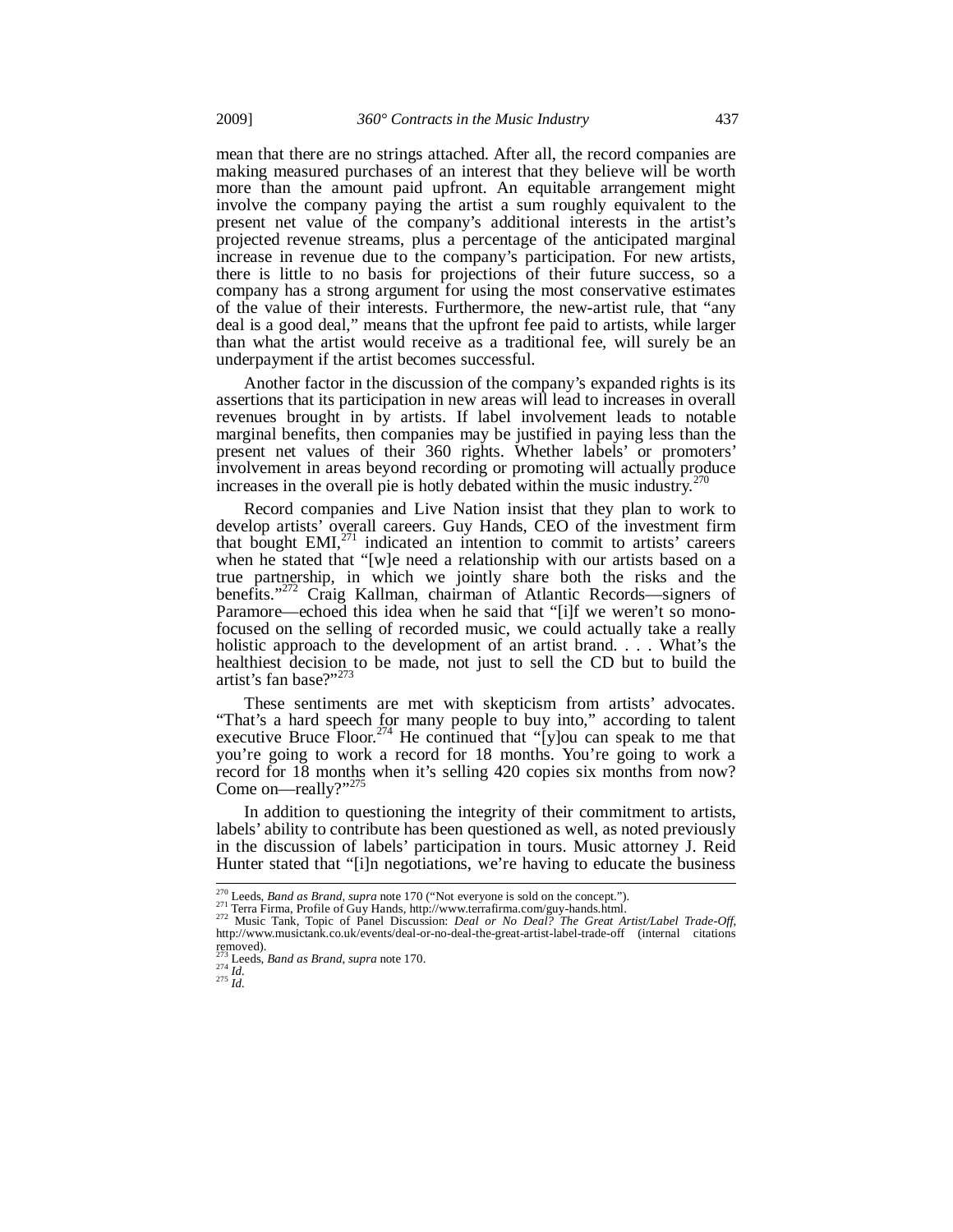affairs folks on how the business runs in areas outside of records. That makes me worry about how prepared the majors are to get into these areas."<sup>276</sup> Likewise, Tim Renner, former head of Universal Music in Germany, worries that labels should have worked to expand their capabilities "years ago:" "'Then they had the money and could have built the competence by buying concert agencies and merchandise companies,' he says. Now it may be too late."<sup>277</sup> Artist and label CEO Sean Carter, better known as Jay-Z, addressed these suspicions by saying that,

I believe that 360 becomes a bad deal unless you're doing artist development. Being an artist, I'm an artist-friendly executive as well. You can't take someone's rights, profess to be an expert in that field and then not doing anything for it. If you're sharing and partnering with an artist, you better build an artist.<sup>2</sup>

Speaking in his capacity as CEO of Def Jam Records, Carter added that, "If we're adding value, it's a partnership. If we're not, then we're just trying to find another way to make up for the money being lost on the Internet. And that's not cool."<sup>279</sup>

### *b. Extent of Participation*

A key variable is exactly what this upfront money is buying. As one author wrote, the "percentages are all over the place" regarding the amount of interest labels are purchasing with the upfront payments. When Atlantic chose to exercise its option to purchase 360 rights for \$200,000, it acquired thirty percent of the net income from all touring, merchandise, endorsements, and fan-club fees earned by Paramore.<sup>280</sup> EMI's fifteen million dollars bought it an interest in KoRn's touring, merchandise, publishing, and licensing revenue. *Billboard* reported that this interest is thirty percent of KoRn's income in these areas.281 KoRn's transactional lawyer declined to confirm this number, but indicated that the value of the interest will deliver EMI a certain rate of return on its investment, based on projections of KoRn's future earnings that rely on KoRn's past performance.<sup>282</sup> *Billboard* stated that "for EMI to recoup their investment on the deal, *Billboard* estimates that KoRn needs to generate in excess of \$50 million in profits during the five-year life span of the pact."<sup>283</sup> Live Nation's fees to Madonna reportedly allow it to keep ten percent of her touring revenue, thirty percent of merchandising revenue, and fifty percent of her licensing sales.284 The portion of non-recording revenues reallocated from the artist to the label appears to be a function of the proven ability of the artist to generate income in these areas, which provides leverage to the

<sup>&</sup>lt;sup>276</sup> Butler, *supra* note 167.<br><sup>277</sup> *From Major to Minor, supra* note 16.<br><sup>278</sup> Mitchell, *supra* note 256.<br><sup>280</sup> Id.<br><sup>280</sup> Leeds, *Band as Brand, supra* note 170.<br><sup>281</sup> Imovative Deal, *supra* note 222.<br><sup>282</sup> Siffielman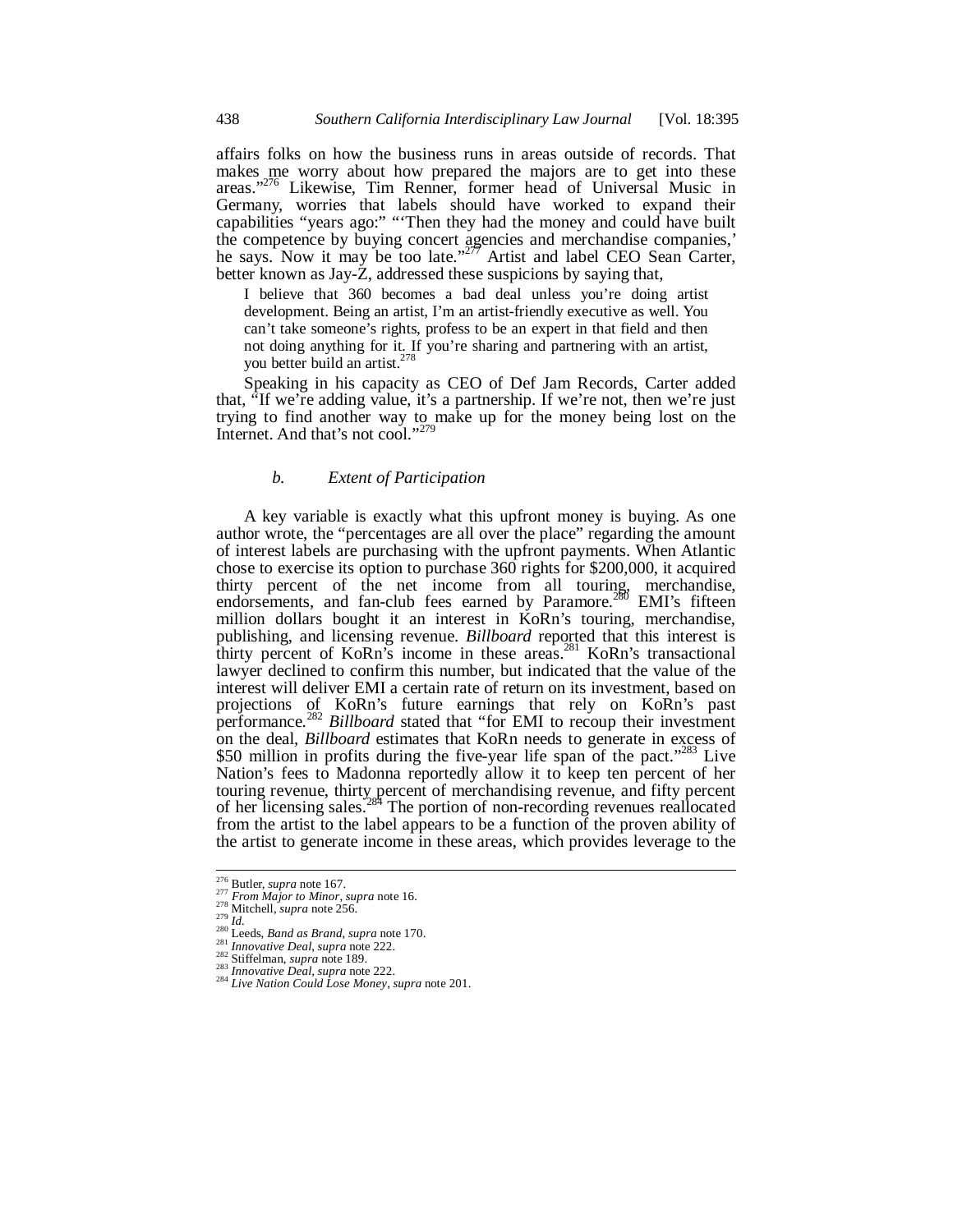artist in negotiations and provides a basis for the net present value of these interests.

A higher percentage allocated to the label is not necessarily unfavorable to the artist, as long as the upfront amount paid mirrors the higher percentage received. The company's contribution to the alternate revenue streams is also a factor. Paramore's exchange of \$200,000 for thirty percent of net income from their other major sources of income is by far the least favorable arrangement of all the case studies, because Paramore receives a relatively tiny upfront fee (as shown by Figure 5) in return for a relatively significant percent of its future earnings. Paramore's upfront fee is 1.33% of KoRn's fifteen million dollars, and about 0.25% of Madonna's estimated eighty million dollars. Of course, Paramore's earning power is similarly a small fraction of the two established artists' proven profitability, but Paramore has already begun to show its high earning potential. Once Paramore generates more than \$700,000 of net income from these areas,<sup>285</sup> Atlantic will have recouped its \$200,000 upfront fee. The idea that the label contributes to the band's income with its patience and its marketing strategy may justify its receipt of touring and other income after it is recouped. However, it seems unlikely that the label's contribution is wholly responsible for thirty percent of the band's net income in these areas. Established artists like Madonna and KoRn would not bind themselves to a contract that would potentially allow the label to collect a large portion of revenue that the label does not help produce. Paramore's relatively unfavorable terms are a result of its new-artist bargaining position, its inability to show that the label's initial payment undervalues the band's profitability, and its relationship with the label being focused on development.

#### *c. Recording Funds*

In addition to the initial payments, 360 contracts maintain the traditional recoupable Recording Fund and royalty arrangements. As in traditional contracts, the label promises to give the artist a set amount of money to make the record, which will be repaid to the record company from the artist's portion of the album's earnings. If the 360 deal crosscollateralizes recorded music with other revenue streams, then the company may be recouped from other revenue streams as well. As in traditional contracts, cross-collateralization has negative implications for the artist because it allows money that the artist would otherwise receive to be diverted into the hands of the label. The likelihood that record royalty rates are higher in 360 deals than in the one-faceted recording deals, means that the advances have a better chance of being recouped more quickly, even if the contract does not cross-collateralize records with other revenue streams.<sup>286</sup>

<sup>&</sup>lt;sup>285</sup> Which it has likely already done. Paramore tours extensively and does not put on elaborate and costly concerts that would result in its net income being much lower than its gross.

<sup>286</sup> *See Innovative Deal*, *supra* note 222.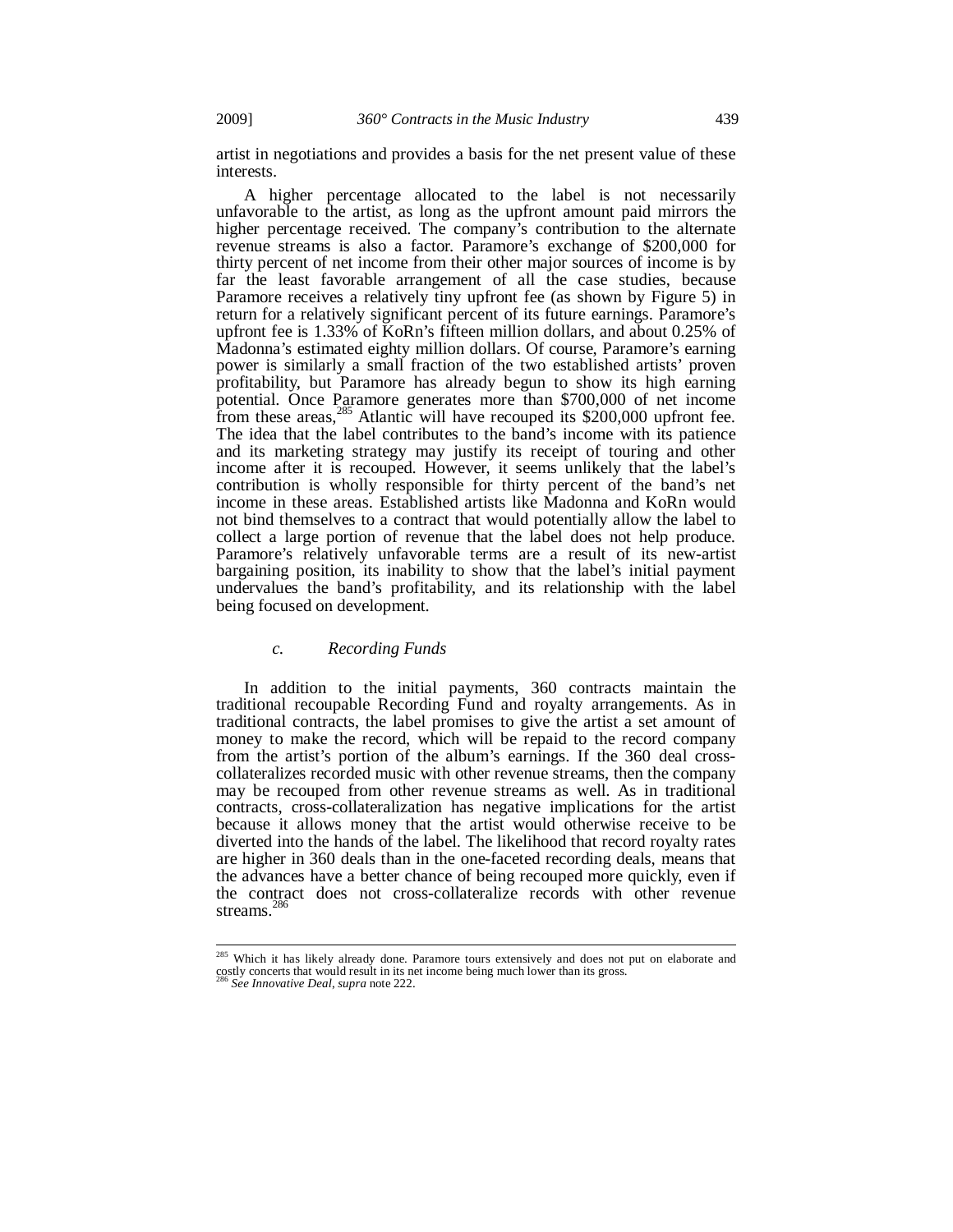Paramore's contract appears to be written more like a traditional contract with its 360 components incorporated into it as an option. For this reason, it seems likely that the amounts of Paramore's Funds are what they were granted under the traditional model. Based on industry standards, Paramore may have Funds of \$300,000 to \$1 million for each of its albums. Reportedly, KoRn is set to receive ten million dollars in traditional advances per album from EMI, and there is no indication that this is strikingly different from what the band has received in the past. Madonna's Fund is reportedly seventeen<sup>287</sup> to twenty million dollars<sup>288</sup> per album. The increase in Fund amounts from Paramore to KoRn to Madonna is a function of their bargaining powers, and this pattern is consistent with what they would have received under traditional contracts.

Table 8 provides a brief comparison of major deal points between traditional and 360 contracts. Table 9 compares the 360 contracts of the case study artists.

|                                     | <b>Traditional Record Contract</b>                                                                                                                                                                                           | 360 Contract                                                                                                                                                                            |
|-------------------------------------|------------------------------------------------------------------------------------------------------------------------------------------------------------------------------------------------------------------------------|-----------------------------------------------------------------------------------------------------------------------------------------------------------------------------------------|
|                                     |                                                                                                                                                                                                                              |                                                                                                                                                                                         |
| Term                                | About 5–7 album cycles for new<br>artists, with one firm<br>commitment followed by<br>options. <sup>289</sup> A few firm<br>commitments followed by a<br>fewer number of options (or no<br>options) for established artists. | Labels are incentivized to<br>increase the term. Newer<br>artists may get longer terms;<br>artists with more leverage can<br>counteract the incentive.                                  |
| <b>Record</b>                       | New Artist: 13–16% of PPD                                                                                                                                                                                                    | Likely higher royalty rate                                                                                                                                                              |
| <b>Royalties</b>                    | Mid-Level Artist: 15–17%<br>Superstars: $18-20%$                                                                                                                                                                             | allocated to artists.                                                                                                                                                                   |
| <b>Touring</b><br><b>Provisions</b> | Sometimes artists are provided<br>with recoupable tour support.                                                                                                                                                              | The 360 model makes labels<br>more supportive of tours,<br>financially and with regards to<br>patience with time. Promoter-<br>based 360 deals will require<br>exclusivity for touring. |

**Table 8. Comparison of Terms in Traditional Contracts and 360 Contracts** 

<sup>287</sup> Associated Press, *Madonna Reportedly Near \$120 Mil Record Deal*, MSNBC.COM, Oct. 10, 2007, http://www.msnbc.msn.com/id/21229890.

<sup>288</sup> *Live Nation Could Lose Money*, *supra* note 201. 289 *See 360's AKA Blind Ambition*, *supra* note 68.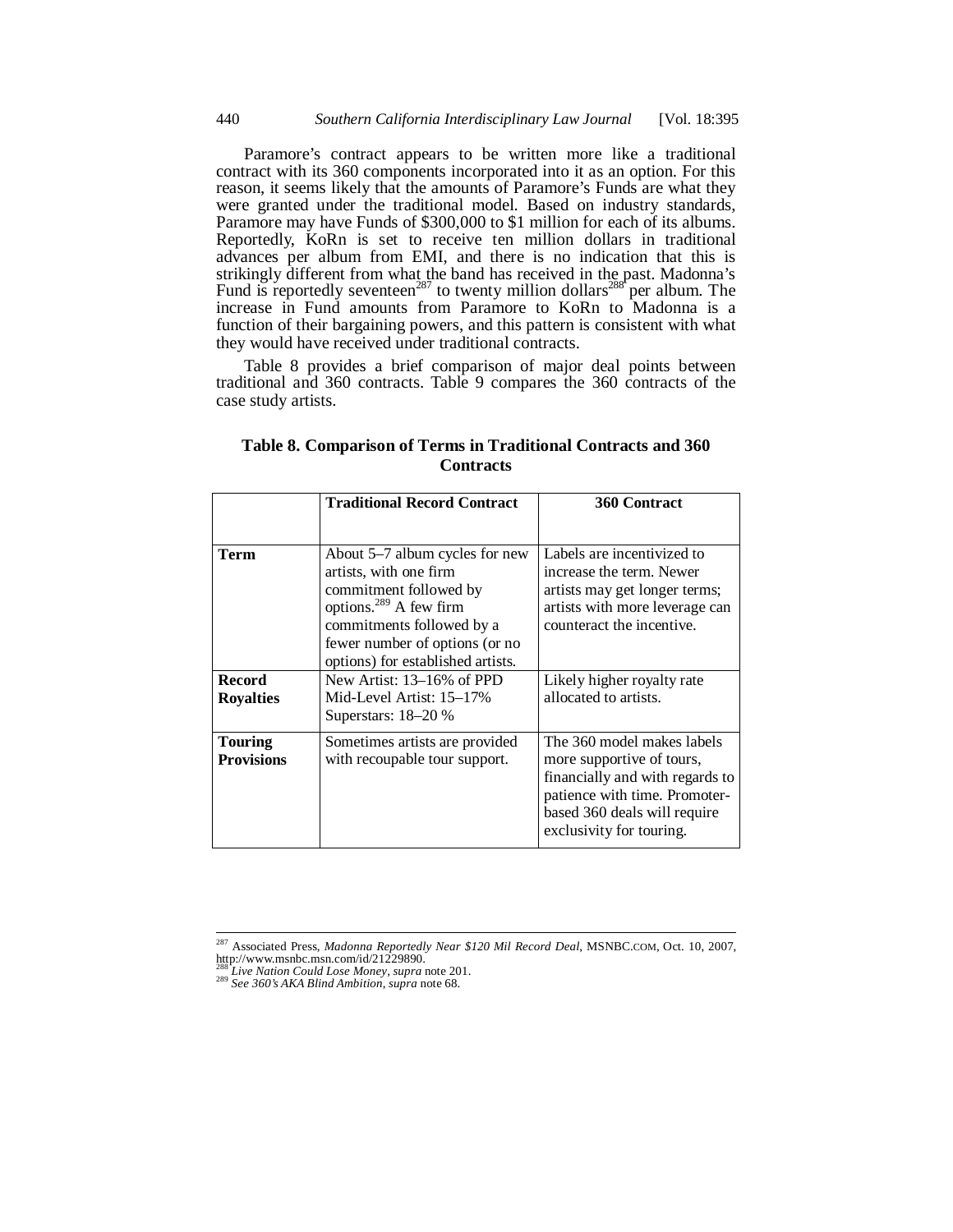2009] *360° Contracts in the Music Industry* 441

| <b>Recording</b><br>Fund               | New Artist: under \$300,000<br>Mid-level artist: \$500,000-\$1<br>million<br>Superstar: \$1.5 million or more       | Likely no significant change.                                                                                                                                                                                   |
|----------------------------------------|---------------------------------------------------------------------------------------------------------------------|-----------------------------------------------------------------------------------------------------------------------------------------------------------------------------------------------------------------|
| <b>Financial</b><br><b>Arrangement</b> | Artist retains any excess money<br>from recording funds and<br>collects royalties once the label<br>is recouped.    | Artist receives bigger,<br>unrecoupable upfront<br>payment in return for granting<br>the company access to various<br>revenue streams. The various<br>revenue streams are probably<br>not cross-collateralized. |
| Participation                          | Label "participates" only in the<br>business of recorded music, and<br>promoter only "participates" in<br>the tour. | Companies participate in<br>areas beyond their previous<br>focus.                                                                                                                                               |

# **Table 9. Comparison of Reported Terms in 360 Contracts of Case Studies**

|                                     | <b>Paramore</b> (new<br>artist)-WMG<br>(Atlantic)                                                                                                                                                                             | KoRn<br>(established<br>artist)—EMI                                                                                                                                                                   | <b>Madonna</b><br>$(superstar)$ —<br><b>Live Nation</b>                                                                                                                                                                   |
|-------------------------------------|-------------------------------------------------------------------------------------------------------------------------------------------------------------------------------------------------------------------------------|-------------------------------------------------------------------------------------------------------------------------------------------------------------------------------------------------------|---------------------------------------------------------------------------------------------------------------------------------------------------------------------------------------------------------------------------|
| <b>Term</b>                         | 1 Firm commitment<br>plus options                                                                                                                                                                                             | 2 Album<br>Cycles (5<br>years)                                                                                                                                                                        | 3 Album Cycles<br>$(10 \text{ years})$                                                                                                                                                                                    |
| <b>Record</b><br><b>Royalties</b>   | 30% (after 360 option<br>exercised)                                                                                                                                                                                           | 70%                                                                                                                                                                                                   | Unreported                                                                                                                                                                                                                |
| <b>Touring</b><br><b>Provisions</b> | Paramore probably<br>receives more tour<br>support than it would<br>have under a<br>traditional album.<br>Also, Paramore is<br>given more time to<br>tour. Atlantic has<br>some approval rights<br>over touring<br>decisions. | No specific<br>obligation to<br>tour or give the<br>label control<br>over tour;<br>however,<br>KoRn will<br>have to tour<br>substantially to<br>deliver the<br>projected rate<br>of return to<br>EMI. | Reported to have<br>no obligation to<br>tour. Live Nation<br>paid her \$50<br>million in cash<br>and stock for the<br>right to promote<br>her tours, and<br>Live Nation will<br>receive 10% of<br>her touring<br>revenue. |
| <b>Recording</b><br>Fund            | Unreported                                                                                                                                                                                                                    | \$10 Million<br>per album                                                                                                                                                                             | $$17 - $20$ Million<br>per album                                                                                                                                                                                          |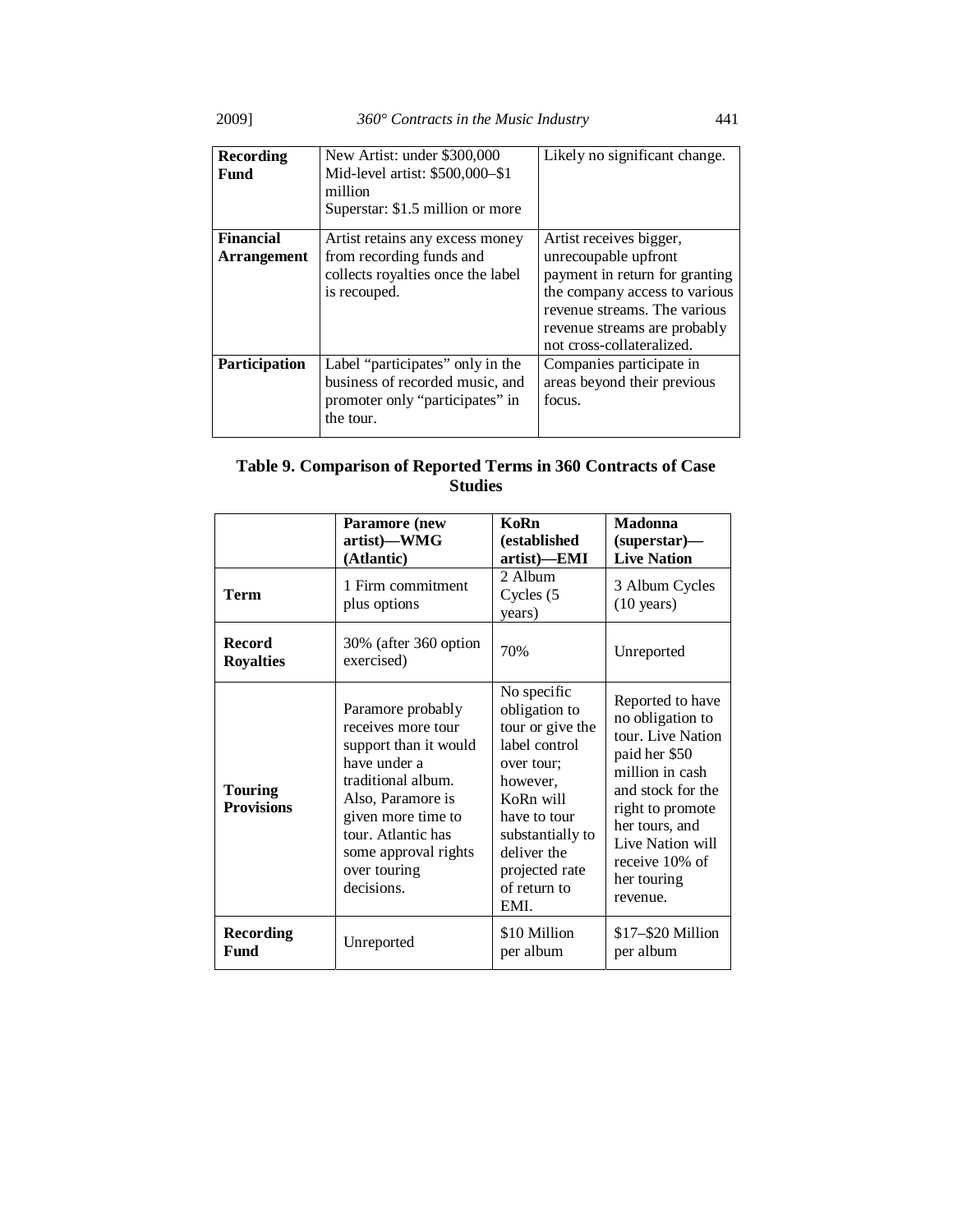| <b>Upfront Fee</b> | \$200,000                                                                                      | \$15 Million                                                                   | \$70-\$90 million<br>(in cash and<br>stock)                                                        |
|--------------------|------------------------------------------------------------------------------------------------|--------------------------------------------------------------------------------|----------------------------------------------------------------------------------------------------|
| Participation      | 30% of all net income<br>from touring,<br>merchandising,<br>endorsements and<br>fan-club fees. | 30% of income<br>from touring,<br>merchandise,<br>publishing and<br>licensing. | 10% touring<br>revenue, 30% of<br>her<br>merchandising<br>revenue and<br>50% of licensing<br>sales |

#### V. CONCLUSION

While uncertainty abounds in the midst of this contractual manipulation, the bargaining power dynamic remains relatively consistent in the shift from traditional to 360 deals. Established artists generally enjoy more favorable terms than new artists in both models because they have more leverage in their negotiations with companies. The bargaining power of established artists means that they can use the 360 platform to conduct "good business."<sup>290</sup> Armed with statistics of their recent tours, merchandise" sales, and album sales, established artists and their managers can negotiate with labels to arrange an exchange of relatively equitable assets: high upfront payments and favorable terms, such as higher royalty rates, in return for interest in projected future revenue streams.

Meanwhile, new artists continue to be subjected to considerably less favorable terms. In addition to their minimal bargaining power, new artists are further disadvantaged in a 360 deal negotiation because they lack material evidence showing their current or projected worth at the time of contractual execution. The label has a strong incentive to base its payment for additional interests on minimal predictions of their worth. If her past earnings are scarce, there is little to no wiggle room for an artist to negotiate with the label or promoter.

The continued company dominance over contractual terms for new artists may appear ironic to an observer of the industry. After all, the highly publicized idea that record companies are scrambling to stay afloat in this crisis suggests that companies are the weaker party. Two responses to this observation help explain how labels have maintained their bargaining leverage despite their glaring vulnerability. First, even if labels are weaker than they were when CD sales were booming, the basic economics of the supply and demand curves discussed in Part I remains the same. In fact, labels' demand for new artists has been constricted since they shifted their focus to the development of their 360 artists rather than gambling on signing many new  $aritsts$ <sup>291</sup> This balance may shift again if independent

<sup>&</sup>lt;sup>290</sup> Stiffelman, supra note 189.

<sup>290</sup> Stiffelman, *supra* note 189. 291 *How to Stop Declining Album Sales*, *supra* note 44.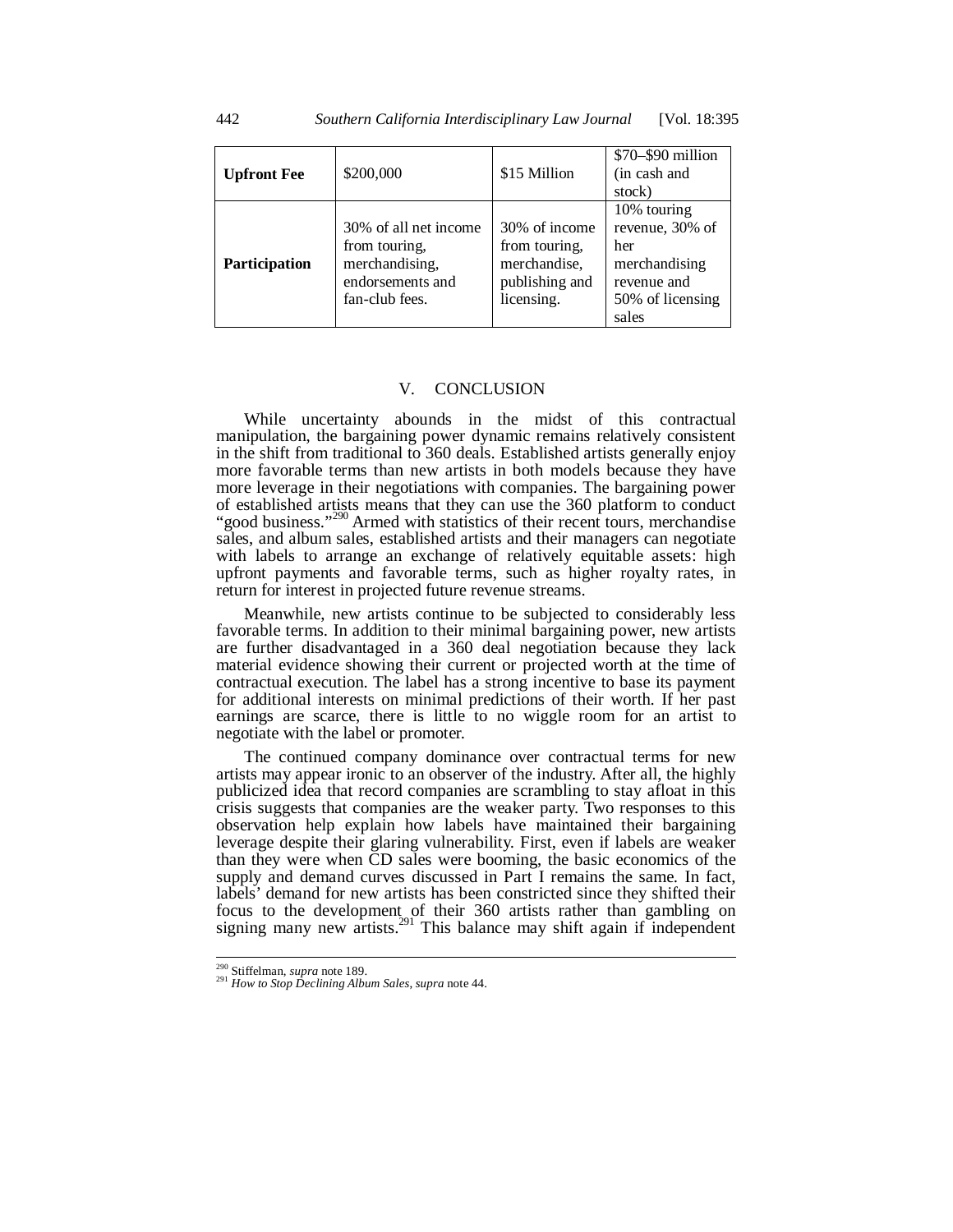labels continue to grow, thereby increasing the number of channels of demand for new artists.

Second, labels have used their publicized crisis to their advantage in negotiating terms with artists. Labels appear justified in their claims that they need to dip into non-recording revenues when they insist that their full reliance on the recorded music business will lead them to extinction. As discussed, many artists and their advocates worry that companies are invading and planting their flags in territories traditionally belonging to artists. If companies eventually regain control of distribution and minimize the illegitimate market for recorded music, artists worry that they will be unable to reclaim the interests they lost in this time of crisis.<sup>292</sup>

Although new artists remain mired in an inferior bargaining position, there are potential advantages to 360 deal terms that may be enjoyed by some new artists. Almost all new artists will greatly value the receipt of more money upfront. In addition, the tour support in the form of money and patience will be enjoyed by bands and artists that need to tour to develop their images and fan bases. The new artists in the narrow sliver whose ticket sales are linked to how companies market their records will benefit if the marginal increase in touring revenues contributed by the label's promotional efforts exceeds the interest owned by the artist. Whether or not new artists will benefit from companies' promises to focus on their development depends in part on whether the companies deliver on these promises. As noted, many observers are skeptical concerning the ability of record companies to re-orient themselves from a focus on recorded music to other aspects of the industry.

With the 360 model still in its inception phase, a number of questions remain unanswered. Whether the 360 model, created as a response to specific circumstances, will endure the inevitable reequilibration of the music industry is yet to be seen. If 360 themes do survive, will a standard framework evolve, as one did for the traditional model, or will 360 contracts remain as variable as they are today? Perhaps different basic formulations will be formed for different types of artists. Another possibility is the ironic outcome that the 360 model will survive, but that record companies do not, due to the success and ability of other types of businesses, like Live Nation, to use the model to cut the labels out of the industry. Whether labels and promoters will be able to use the 360 rights to their benefit remains to be seen, as does their ability and commitment to increase revenues for artists.

 $292$  This worry is felt by artists across the entertainment spectrum, as evidenced most recently by the 2007 Writers Guild of America strike.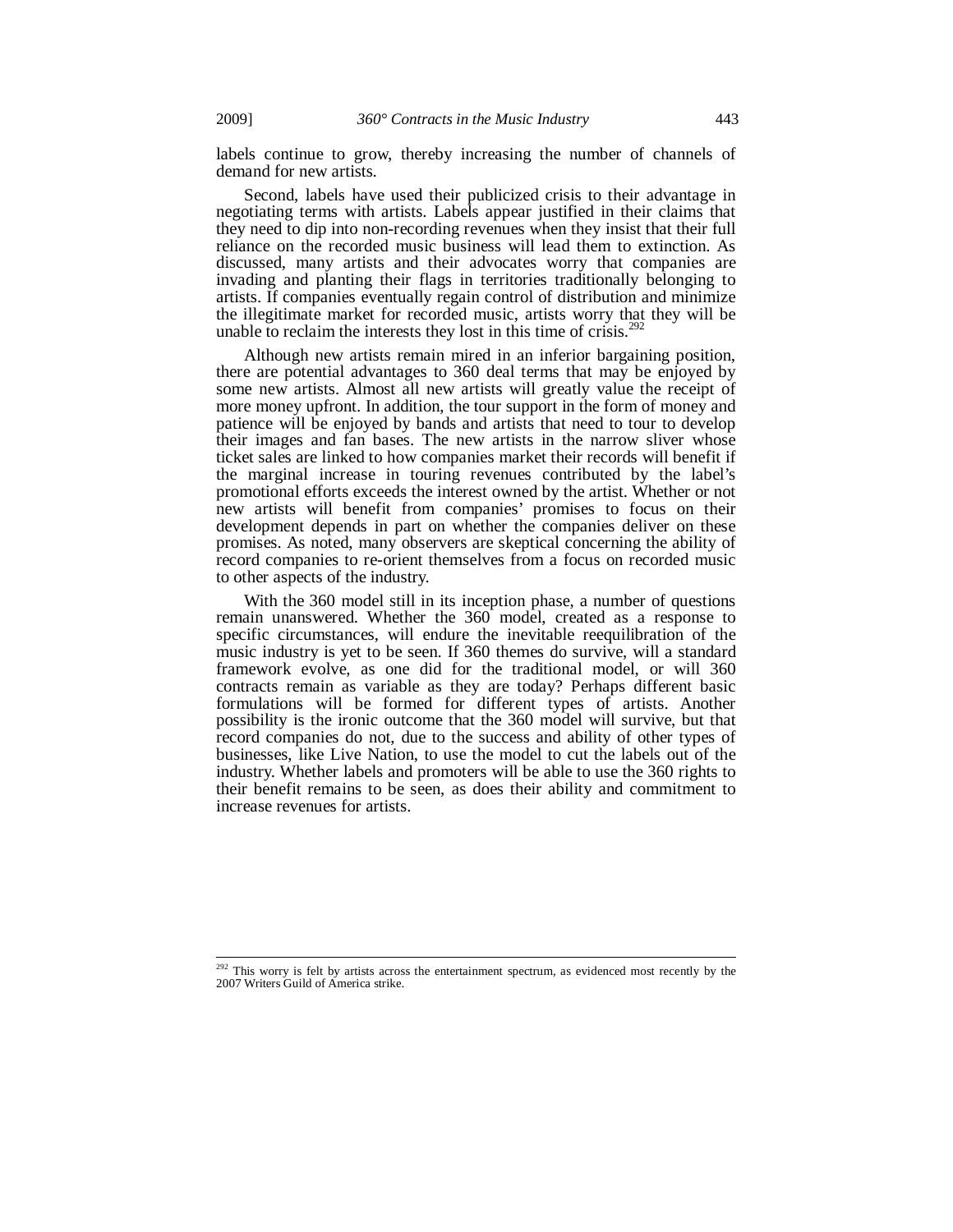# **APPENDIX I**

# EXCERPTS FROM TRADITIONAL CONTRACT

AGREEMENT made this \_\_\_\_\_ day of \_\_\_\_\_\_\_\_\_\_, 20XX between XXX and YYYY professionally known as ARTIST (individually and collectively referred to herein as "you") and LABEL, a division of RECORD COMPANY (hereinafter "LABEL").

# 1. [A] TERM

1.01.

- (a) The term of this agreement and the initial Contract Period will begin on the date first written above.
- (b) Each Contract Period of the term will end, unless extended as provided herein, six (6) months after LABEL's United States retail street date for the last Master Recording Delivered by you in fulfillment of your Recording Commitment for that Contract Period under paragraph 3.01 below. . . .
- 1.02. [A1] You grant LABEL five (5) separate, consecutive and irrevocable options to extend the term for additional Contract Periods ("Option Periods") on the same terms and conditions, except as otherwise expressly provided in this Agreement. . . .

# 2. SERVICES

2.01. **[G]** During the term of this Agreement you will render services as a performing artist for the purpose of making Master Recordings for LABEL, you will cause those Recordings to be produced and you will Deliver the Recordings to LABEL, as provided in this Agreement. . . .

# 3. RECORDING COMMITMENT

3.01. [A2] During each Contract Period, you will perform for the recording of Master Recordings sufficient to constitute one (1) Album, cause those Master Recordings to be produced and Deliver them to LABEL (the "Recording Commitment"). Each Album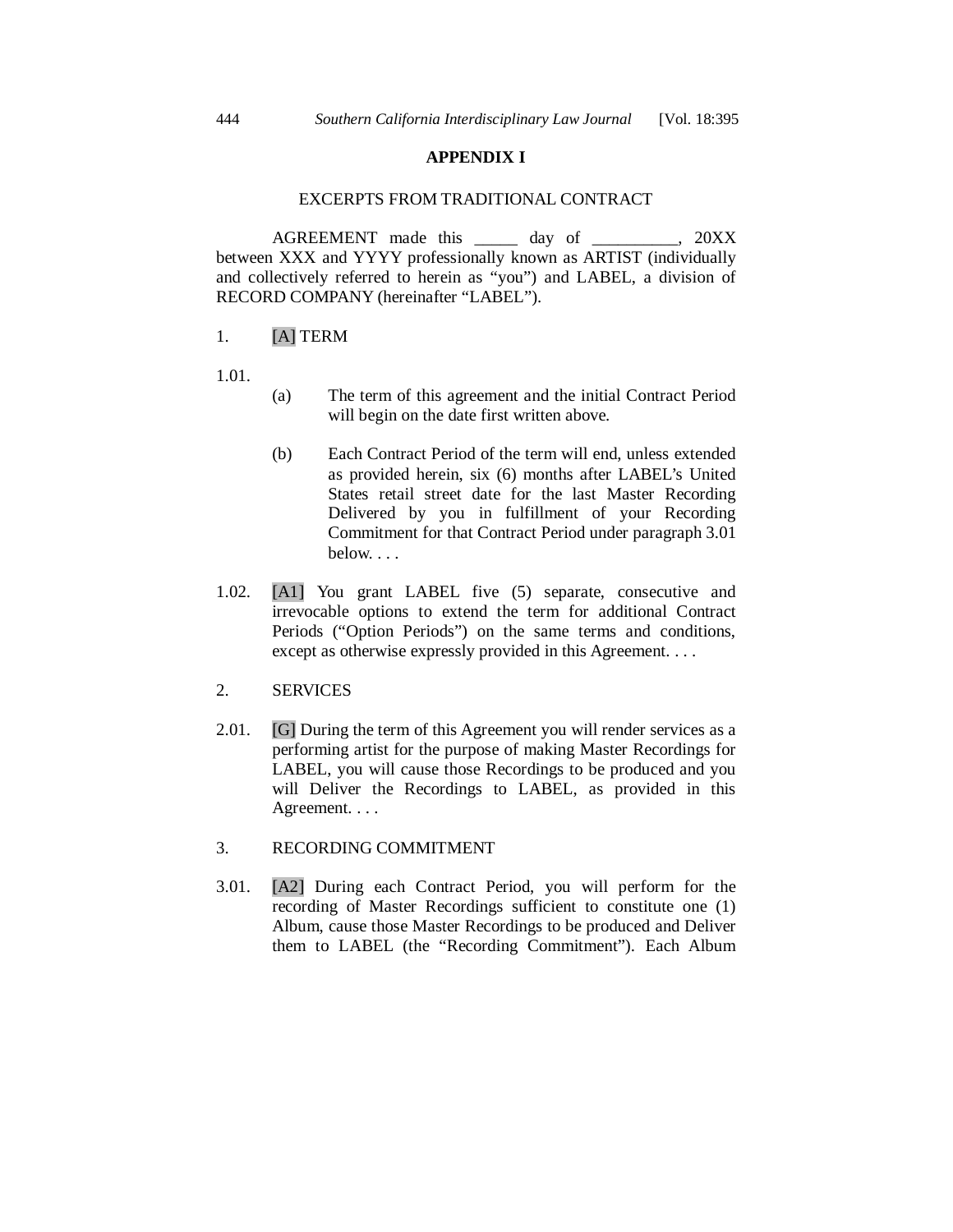### 2009] *360° Contracts in the Music Industry* 445

required to be recorded and Delivered by you hereunder is herein sometimes referred to as a "Commitment Album."

3.02. You will fulfill the Recording Commitment for each Contract Period within the first five (5) months of the Contract Period. . . .

# 4. [H] RECORDING PROCEDURE

- 4.01. You will follow the procedure set forth below in connection with Master Recordings made hereunder:
	- (a) Except as expressly noted otherwise . . . you and LABEL shall mutually approve each of the following; provided, however, in the event you and LABEL shall not be able to reach an agreement, LABEL's decision shall be final:
		- (1) Selection of Producer.
		- (2) Selection of material, including the number of Compositions to be recorded. . . .
		- (3) Selection of dates of recording and studios where recording is to take place. . . .
		- (4) A proposed budget (which you will submit to LABEL sufficiently in advance of the planned commencement of recording to give LABEL a reasonable time to review and approve or disapprove it at least fourteen (14) days before the planned commencement of recording). . . .
	- (d) As and when required by LABEL, you shall allow LABEL's representatives to attend any or all recording sessions hereunder at LABEL's expense. (Those expenses will not be recoupable as Recording Costs.)...
	- (f) You shall deliver to LABEL fully mixed, edited, and unequalized and equalized Master Recordings (including but not limited to a final two-track equalized tape copy), which are technically and commercially satisfactory to LABEL for the production, manufacture and sale of Phonograph Records. . . .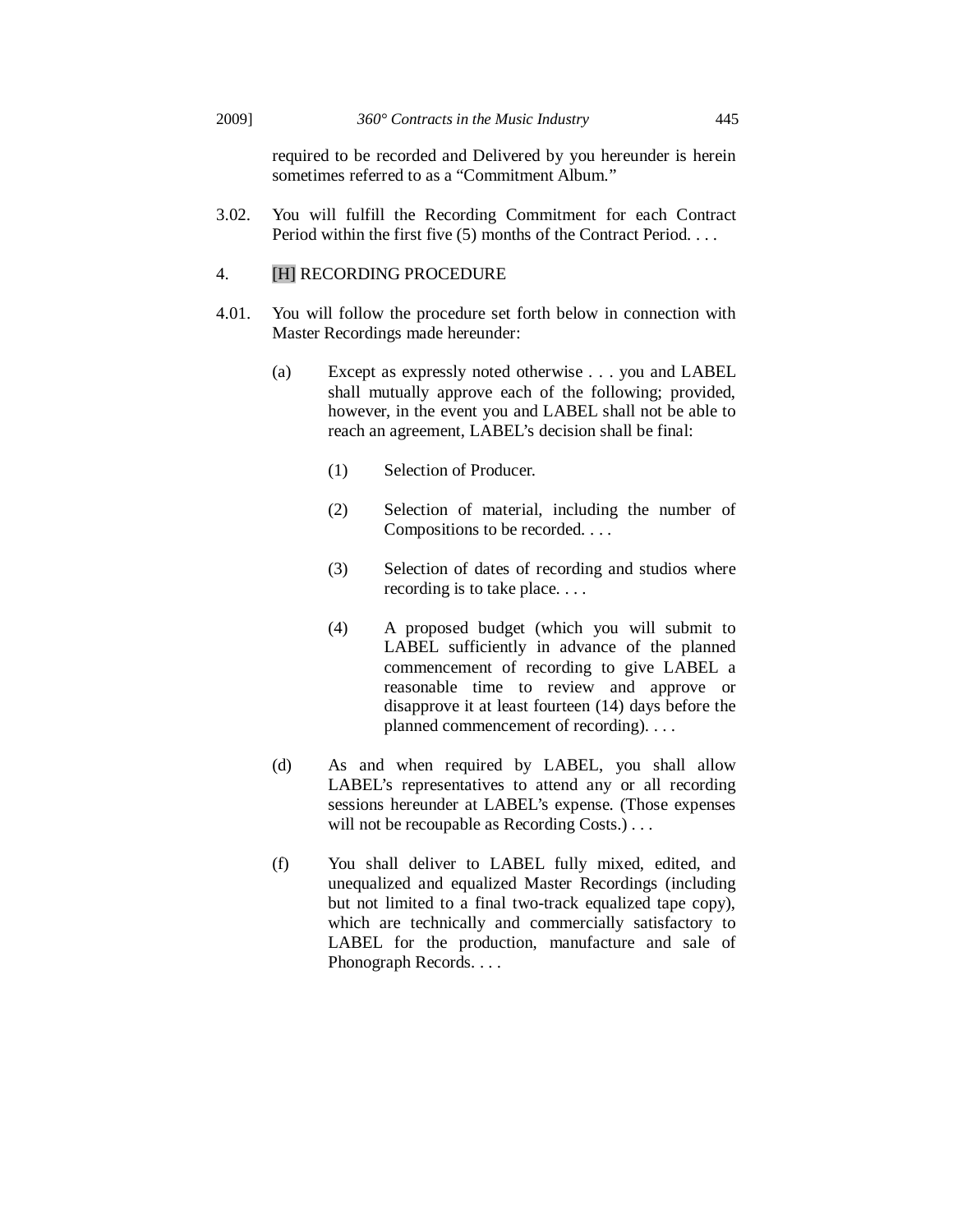# 5. RECOUPABLE AND REIMBURSABLE COSTS . . .

- 5.02.
- (a) [B1] All Recording Costs will constitute Advances. . . . Those amounts will also be recoupable from all monies becoming payable by LABEL to you under this Agreement or "any other agreement" (as such phrase is defined in subparagraph  $14.01(a)$  to the extent to which they have not actually been paid or reimbursed as provided in the preceding sentence. Fifty percent (50%) of all costs incurred by LABEL or its Licensees in connection with any television or radio advertising campaign(s) in conjunction with Records featuring your Performances will constitute Advances. Subject to subparagraph 14.01(b) below, all costs incurred by LABEL in connection with the production or acquisition of rights in Covered Videos, and fifty percent (50%) of all direct expenses paid or incurred by LABEL in connection with independent promotion and/or independent marketing of Recordings of your Performances (i.e., promotion and/or marketing by Persons other than regular employees of LABEL), will constitute Advances. . . .

# 6. ADDITIONAL ADVANCES

- 6.01. All monies paid by LABEL to you during the term of this Agreement . . . will constitute Advances. . . .
- 6.02.
- (a) [B] In connection with each Commitment Album other than the First Album, LABEL will pay you an Advance in the amount by which the applicable sum indicated below ("Recording Fund") exceeds the Recording Costs (including anticipated costs not yet paid or billed) for such Commitment Album:
	- (1) [B2] The amount of the Recording Fund for each Commitment Album (other than the First Album) Delivered hereunder will be two-thirds (2/3) of whichever of the following amounts is less (subject to section  $6.02(a)(2)$  below):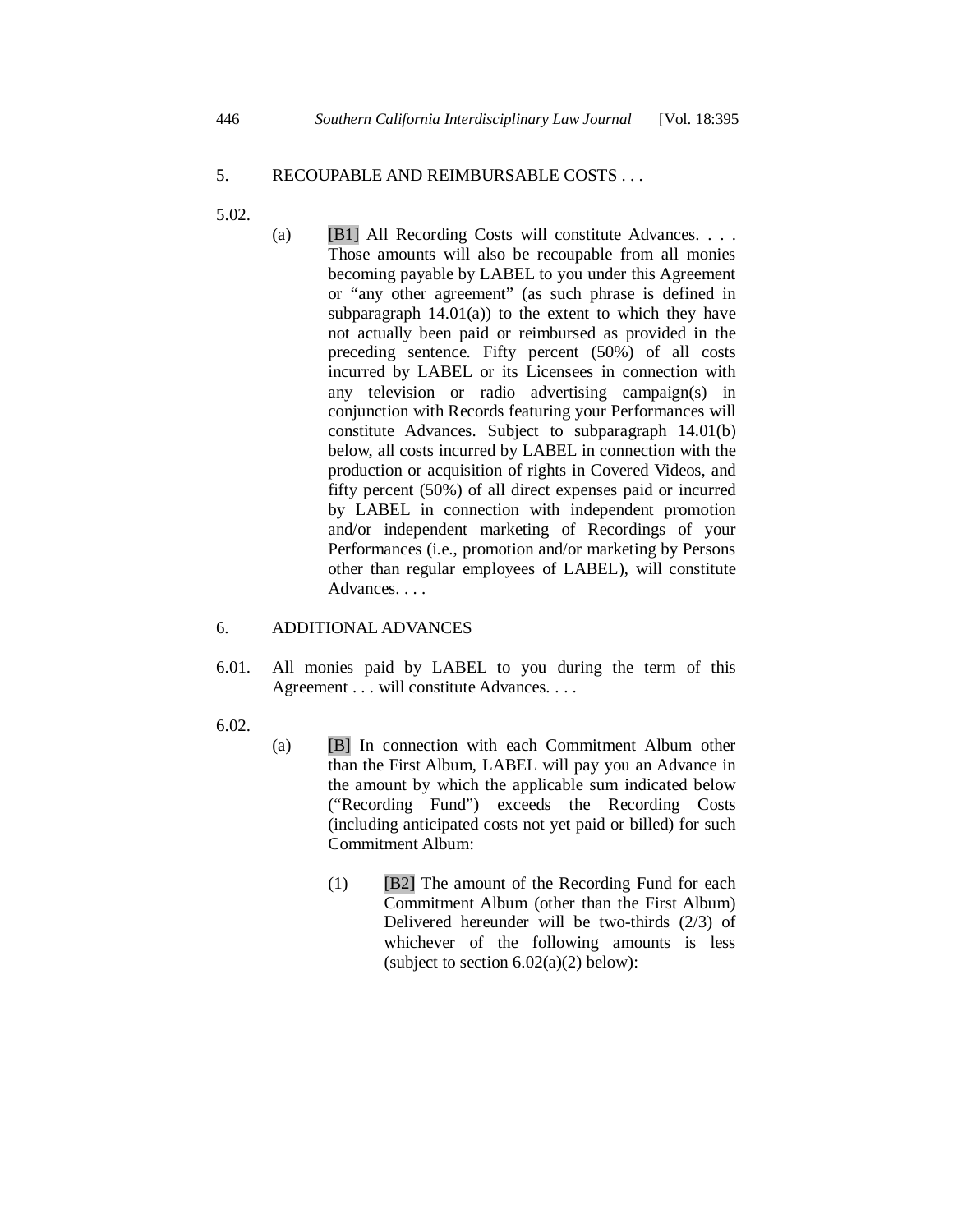- (i) the net amount of the royalties credited to your account on Net Sales Through Normal Retail Channels in the United States of the Commitment Album released most recently before the Delivery of the Commitment Album concerned (the "Prior Album" $) \ldots$ ; or
- (ii) the average of the amounts of such royalties on the two (2) Prior Albums.
- (2) [B3] No such Recording Fund will be more than the applicable maximum or less than the applicable minimum amount prescribed below:

|       |                                                                  | Minimum   | Maximum     |
|-------|------------------------------------------------------------------|-----------|-------------|
| (i)   | <b>Commitment Album Delivered</b><br>in the first Option Period: | \$400,000 | \$800,000   |
| (ii)  | Commitment Album Delivered<br>in the second Option Period:       | \$400,000 | \$800,000   |
| (iii) | Commitment Album Delivered<br>in the third Option Period:        | \$450,000 | \$900,000   |
| (iv)  | Commitment Album Delivered<br>in the fourth Option Period:       | \$450,000 | \$900,000   |
| (v)   | Commitment Album Delivered<br>in the fifth Option Period:        | \$500,000 | \$1,000,000 |

 $(b) \ldots$ 

- $(c)$
- $(1)$  **II** Following the execution of this Agreement and the commencement of its term, LABEL will pay you an Advance in the amount of Sixty Thousand Dollars (\$60,000). This paragraph will not apply to any Option Period.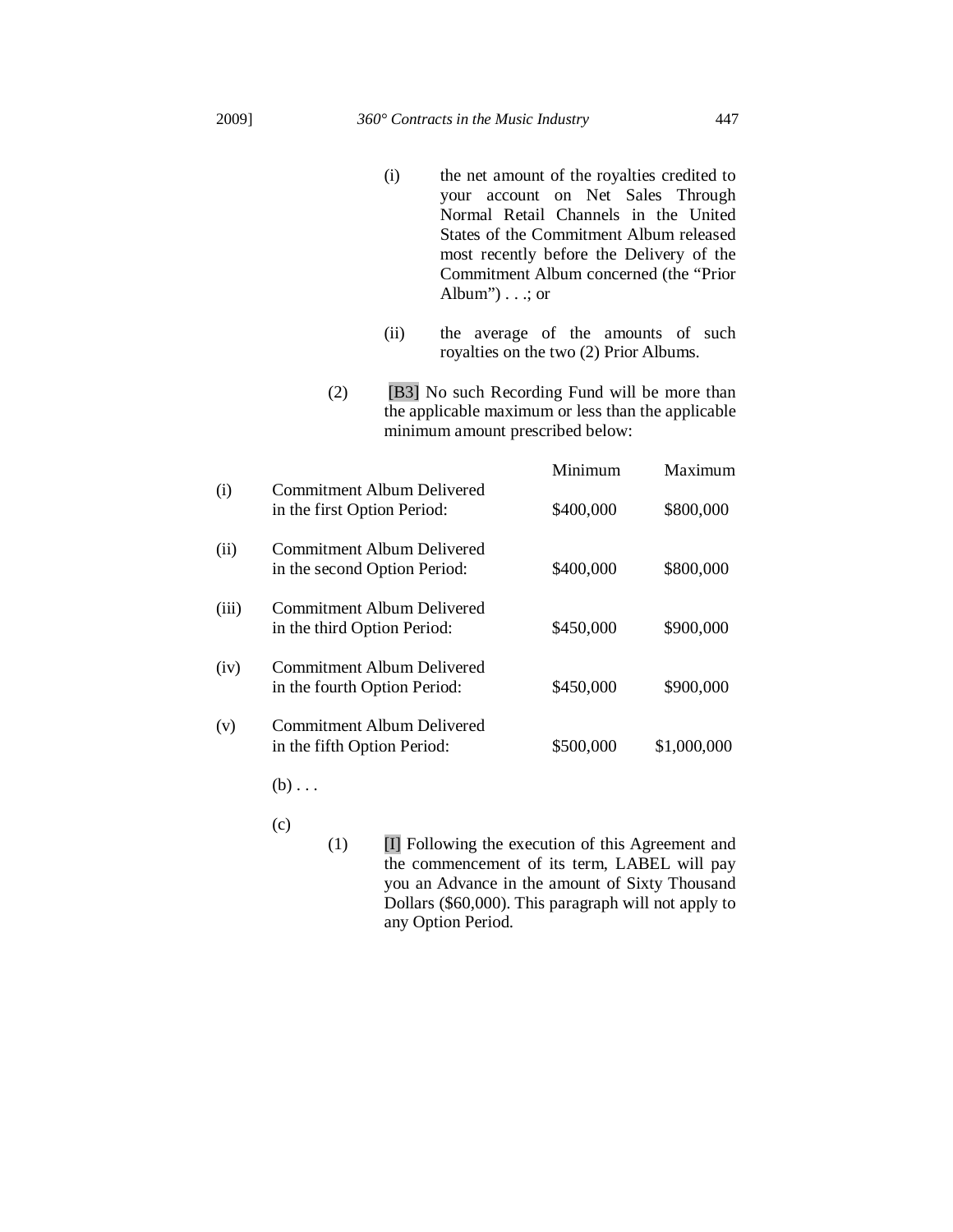- (2) The Advance for each Commitment Album other than the First Album will be made by payment to you of:
	- (i) Fifteen percent (15%) of the amount of the then-remaining applicable minimum then-remaining applicable minimum Recording Fund, but in no event shall such Advance exceed one hundred fifteen percent (115%) of the greater of (A) the amount of the Recording Costs incurred in connection with the Prior Album or (B) the approved budget for the Commitment Album concerned, following the commencement of recording of the Commitment Album concerned; and
	- (ii) the balance, if any, of the Advance, within thirty (30) days after the Delivery to LABEL of the Commitment Album concerned. . . .

# 7. RIGHTS IN RECORDINGS

7.01. [J] All Master Recordings made or furnished to LABEL by you under this Agreement or during its term from the Inception of Recording, and all matrices and Phonograph Records manufactured from them, together with the Performances embodied on them, all Covered Videos, and all artwork created for use in connection with the Phonograph Records hereunder ("Artwork") as well as all Website Material, ECD Material and Mobile Material shall be the sole property of LABEL, free from any claims by you or any other Person (all such Master Recordings, Phonograph Records, Performances, Covered Videos, Artwork, Website Material, ECD Material and Mobile Material are sometimes hereinafter referred to collectively as "Subject Materials"); and LABEL shall have the exclusive right to copyright those Subject Materials in its name as the author and owner of them and to secure any and all renewals and extensions of such copyright throughout the Territory. . . .

8. [K] MARKETING

8.01.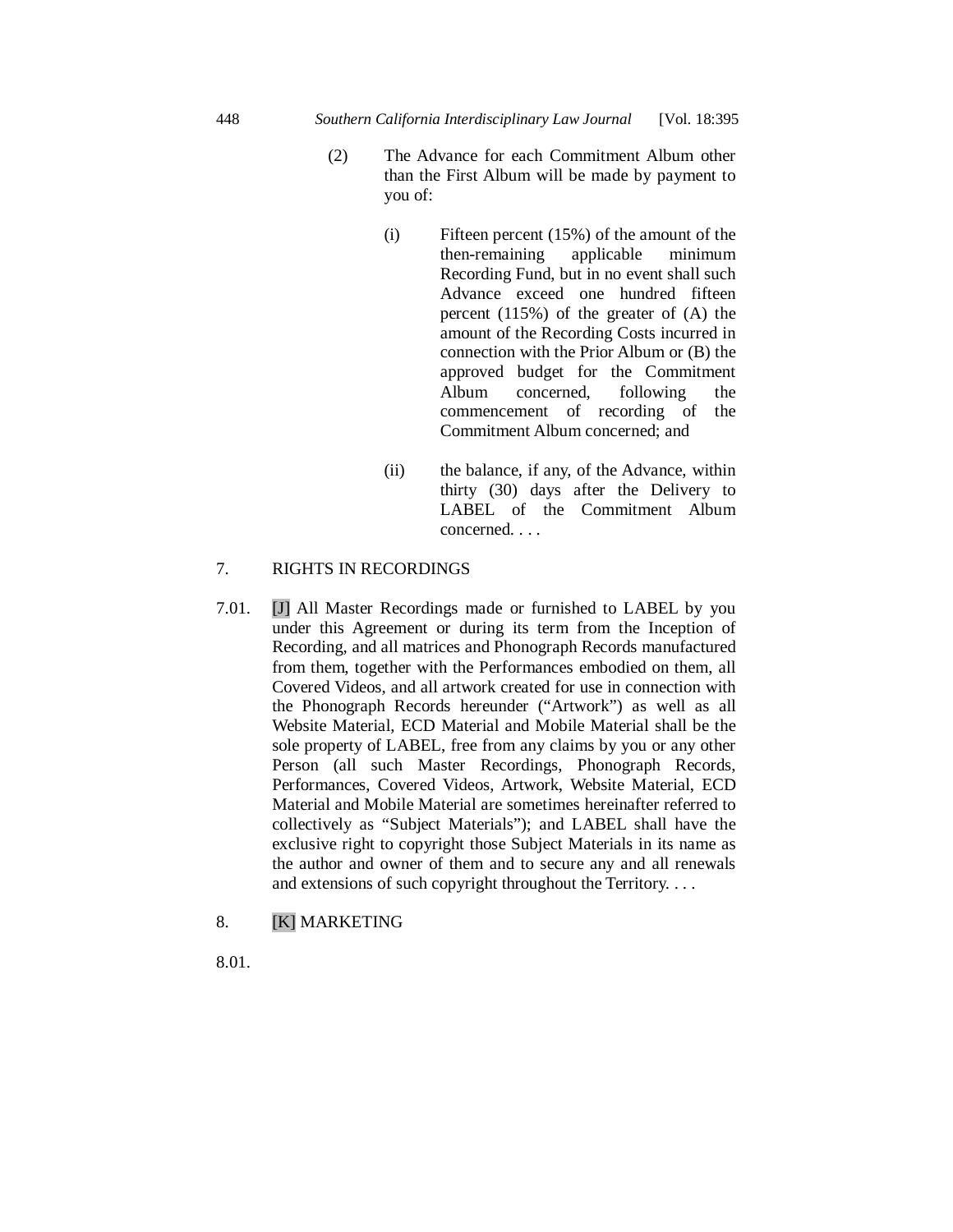#### 2009] *360° Contracts in the Music Industry* 449

- (a) LABEL and its Licensees shall have the perpetual and exclusive rights during the term of this Agreement (and the non-exclusive rights thereafter) throughout the Territory and may grant to others the rights:
	- (1) to use the names, portraits, pictures and likenesses of you and Producer(s) . . .
	- (3) to create, host and/or maintain any Websites which incorporate your name, likeness or any Master Recordings, Covered Videos or Artwork.
- (b) During the term of this Agreement you shall not authorize any Person other than LABEL to use the Artist's Name and Likeness in connection with the advertising or sale of:
	- (1) Phonograph Records; or . . .
- 8.09.
- (a) LABEL and any licensee of LABEL each has the perpetual and exclusive right, and may grant to others the right, without any liability to any Person, to create, maintain and host Websites relating to you (each an "Artist Website") and to register and use the name "ARTIST.XXX" and all variations thereof which embody your name or use a name similar to your name as Uniform Resource Locators ("URLs"), addresses and/or domain names (each an "Artist Domain Name") in connection with such Artist Websites. . . .

# 8A. PERSONAL APPEARANCE TOUR ARRANGEMENTS

- 8A.01. If you undertake a personal appearance tour of at least fifteen (15) major Phonograph Record markets in the United States in connection with the initial release of the First Album, then:
	- (a) Within a reasonable time before the plans for the tour are completed, you will notify LABEL of a complete itinerary, specifying the details of each engagement (including the time and place of each appearance). The itinerary (and each item thereof) will be subject to LABEL's reasonable approval.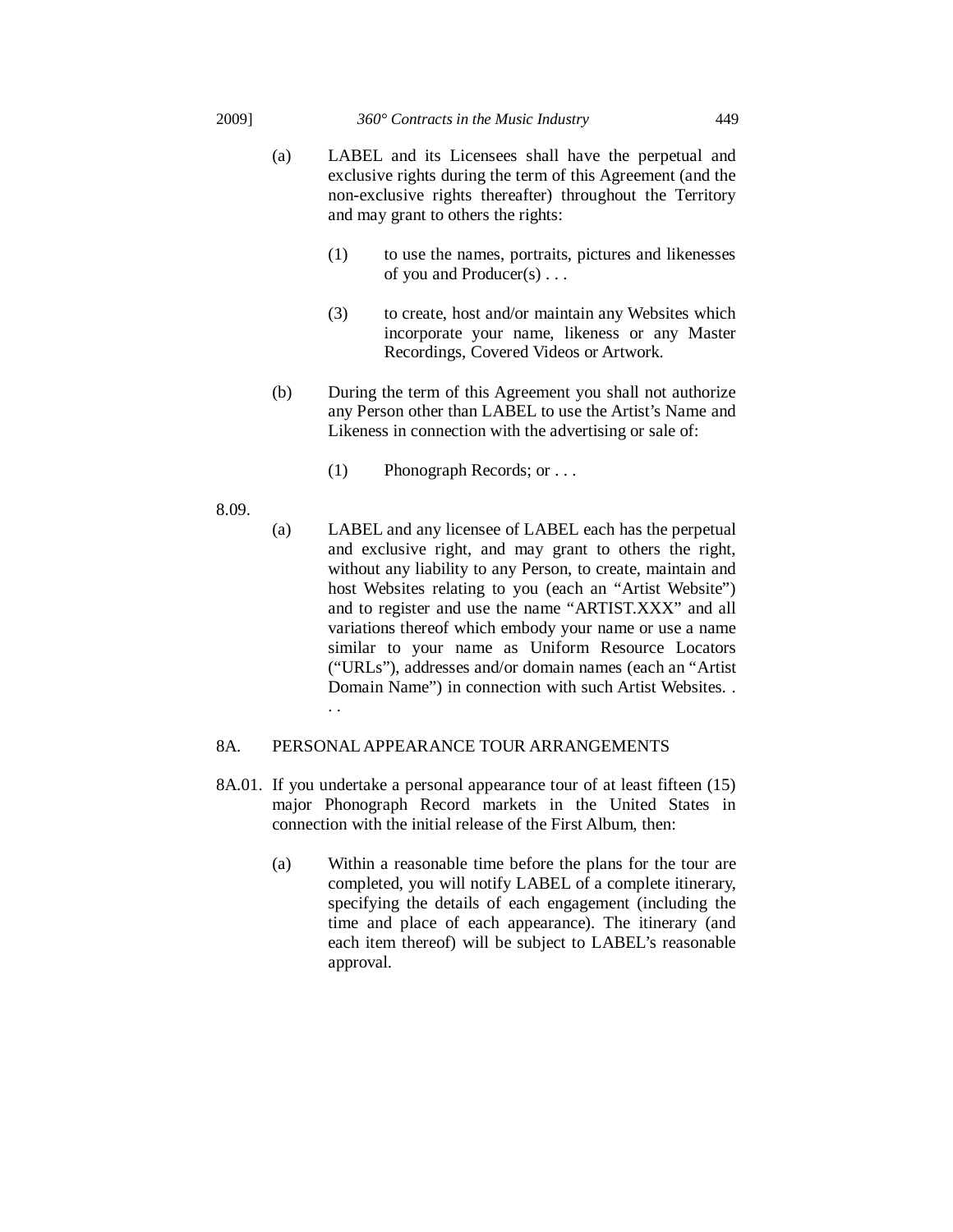(b) Only if LABEL approves of the tour and each item of the itinerary (and thereafter there is no substantial change of any element thereof without LABEL's prior written consent), then, provided the tour is completed in accordance with the approved itinerary, [F] LABEL will pay you that amount, if any, by which your direct expenses actually incurred in connection with the tour exceed your revenues for such tour, but not more than One Hundred Thousand Dollars (\$100,000) for the First Album. Said payment will constitute an Advance and will be recoupable from all royalties (except Mechanical Royalties) becoming payable by LABEL to you and will be made upon LABEL's receipt of documentation of the tour expenses and revenues satisfactory to LABEL. If LABEL approves the shortening of any such tour, the amount set forth in the first sentence of this subparagraph will be reduced by onefifteenth (1/15) for each market deleted from the itinerary.

# 9. [C] ROYALTIES

- 9.01. LABEL will pay you a royalty computed at the applicable percentage, indicated below, of the applicable Royalty Base Price in respect of Net Sales Through Normal Retail Channels of Phonograph Records consisting entirely of Master Recordings recorded under this Agreement during the respective Contract Periods specified below and sold by LABEL or its Licensees ("NRC Net Sales") . . .
	- (a) ON ALBUMS SOLD FOR DISTRIBUTION IN THE UNITED STATES:
		- (1)
- (i) [C1] Master Recordings made during the initial Contract Period or first Option Period: 14%.
- (ii) The royalty rate pursuant to subsection  $9.01(a)(1)(i)$  will apply to the first 500,000 units of NRC Net Sales in the United States ("USNRC Net Sales") of each Album consisting of Master Recordings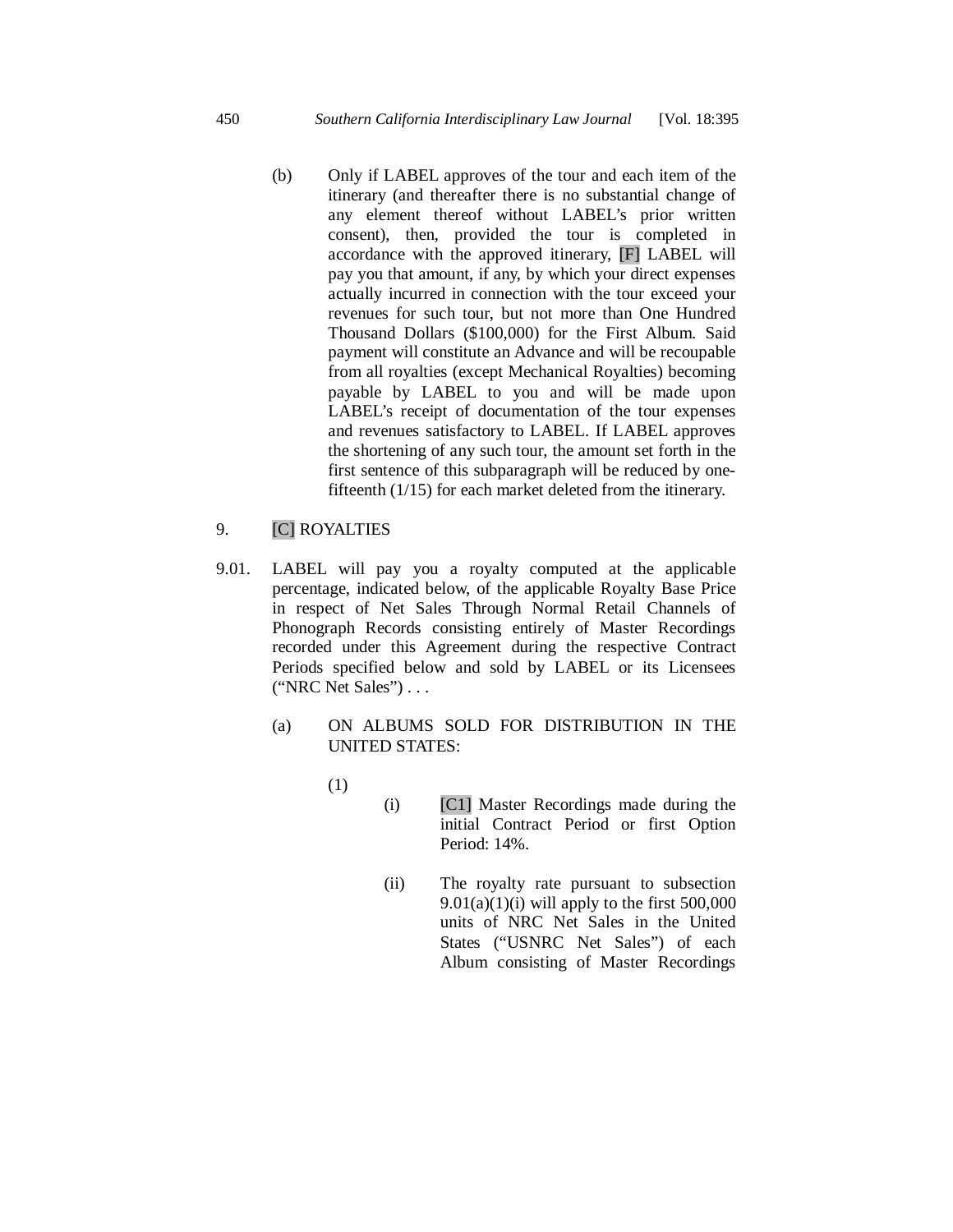made during the initial Contract Period or first Option Period. The royalty rate will be:

- (A) 14.5% on USNRC Net Sales of any such Album in excess of 500,000 units and not in excess of 1,000,000 units, and
- (B) 15% on USNRC Net Sales of any such Album in excess of 1,000,000 units.
- (i) Master Recordings made during the second or third Option Periods: 15%.
- (ii) The royalty rate pursuant to subsection  $9.01(a)(2)(i)$  will apply to the first 500,000 units of USNRC Net Sales of each Album consisting of Master Recordings made during the second or third Option Periods. The royalty rate will be:
	- (A) 15.5% on USNRC Net Sales of any such Album in excess of 500,000 units and not in excess of 1,000,000 units, and
	- (B) 16% on USNRC Net Sales of any such Album in excess of 1,000,000 units.
- (i) Master Recordings made during the fourth or fifth Option Periods: 16%.
- (ii) The royalty rate pursuant to subsection  $9.01(a)(3)(i)$  will apply to the first 500,000 units of USNRC Net Sales of each Album consisting of Master Recordings made

(2)

(3)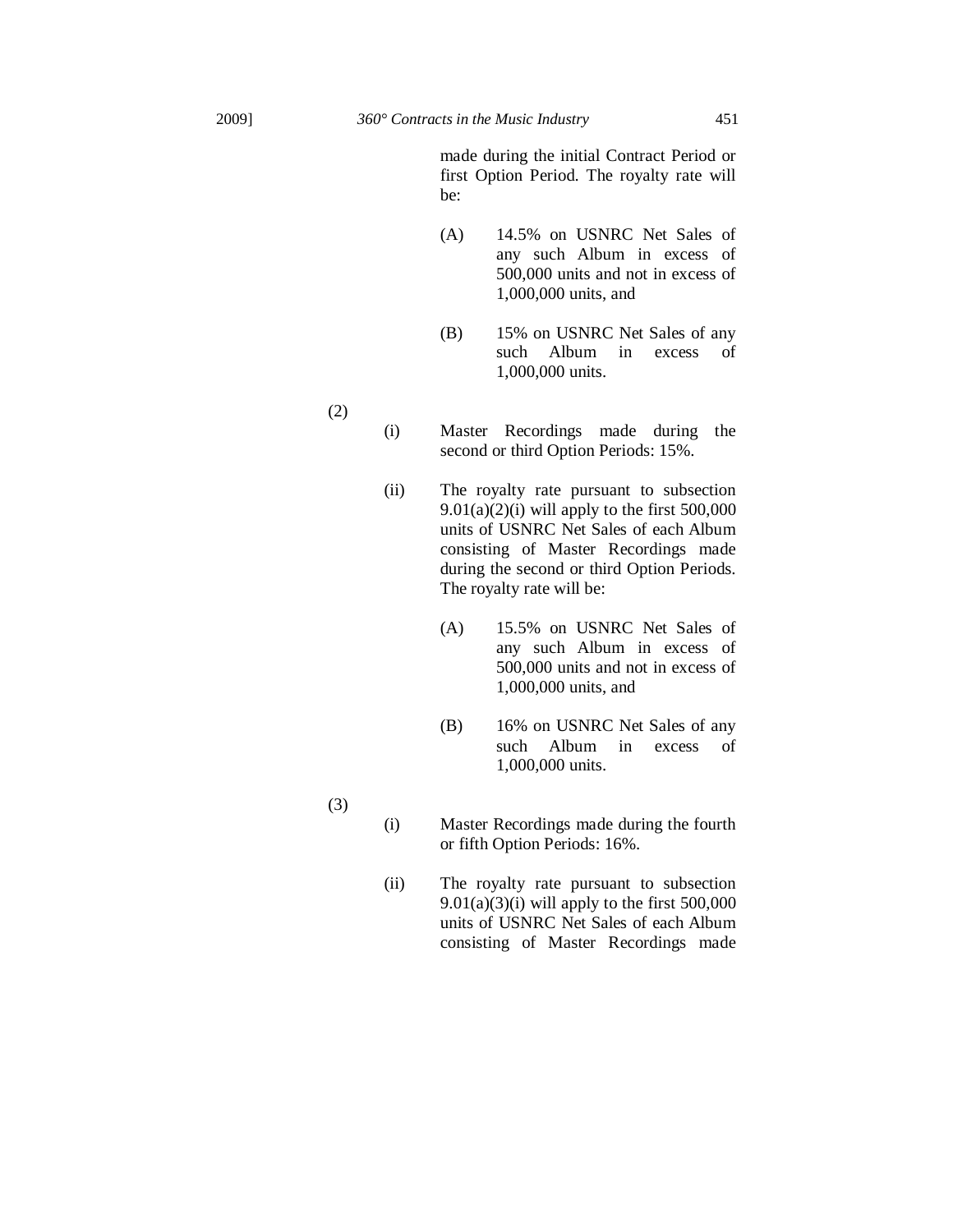during the fourth or fifth Option Periods. The royalty rate will be:

- (A) 16.5% on USNRC Net Sales of any such Album in excess of 500,000 units and not in excess of 1,000,000 units, and
- (B) 17% on USNRC Net Sales of any such Album in excess of 1,000,000 units.
- (4) As used herein, the "Base U.S. Album Royalty Rate" for a particular Album Delivered hereunder (and each Master Recording embodied therein) shall mean a royalty rate equal to the royalty rate for the first USNRC Net Sale of such Album on a configuration-by-configuration basis. . . .
- (1) If LABEL sells or licenses to any third party the right to sell Electronic Transmissions of Records or Masters hereunder, the royalty rate will be the otherwise applicable Album royalty rate prescribed in subparagraph 9.01(a) or 9.01(b), as applicable. Sales of Albums by way of Permanent Download shall be treated as USNRC Net Sales for the purposes of Article 9 hereof, provided that the sales price concerned falls within a top-line sales price category applicable to such method of sale. . . .
- 9.03.
- (b)

(1)

(c)

- (i) The royalty on any compact disc Record will be a royalty computed at one hundred percent (100%) of the rate which would otherwise apply under this Agreement.
- (ii) [C2] Notwithstanding subsection  $9.03(b)(1)(i)$  above, if the SRLP of a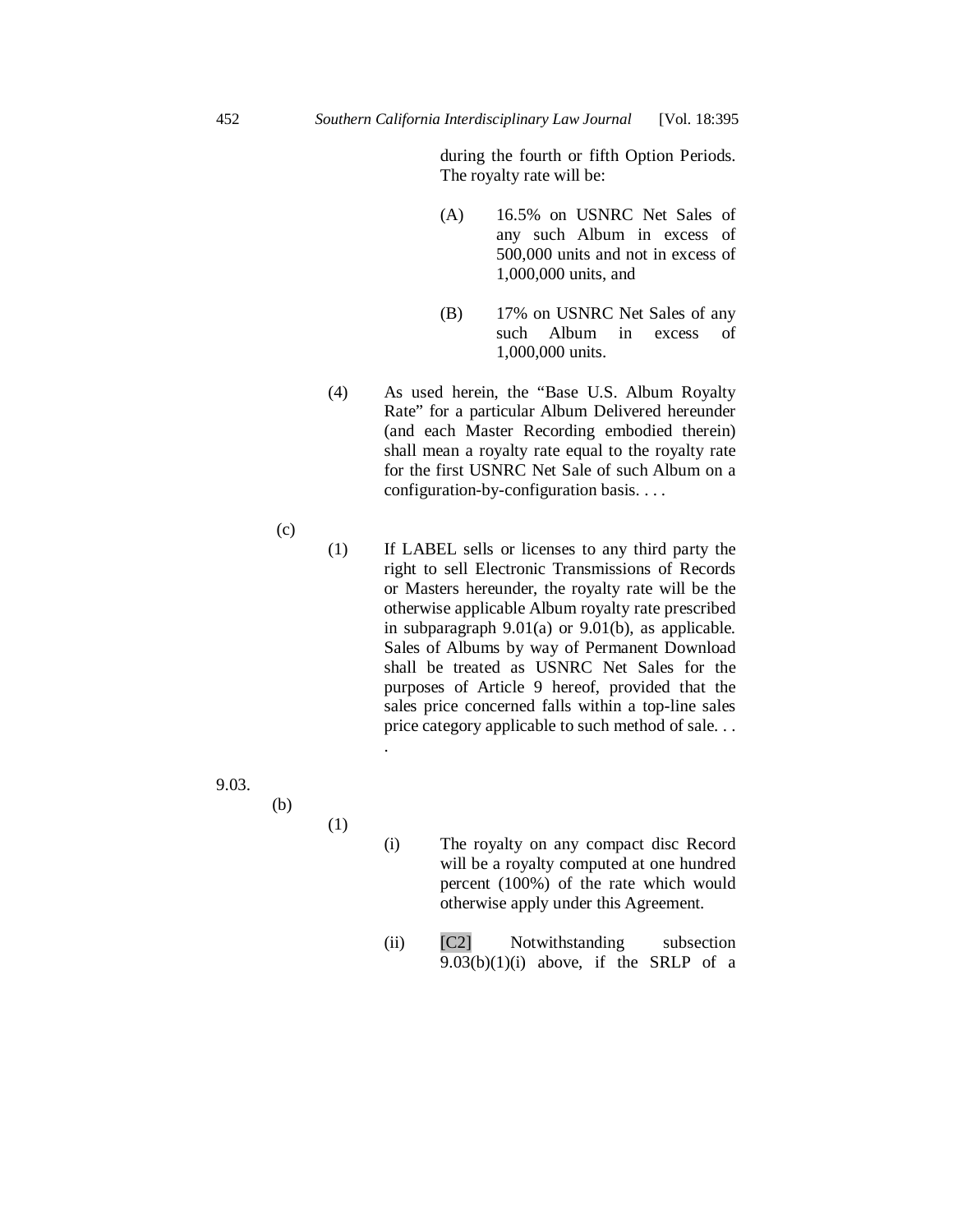particular Album hereunder in the compact disc configuration is less than the SRLP of LABEL's or its Licensee's or Distributor's Top-line Album in the compact disc configuration in the United States (which, as of the date hereof shall be deemed to be Thirteen Dollars and Ninety-Eight Cents [\$13.98]), then the royalty rate for Net Sales of that particular Album in the compact disc configuration in the United States shall be reduced by being multiplied by a fraction, the numerator of which shall be the SRLP of that particular Album hereunder in the compact disc configuration in the United States and the denominator of which shall be the SRLP of LABEL's or its Licensee's or Distributor's Top-line Album in the compact disc configuration in the United States as of the date hereof (which is Thirteen Dollars and Ninety-Eight Cents [\$13.98]; provided, however, that in no event shall the fraction exceed one (1). . . .

### 10. MISCELLANEOUS ROYALTY PROVISIONS

10.03. [C3] Except as otherwise provided in paragraph 10.04, no royalties will be due or payable in respect of Phonograph Records: (a) sold (for less than 50% of LABEL's posted wholesale price), distributed or furnished on a no-charge basis by LABEL or its Licensees for promotional purposes (including, without limitation, Records to disc jockeys, publishers, motion picture companies, television and radio stations, and other customary recipients of promotional Records) or to LABEL's or its Licensees' employees and relatives; (b) sold, distributed or furnished on a no-charge basis to members, applicants or other participants in any "record club" or other direct mail distribution method; (c) sold at close-out prices or as surplus, overstock or scrap; (d) sold as cutouts after the listing of such Records has been deleted from the catalog of LABEL or its Licensees; (e) given away or shipped as "free," "no charge" or "bonus" Records (whether or not intended for resale); and (f) sold at a discount from the Record's posted wholesale list price (but for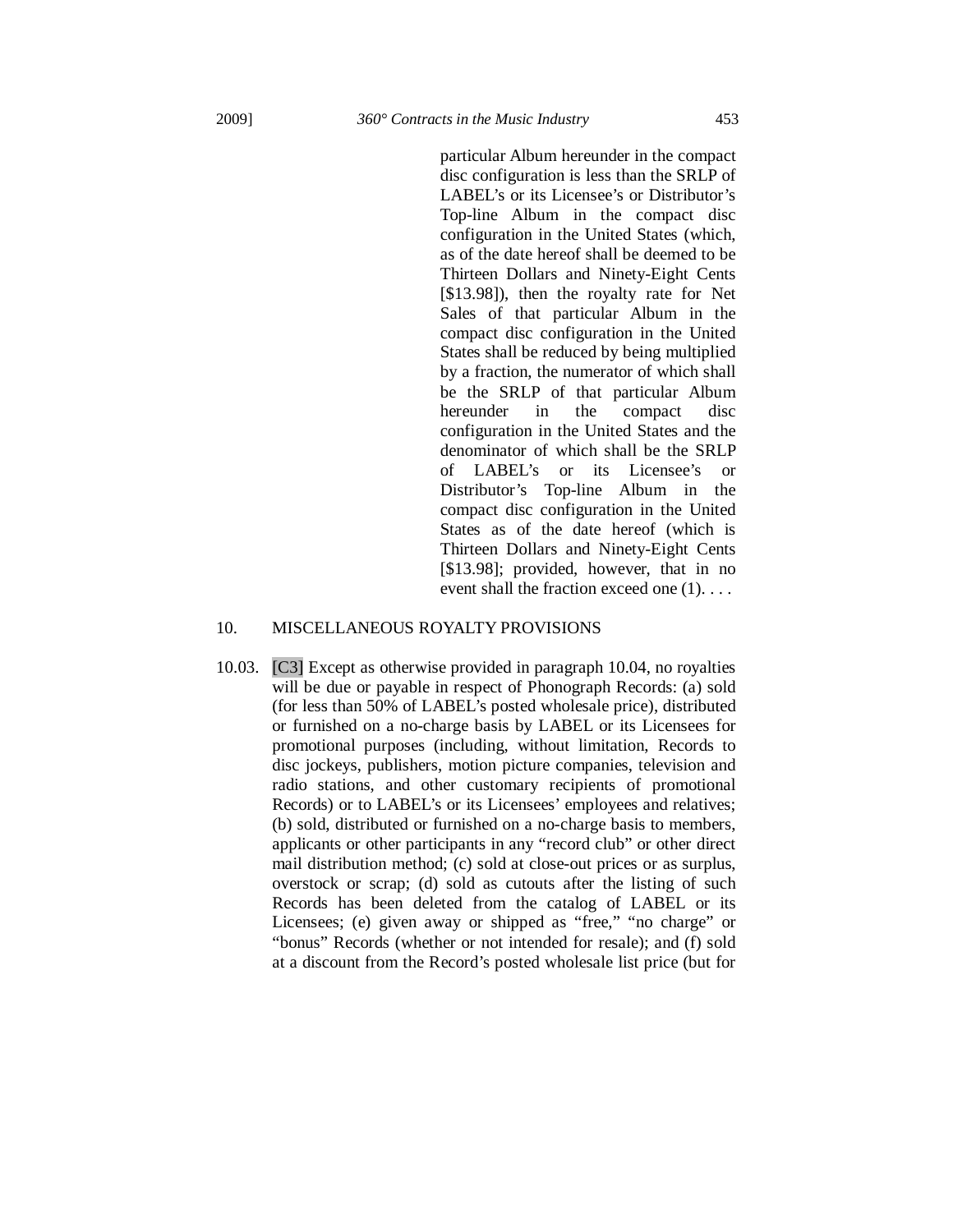more than 50% of such price), whether or not intended for resale. In determining the number of Records as to which no royalties are payable pursuant to subparagraph (f) above, LABEL shall multiply the percentage amount of such discount by the number of Records sold at such discount. No royalties will be payable to you on Records containing Recordings of not more than two (2) Master Recordings made hereunder sold as "samplers" at a price which is fifty percent (50%) or less of the SRLP of LABEL's then current newly-released Top-line Records, on Records intended for free distribution as "samplers" to automobile or audio and/or audiovisual equipment purchasers (whether or not postage, handling, or similar charges are made), or distributed for use on transportation carriers.

10.04. Those Records distributed pursuant to subparagraphs 10.03(e) and (f) are herein referred to as "Free Goods." [C4] LABEL shall have the right to distribute Free Goods not in excess of its then current Distributor's standard policy ("Standard Free Goods"), which, for Albums currently is fifteen percent (15%) of the aggregate units of all Top-line Albums distributed under this Agreement (provided, however, that there will be no deduction for Standard Free Goods with respect to Electronic Transmissions; provided, further, that deductions for Special Free Goods may be applied thereto in accordance with this paragraph 10.04). In addition, from time to time, LABEL or its Distributor, jointly or separately, shall have the right to conduct special sales programs of limited duration which include the distribution of Free Goods in excess of the limitation set forth in the preceding sentence ("Special Free Goods"). If LABEL distributes Free Goods in excess of the foregoing limitations, LABEL will not be in breach hereof, but LABEL will pay you your normal royalty on such excess. . . .

### 11. ROYALTY ACCOUNTINGS

# 12. LICENSES FOR MUSICAL COMPOSITIONS

- 12.01.
- (a)
- (1) You grant to LABEL and its Licensees and their designees an irrevocable license, under copyright, to reproduce each Controlled Composition on Phonograph Records, other than Audiovisual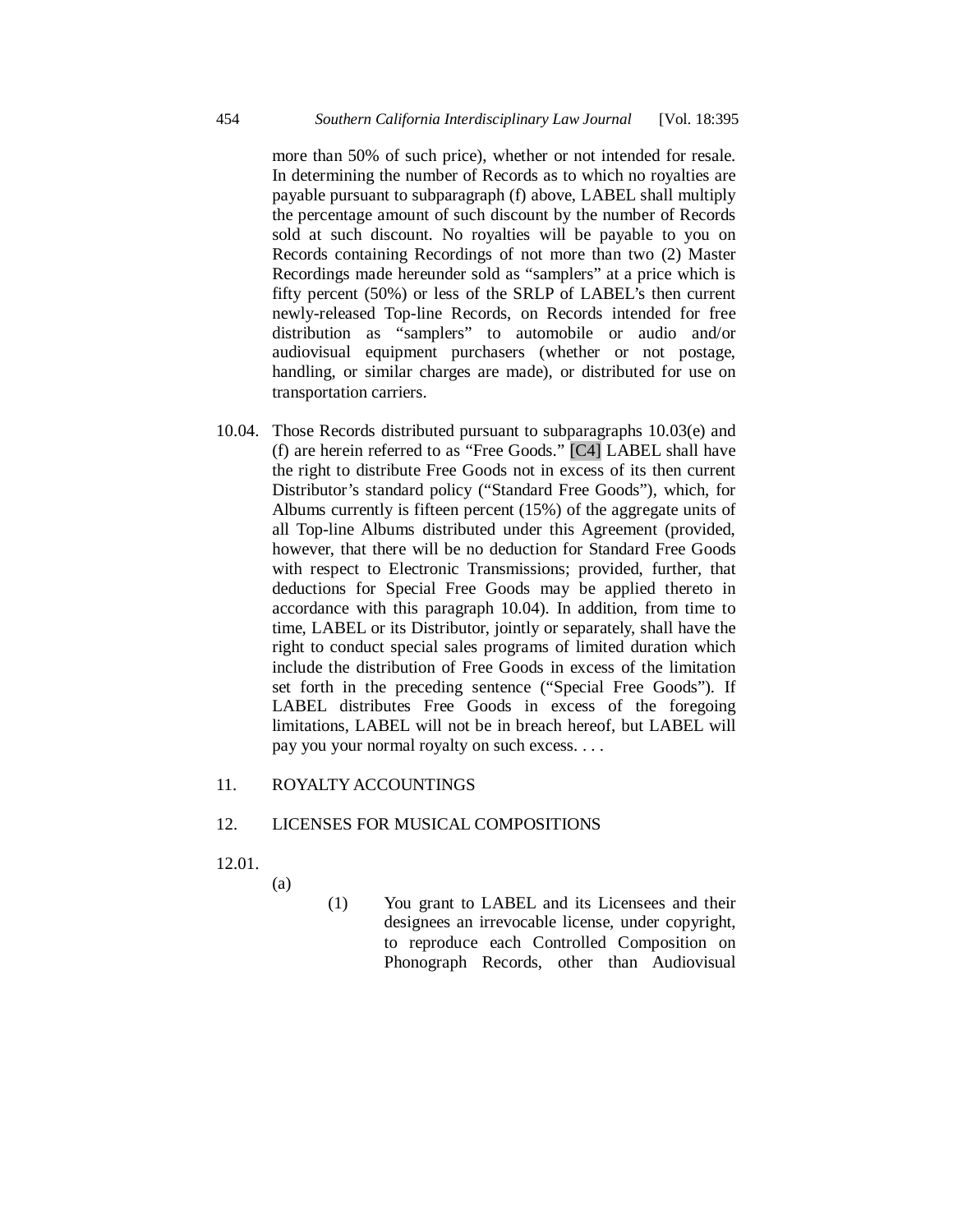Records, and to distribute them in the United States and Canada.

 $(2)$  [N] For that license, LABEL will pay Mechanical Royalties, on the basis of Net Sales, at the following rates: . . .

 $13. . . .$ 

13.02.

- (a) [L] You warrant and represent that during the term of this Agreement:
	- (1) You will not enter into any agreement which would interfere with the full and prompt performance of your material obligations hereunder; . . .
	- (3) Subject to paragraphs 13.02.1 and 13.02.2 below, during the term hereof, you will not perform or render any services as a recording, performing and video artist, or a producer for the purpose of making, promoting, or marketing Master Recordings or Phonograph Records for any Person except LABEL.
- 13.05. Your services are unique and extraordinary, and the loss thereof cannot be adequately compensated in damages, and LABEL shall be entitled to seek injunctive relief to enforce the provisions of this Agreement. (The preceding sentence will not be construed to preclude you from opposing any application for such relief based upon contest of the other facts alleged by LABEL in support of the application.)

# 14. [M] DEFINITIONS

14.01.

(a) [M1] "Advance" – a prepayment of royalties. LABEL may recoup Advances from royalties to be paid to or on your behalf pursuant to this Agreement [D] or any other agreement, except as provided in the last sentence of this subparagraph (a). "Any other agreement," in this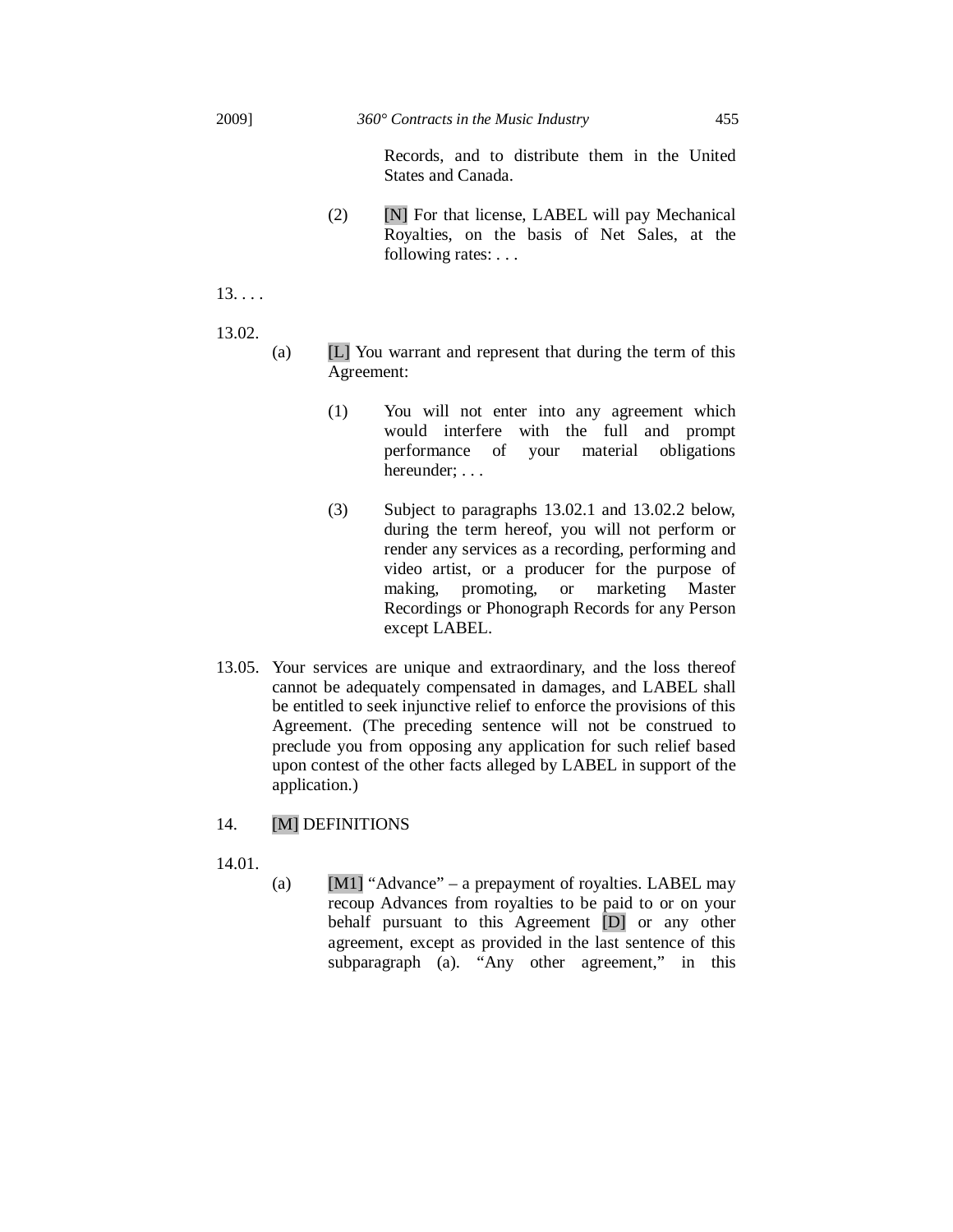paragraph, means any other agreement relating to you as a recording artist or as a Producer of Recordings of your own Performances. Advances paid under Article 6 will not be returnable to LABEL except as provided in Article 15 or elsewhere in this Agreement . . .

- (b)
- (1)  $[M2]$  Fifty percent (50%) of the production and acquisition costs incurred in connection with any Covered Video will be recoupable from your royalties on sales of Records which do not reproduce visual images ("audio royalties") under subparagraph 5.02(a), and one hundred percent (100%) of such costs will be recoupable from monies otherwise payable to you from the exploitation of such Covered Videos pursuant to paragraph 9.07 above; provided, however, that any such costs incurred in respect of any Covered Video hereunder in excess of One Hundred Fifty Thousand Dollars (\$150,000) shall be one hundred percent (100%) recoupable from audio royalties. If any such costs are recouped from audio royalties and additional royalties accrue under paragraph 9.07 subsequently, the latter royalties will be applied in recoupment of those costs and the amount of those audio royalties which were previously applied against those costs will be credited back to your account.
- (2) All costs incurred in connection with creating the so-called "enhanced" or multimedia portion (including without limitation, videos, photography, graphics, technology, etc.) of an enhanced CD, CD +, CD Rom, DVD or any other similar configuration (whether now known or hereafter created) embodying Masters hereunder (the "Enhanced Costs") including, without limitation, ECD Material, or creating Mobile Materials will be recoupable from record royalties otherwise payable to you hereunder.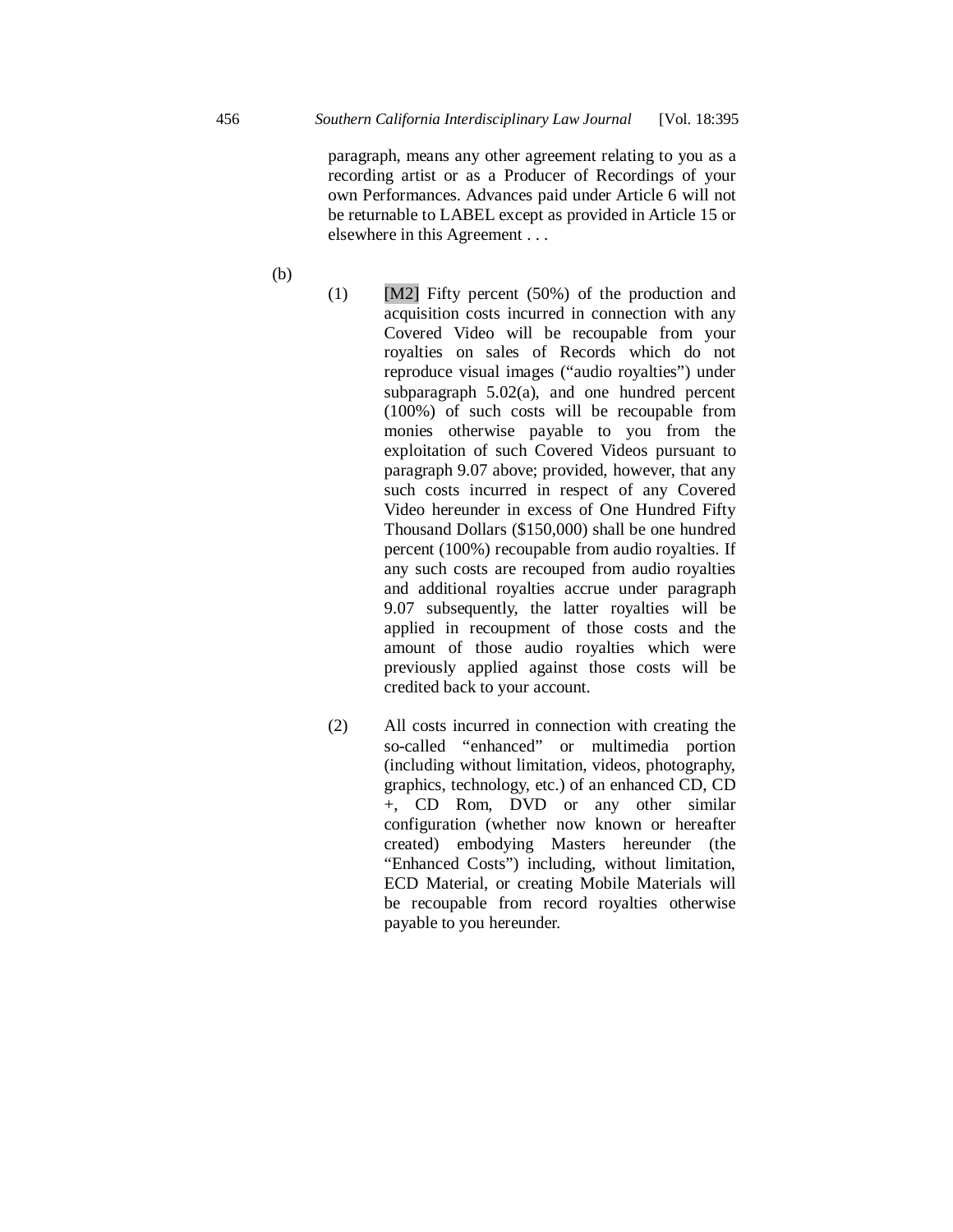## 2009] *360° Contracts in the Music Industry* 457

- (3) Fifty percent (50%) of all costs incurred by LABEL in connection with securing, registering and/or protecting Artist Domain Names, and creating, hosting and maintaining Artist Websites, including, without limitation, costs incurred in creating and/or acquiring the Website Material, will constitute Advances recoupable from royalties (excluding mechanical royalties) payable to you hereunder.
- 14.02.
- (a)  $[A3]$  "Album" a sufficient number of Masters embodying your Performances to comprise one (1) or more compact disc Records, or the equivalent, of not less than forty-five minutes of playing time and containing at least ten (10) different Compositions. . . .
- 14.06. [C5] "Container Charges" the applicable percentage, specified below, of the Suggested Retail List Price applicable to the Records concerned: . . .
	- (b) Compact disc Records/New Medium Records twentyfive percent  $(25\%)$ ...
- 14.20. [C7] "Net Sales" gross sales, less returns, credits and reserves against anticipated returns and credits. Returns will be apportioned between Records sold and "free goods" in the same ratio in which LABEL's customer's account is credited.
- 14.26. [M3] "Recording Costs" all amounts representing direct expenses paid or incurred by LABEL in connection with the production of finished Master Recordings under this Agreement. Recording Costs include, without limitation, the amounts referred to in paragraph 5.01, travel, rehearsal, and equipment rental and cartage expenses, advances to Producers, transportation costs, hotel and living expenses approved by LABEL, studio and engineering charges in connection with LABEL's facilities and personnel or otherwise, all costs and expenses of obtaining rights to all samples of Master Recordings, selections and other materials embodied in Master Recordings hereunder (including, without limitation, all advances, license fees, attorneys' fees and clearing house fees), all costs of mastering, remastering, remixing and/or "sweetening" and all costs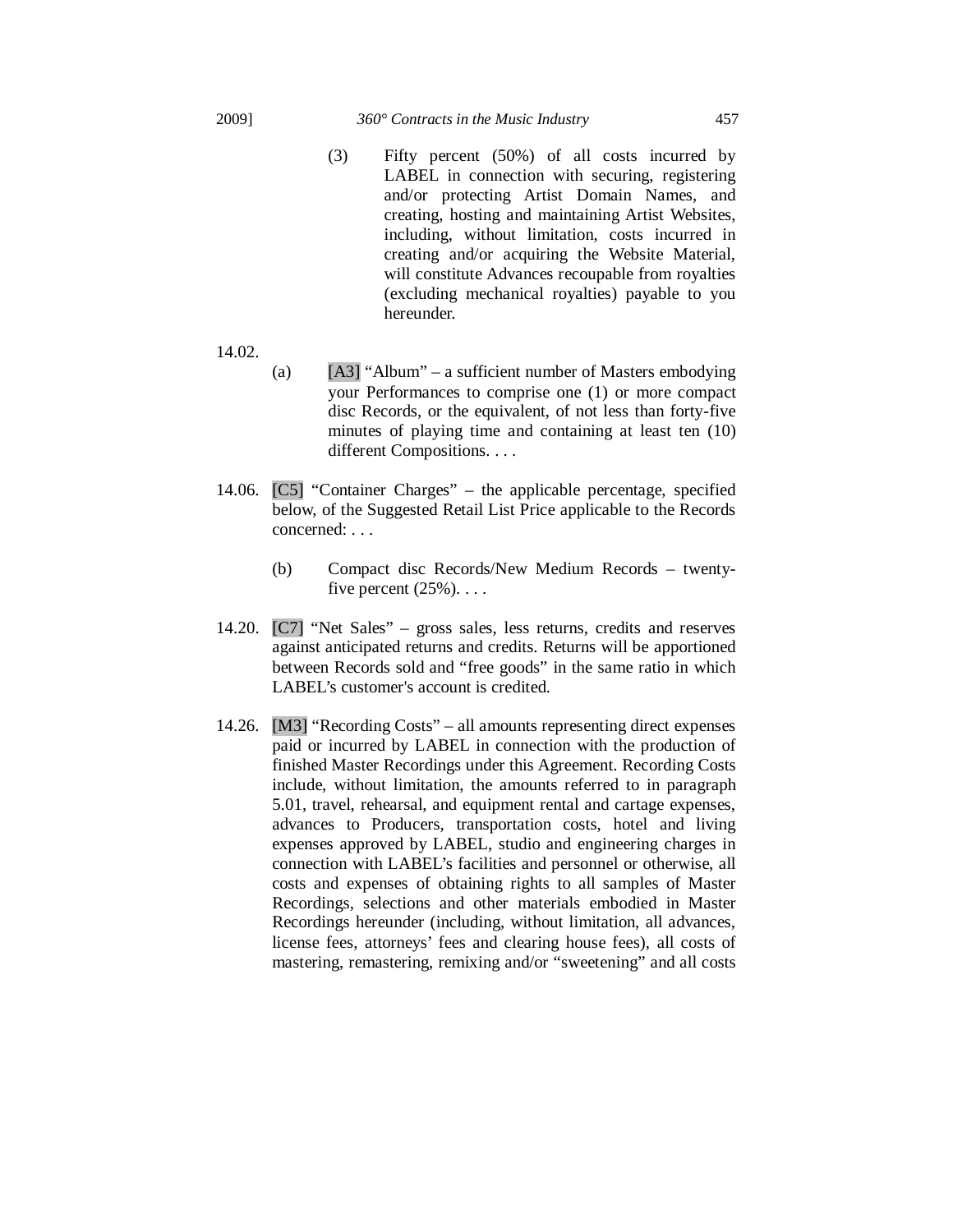necessary to prepare Master Recordings for release on digital media. Recording Costs do not include the costs of producing metal parts, but include all studio and engineering charges or other costs incurred in preparing Master Recordings for the production of metal parts. (Metal parts include lacquer, copper, and other equivalent masters.)

- 14.27. [C6] "Royalty Base Price:"
	- (a) The Royalty Base Price for Records (other than Audiovisual Records) shall be the Suggested Retail List Price applicable to the Phonograph Records concerned, less all excise, purchase, value added or similar taxes included in the price and less the applicable Container Charge.
	- (b) The Royalty Base Price for Records (other than Audiovisual Records) sold through any so-called "record club" will be the same as that for the identical Records sold Through Normal Retail Channels in the territory concerned.
	- (c) The Royalty Base Price for Audiovisual Records manufactured and distributed by LABEL or its Licensees shall be LABEL's or its Licensee's published wholesale price as of the commencement of the accounting period concerned, less all excise, purchase value added or similar taxes included in the price and less the applicable Container Charge.

# 19. MISCELLANEOUS

- 19.01. You will, during the term of this Agreement, actively pursue a career as an entertainer in the live engagement field. . . .
- 19.11. You recognize that the sale of Records is speculative and agree that the judgment of LABEL with respect to matters affecting the sale, distribution and exploitation of Records hereunder shall be binding upon you. Subject to the terms of this Agreement, nothing contained in this Agreement shall obligate LABEL to make, sell, license or distribute Records manufactured from the Master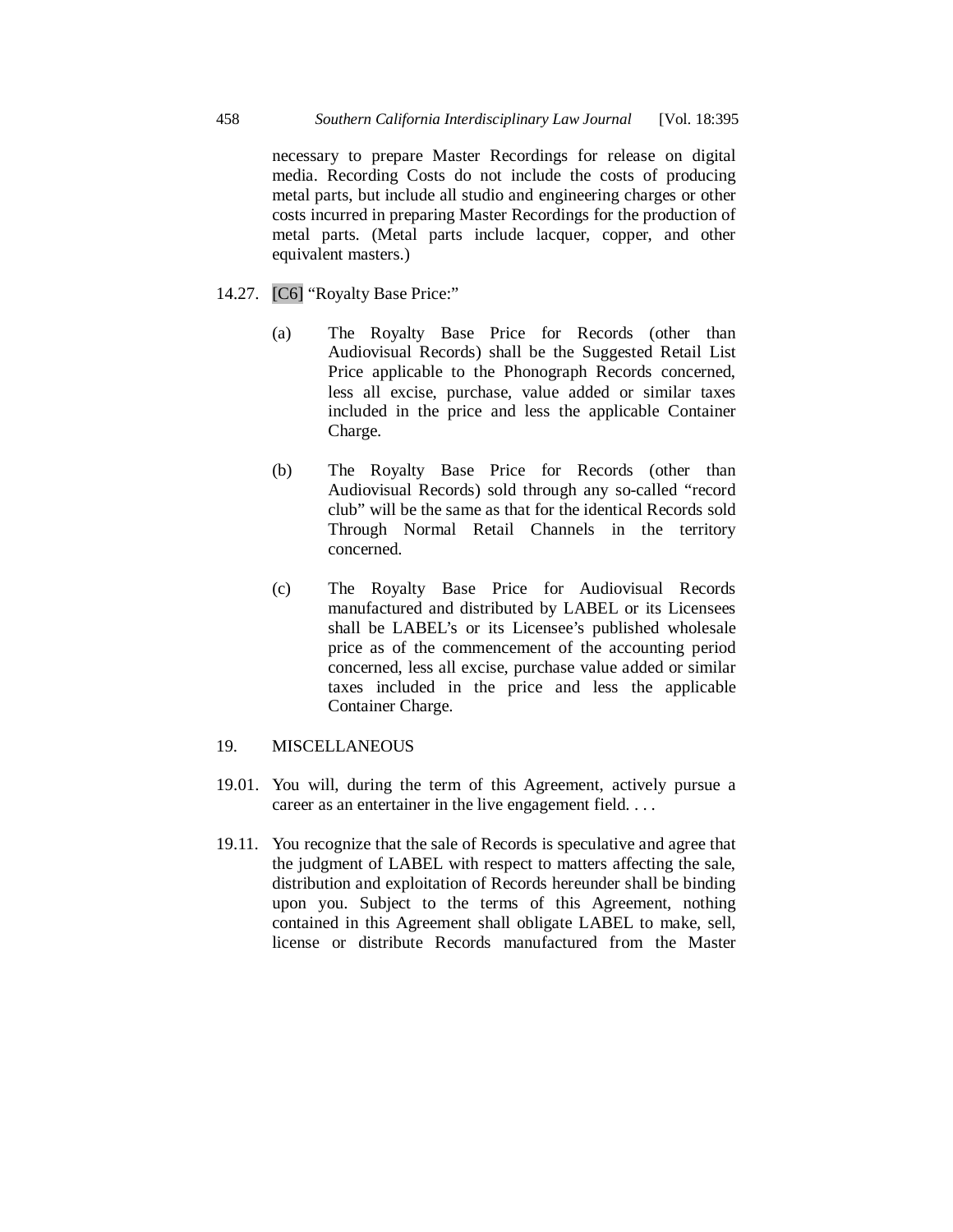Recordings recorded hereunder except as specified in this Agreement.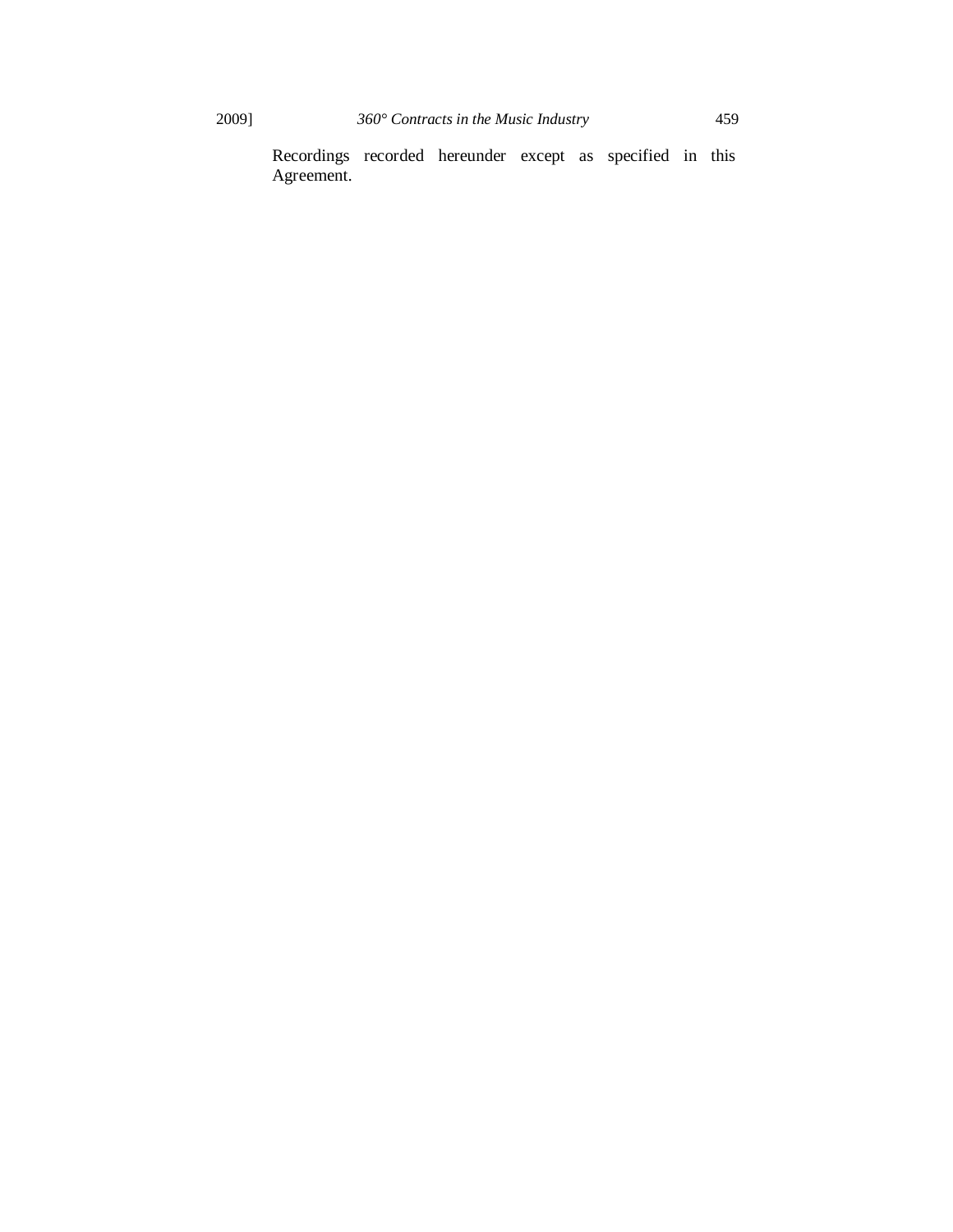#### EXCERPTS FROM 360 CONTRACT

**Entertainment Services Revenues.** You hereby irrevocably grant and assign to Label and Label is entitled to receive, collect and keep for Label's own account throughout the Term an amount equal to  $\equiv$  percent ( $\equiv$  %) of Artist's Net Entertainment Services Receipts and you will pay or cause to be paid that amount to Label as provided in paragraph 5 below. "Artist's Net Entertainment Services Receipts" in the preceding sentence shall mean all gross monies, however characterized, payable to you or Artist (or any entity otherwise partly or wholly controlled by Artist) concerning, without limitation, the use, licensing, exploitation, reproduction, publication, and/or exhibition of the Artist names, portraits, pictures and likenesses (including, without limitation, all past, present or future legal, professional, group, and other assumed or fictitious names or trademarks used by the Artist) and the related personality rights together or separately, or in conjunction with any other elements, for purposes of any endorsements, special with third parties, sponsorships (including tour sponsorships), or product, services, or brand tie-ins, and/or creation, hosting and maintenance of all so-called "fan club" websites relating to Artist, the use of any intellectual property relating to Artist in connection with non-fiction books, magazines and other non-fiction publishing materials, in games, including video games, and dramatizations including, without limitation, cartoons, less costs of collection and commissions paid by Artist to any unrelated third parties and all actual, bona fide, out-of-pocket third party costs or expenses attributable to the applicable Entertainment Service provided such costs are reasonably related to the applicable Entertainment Service, and are not excessive in nature.

**Touring Revenues.** You hereby irrevocably grant and assign to Label and Label is entitled to receive, collect, and keep for Label's own account throughout the Term an amount equal to  $\_\_\_\$  percent  $(\_\_\%)$  of Artist's Net Touring Receipts, and you will pay or cause to be paid that amount to Label as provided in paragraph 5 below. "Artist's net Touring Receipts" in the preceding sentence shall mean all gross monies ("Gross Touring Receipts"), however characterized (including, but not limited to, ticket sales revenue and performance fees, but excluding tour merchandise which shall be governed by the Recording Agreement in connection with any Album Artwork and paragraph 4 below otherwise) payable to Artist (or any entity otherwise partly or wholly controlled by Artist) concerning Artist's services or endeavors as musician(s), vocalist(s), or performer(s) in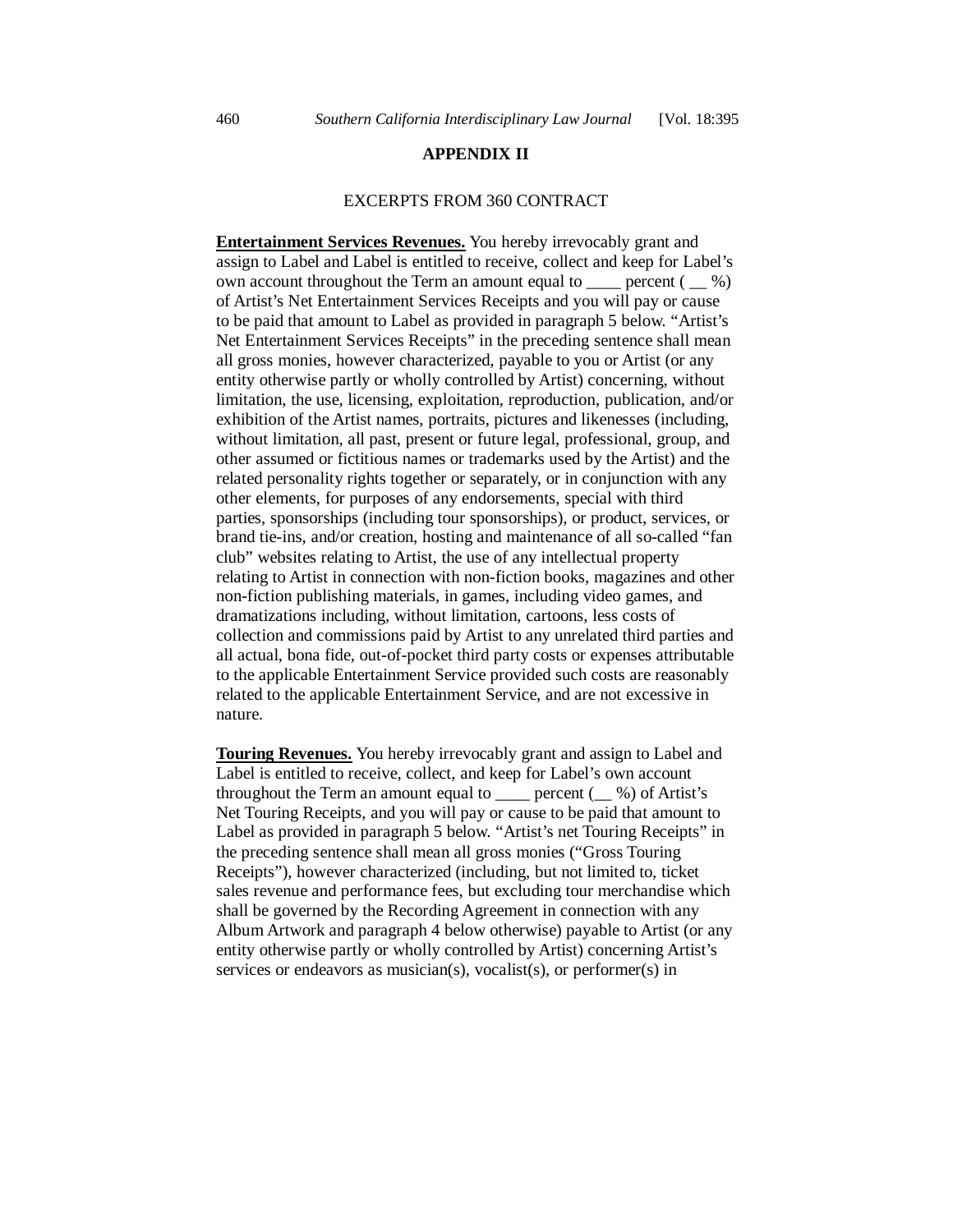connection with one or more live performances or engagements, broadcast, webcasts, motion pictures, one-nighters, tours, and/or other means, an of the foregoing whether undertake by Artist in support of a commitment album under the Recording Agreement or otherwise (collectively "Concert(s)") either alone or with one or more other individuals and in connection with a single Concert or series of Concerts, less costs of collection and commissions paid by you to any unrelated third parties and all actual, bona fide, out-of-pocket third party costs and expenses attributable to the productions, staging, promotion and marketing of the applicable Concert, such as sound and lights expenses and crew payments, but specifically excluding salaries, per diems, or other payments made to you an/or Artist). Notwithstanding the foregoing, in no event shall Label's share of Artist's Net Touring Receipts by less than  $\frac{1}{2}$  percent ( $\frac{1}{2}$ ) of the Gross Touring Receipts. Nothing contained herein shall limit Label's rights, during the term of the Recording Agreement, to record, film, and/or tape, in whole or in part and otherwise as Label elects, any Concerts by means of public stage performances of all kids, web-casts, sponsorships, television broadcast or cable casts (including pay-per-view telecasts), motion pictures, one-nighters, concert tours, and the like alone or in conjunction with others (including, without limitation, backstage and rehearsal footage). All such recordings, filmed footage and/or tapings will by deemed Covered Videos under the Recording Agreement.

**Acting Revenues.** You hereby irrevocably grant and assign to Label and Label is entitled to receive, collect, and keep for Label's own account throughout the Term and amount equal to \_\_\_ percent (\_\_ %) of Artist's Net Acting Receipts, and you will pay or cause to be paid that amount to Label as provided in paragraphs 5 below. "Artist's Net Acting Receipts" in the preceding sentence shall mean all gross monies, however characterized, payable to Artist for services where she is engaged as an actor or as herself to appear (or to serve in a creative capacity such as director, writer, producer) in any dramatic or non-dramatic television series (or one or more episodes thereof), motion pictures, or similar productions (excluding only A-V Recordings made for Label pursuant to the Recording Agreement) or stage productions, for public audiences and/or for exhibition in any and all media now known or hereafter devised (but excluding commercials or endorsements of products which would be covered under Entertainment Services in paragraph 1 hereunder). Notwithstanding the foregoing, Artist shall neither render such services nor accept any engagement that would require Artist to render such services in a manner that would or might interfere with Artist's fulfillment of her other obligations under the Recording Agreement. For avoidance of doubt, doe purposes of computing